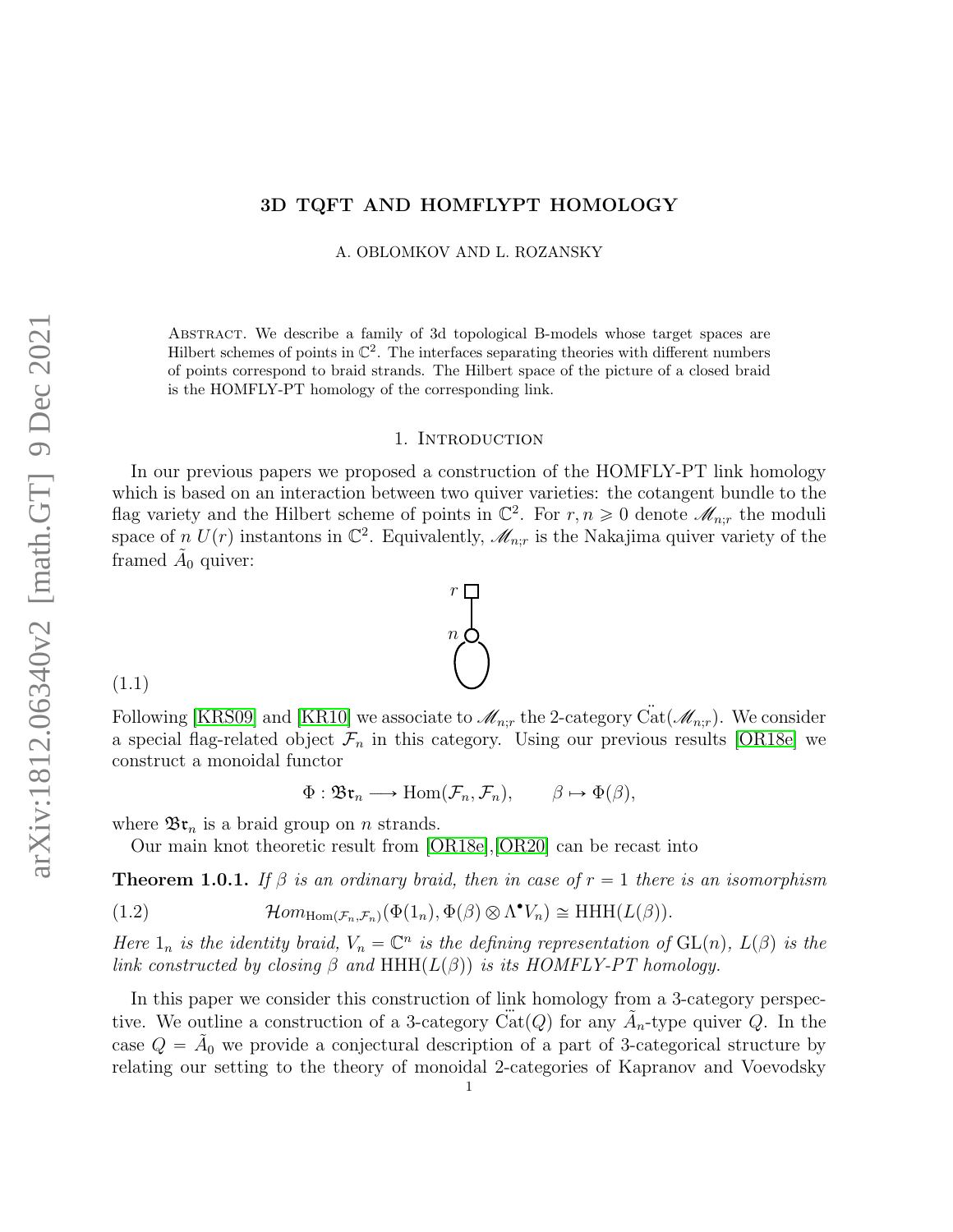[\[KV94\]](#page-42-2). The 2-category Cat( $\mathcal{M}_{n,r}$ ) emerges as the 2-category of morphisms between the objects  $\tilde{A}_0(n;r)$  and  $\tilde{A}_0(0;0)$ , that is  $\ddot{\text{Cat}}(\mathscr{M}_{n;r}) = \mathbb{H} \text{om}(\tilde{A}_0(n,r), \tilde{A}_0(0;0))$ .

The objects of the 3-category  $\ddot{Cat}(\tilde{A}_0)$  are  $\tilde{A}_0(n;r)$  or, equivalently, pairs of numbers  $(n; r)$ . For two pairs  $(n; r)$  and  $(n + k; r)$  we define two 'box' functors:

(1.3) 
$$
\widehat{\Box}_{k}, \widehat{\blacksquare}_{k} : \widetilde{\mathrm{Cat}}(\mathscr{M}_{n;r}) \longrightarrow \widetilde{\mathrm{Cat}}(\mathscr{M}_{n+k;r}).
$$

The functors represent generalized Lagrangian correspondences between  $\mathcal{M}_{n;r}$  and  $\mathcal{M}_{n+k;r}$ , and those originate from the edges of the second Nakajima quiver which is 'transversal' to the  $\tilde{A}_0$  quiver[\(1.1\)](#page-0-0) in the sense of Gaiotto-Witten defects [\[GW09\]](#page-42-3) in Kapustin-Witten theory [\[KW07\]](#page-42-4), or brane arrangements in the superstring theory, see section [2.](#page-6-0)

The quiver variety  $\mathcal{M}_{0,r}$  is just a point, hence its 2-category  $\text{Cat}(\mathcal{M}_{0,r})$  has a canonical object  $\mathcal{O}_{\varnothing}$ , and we show in proposition [5.2.1](#page-32-0) that  $\mathcal{F}_n$  is the result of applying  $\Box_1 n$  times to this object:

<span id="page-1-0"></span>
$$
\mathcal{F}_n = \underbrace{\widehat{\Box}_1 \cdots \widehat{\Box}_1}_{n} \mathcal{O}_{\varnothing} \in \mathrm{Cat}(\mathscr{M}_{n,r}).
$$

Each individual  $\hat{\Box}_1$  corresponds to a braid strand, and an elementary braid  $\sigma_i$  which braids the *i*-th and the  $(i + 1)$ -st string, becomes a natural self-transformation of the composition:

<span id="page-1-1"></span>
$$
\sigma_i \longrightarrow \widehat{\Box}_1 \widehat{\Box}_1 \colon \widetilde{\mathrm{Cat}}(\mathscr{M}_{i-1,r}) \longrightarrow \widetilde{\mathrm{Cat}}(\mathscr{M}_{i+1,r}).
$$

When  $r = 0$  we define two more 'box' functors

(1.4) 
$$
\check{\Box}_{k}, \check{\blacksquare}_{k} : \check{\mathrm{Cat}}(\mathscr{M}_{n,0}) \longrightarrow \check{\mathrm{Cat}}(\mathscr{M}_{n+k,0}).
$$

These functors are related to Cherkis bow edges of the transversal 'arrow-bow' quiver. For an *n*-box, *m*-row Young diagram  $\lambda$  with rows  $\lambda_1 \geq \cdots \geq \lambda_m \geq 0$  we consider an object

$$
\mathcal{S}_{\lambda} = \check{\Box}_{\lambda_1} \cdots \check{\Box}_{\lambda_m} \mathcal{O}_{\varnothing} \in \mathring{\mathrm{Cat}}(\mathscr{M}_{n;r})
$$

related to the equivariant Slodowy slice of a nilpotent matrix corresponding to  $\lambda$ . The category of morphisms between  $\mathcal{F}_n$  and  $\mathcal{S}_\lambda$  is the category of sheaves on (the S-dual of) the Nakajima quiver variety related to the weight space  $\lambda$  in the tensor product of n fundamental representations of  $GL(m)$ .

Most recently, the related categories were studied by Nakajima, Takayama [\[NT17\]](#page-42-5) in the context of 3D mirror symmetry (see section [6.2](#page-40-0) for more discussion). The case of  $S_{\frac{n}{2},\frac{n}{2}}$  m = 2 is related to the equivariant resolution of the Slodowy slice for the two-block nilpotent orbit in  $\mathfrak{gl}_{2n}$ . In [\[AN16\]](#page-42-6) it was conjectured that the corresponding category can be used to construct the annular  $GL(2)$  link homology [\[APS04\]](#page-42-7). We explain a precise statement of the conjecture and its TQFT interpretation in section [6.2.](#page-40-0)

The box functors have a natural interpretation as defects in 3d B-models considered by Kapustin-Rozansky-Saulina [\[KRS09\]](#page-42-0),[\[KR10\]](#page-42-1). This allows us to expand our results in three directions.

First, we provide details of the mathematical construction of some the structural morphisms of three-category  $Cat(Q)$  for a linear quiver.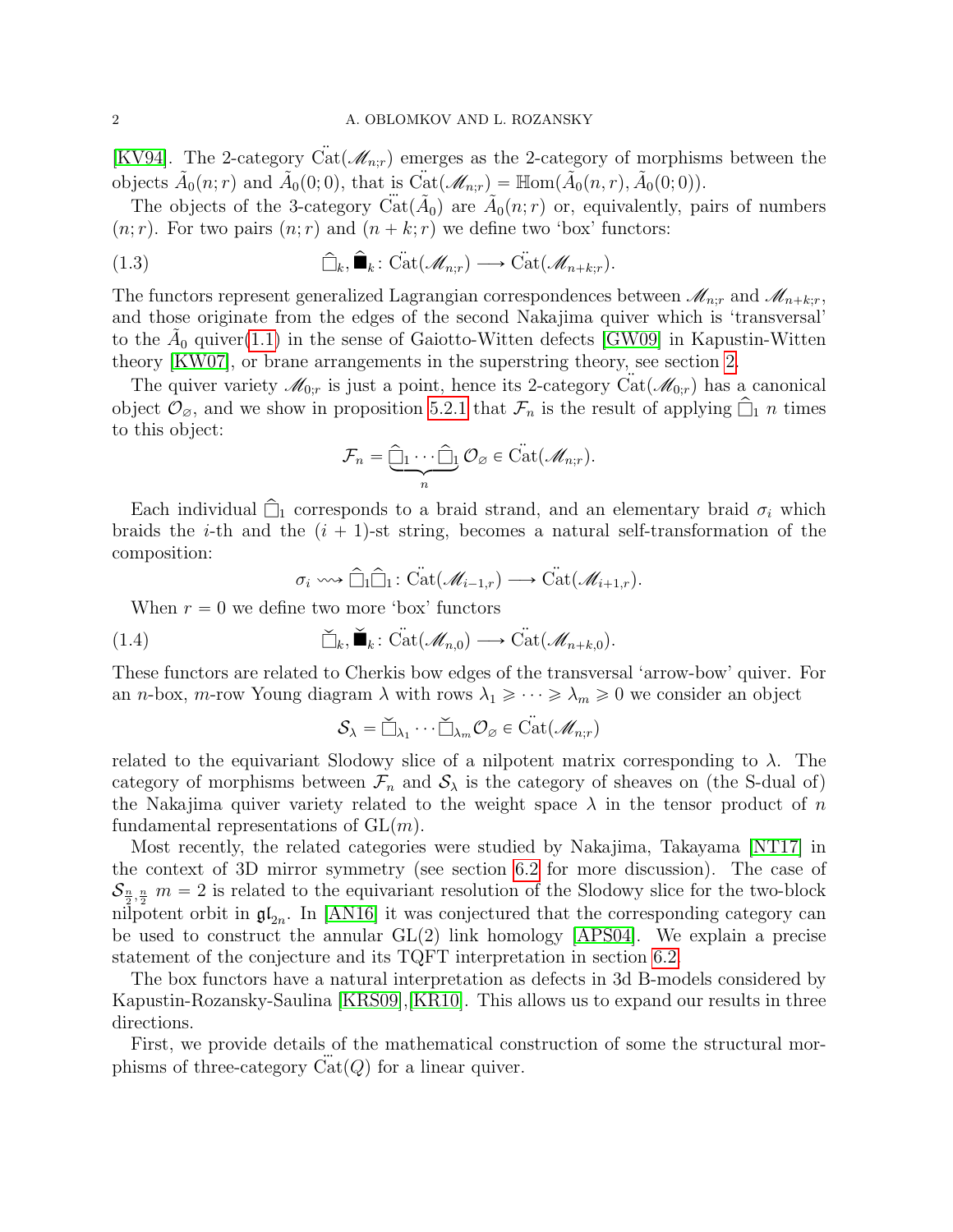Third, we unify several homology theories of the closures of an affine braid  $\beta \in \mathfrak{Br}_n^{\text{aff}}$  by interpreting them as the TQFT partitions functions on the annulus with external boundary consisting of n NS5 defects braided into the braid  $\beta$ . More precisely, by setting an appropriate configuration of the defects on the internal boundary of the annulus we obtain: Hochschild homology of the Rouquier complex [\[KR08\]](#page-42-8), the Hilbert scheme version of the triply braided homology [\[OR20\]](#page-43-1) and the trace of the braid action on  $\mathfrak{sl}_2$  conformal blocks.

While exploring the categorical foundations of Kapustin-Rozansky-Saulina (KRS) theory [\[KRS09\]](#page-42-0), we avoid working with 3-category of KRS directly. Instead, we work with the de-looped version  $\ddot{Cat}(Q)$  of the three-category. The 3-categorical nature of the 2-category  $\ddot{Cat}(Q)$  is reflected in the 2-categorical monoidal structure of  $\ddot{Cat}(Q)$ . The categorical details can be found in section [4,](#page-20-0) in the rest of the introduction we discuss the last two directions that are concerned the most topologically motivated case TQFT that is based on the three category  $\ddot{Cat}(\hat{A}_0)$ .

1.1. Partition-function evaluation for HOMFLY-PT homology. The initial construction in [\[OR18e\]](#page-43-0) is based on the homomorphism from the braid group to a special category of matrix factorizations which appears as the category of endomorphism of the object  $\mathcal{F}_n \in \text{Cat}(\mathcal{M}_{n;1})$  MF<sup>st</sup> := Hom $(\mathcal{F}_n, \mathcal{F}_n)$ :

<span id="page-2-1"></span>(1.5) 
$$
\mathfrak{Br}_n \to \mathrm{MF}^{\mathrm{st}} = \mathrm{MF}_{\mathrm{GL}_n}((\mathfrak{gl}_n \times \mathbb{C}^n \times \mathrm{T}^*\mathrm{Fl} \times \mathrm{T}^*\mathrm{Fl})^{\mathrm{st}}, W)^1, \quad W = \mu_1 - \mu_2,
$$

where Fl is the flag variety,  $\mu$  is the moment map of the  $GL_n$  action on T<sup>\*</sup>Fl and the index 'st' stands for the stability condition.

The object  $\mathcal{F}_n$  appears as a boundary condition for the KRS theory with the target

$$
\mathscr{M}_{n;r} = \left(\mathrm{T}^* \mathfrak{gl}_n \times \mathbb{C}^{n \times r}\right)^{\mathrm{st}} / / \mathrm{GL}_n.
$$

The cases  $r = 0$  are  $r = 1$  are the most relevant for the link homology. We refer to the first case as unframed and to the second case as framed. We choose the space-timeof all our 3d TQFTs to be  $S^2 \times \mathbb{R}$ .

The total space-time  $S^2 \times \mathbb{R}$  can have 'defect surfaces' separating different models, that is, the connected components of the complement of defect surfaces are labeled by integers n. The defects can intersect along curves and curves can intersect at points. In the framed category, the defects have orientation and in both settings the curves of the intersection of the defects have signs.

The simplest case of the defect picture is when the defect is equal to Def =  $C \times \mathbb{R} \subset S^2 \times \mathbb{R}$ where  $C$  is an submersed curve (possibly with many connected components). In this case we define the partition-function evaluation  $\mathbb{Z}^{\bullet}$  where  $\bullet$  is  $\emptyset$  in the unframed case and  $\bullet = f$ in the framed case. Our choices in the construction of the partition-function evaluation are driven by the topological applications [\[OR18e\]](#page-43-0) of the homomorphism [\(1.5\)](#page-2-1):

<span id="page-2-0"></span><sup>&</sup>lt;sup>1</sup>In the original paper we worked with the affine version of this category of matrix factorizations.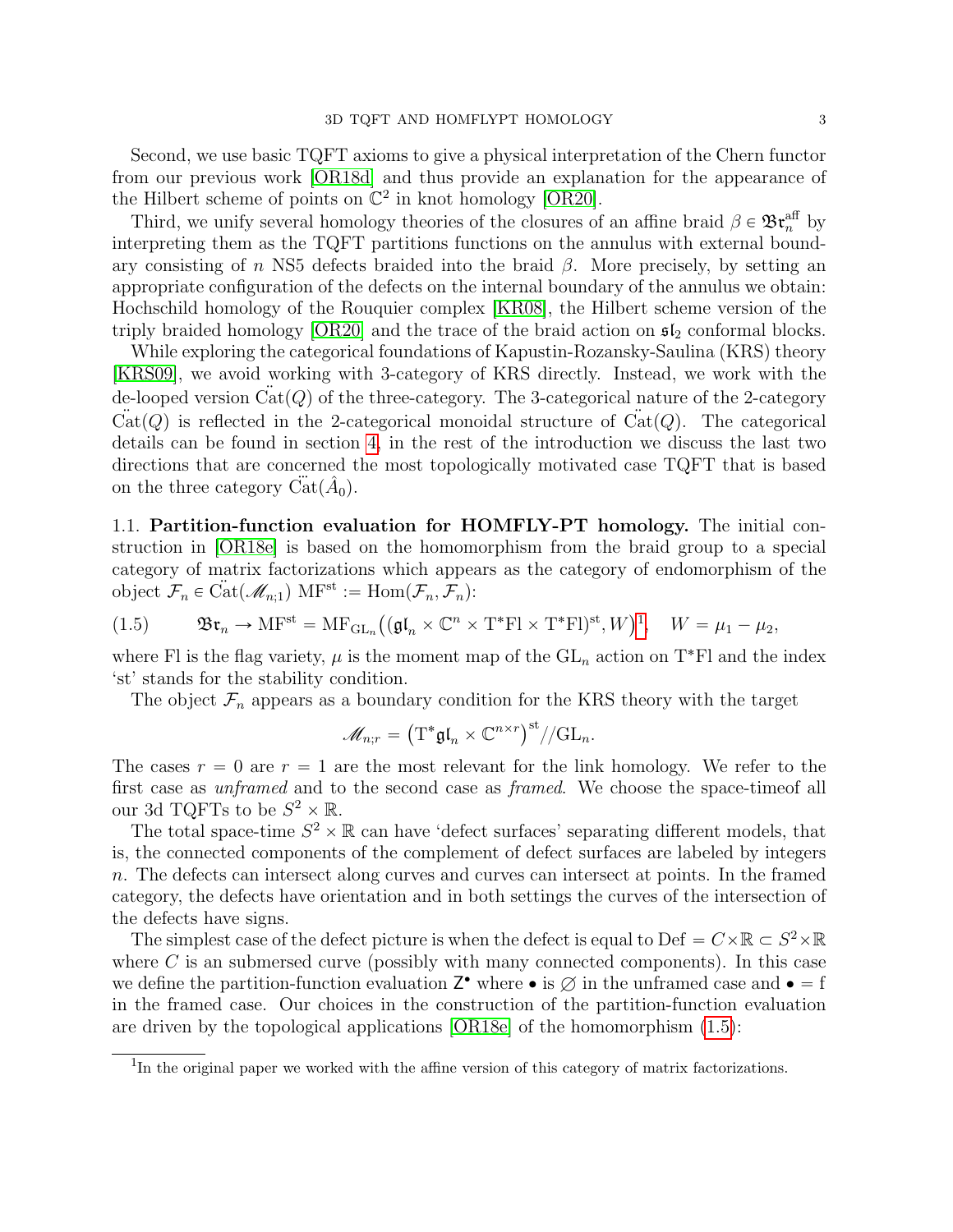<span id="page-3-1"></span>**Theorem 1.1.1.** Let  $S^1 \times 0 \subset S^2 \times \mathbb{R}$  be an embedded circle such that it intersect the defect Def  $= C \times \mathbb{R}$  transversally at 2n points and the labels of the connected components of  $S^1 \backslash S^1 \cap$  Def are  $0, 1, 2, \ldots, n, n-1, \ldots, 2, 1$ , as for example, in the picture below:



then

<span id="page-3-4"></span>
$$
\mathsf{Z}(S^1) = \mathrm{MF}_{\mathrm{GL}_n}(\mathfrak{gl}_n \times \mathrm{T}^* \mathrm{Fl} \times \mathrm{T}^* \mathrm{Fl}, W).
$$

Moreover, if the first n intersection points of  $S^1 \cap$  Def are oriented up and the rest down, as in the above picture, then

(1.6) 
$$
\mathsf{Z}^{\mathrm{f}}(S^1) = \mathrm{MF}_{\mathrm{GL}_n}((\mathfrak{gl}_n \times \mathbb{C}^n \times \mathrm{T}^*\mathrm{Fl} \times \mathrm{T}^*\mathrm{Fl})^{\mathrm{st}}, W).
$$

In [\[OR18d\]](#page-43-2) we constructed the pair of adjoint functors:



where  $\text{Hilb}_n(\mathbb{C}^2)$  is the Hilbert scheme of n points on  $\mathbb{C}^2$ , while  $D^{\text{per}}(\text{Hilb}_n(\mathbb{C}^2))$  is the derived category of two-periodic  $\mathbb{T}_{q,t}$ -equivariant complexes on the Hilbert scheme. We also showed that

(1.8) 
$$
\text{HHH}(\beta) = \mathcal{H}om(\text{CH}^{\text{st}}_{\text{loc}}(\beta), \Lambda^{\bullet}V_n).
$$

The TQFT picture gives a natural interpretation of the isomorphism [\(1.8\)](#page-3-0) as the result of gluing the same disc in two different ways. The appearance of  $\text{Hilb}_n(\mathbb{C}^2)$  is due to the following:

<span id="page-3-2"></span>**Theorem 1.1.2.** Let  $S^1 \times 0 \subset S^2 \times \mathbb{R}$  be an embedded circle which does not intersect the defect Def  $= C \times \mathbb{R}$  and lies in the connected component of the complement of the defect with the label n (see Figure [4](#page-38-0) for  $n = 2$  example) then

<span id="page-3-0"></span>
$$
\mathsf{Z}^{\mathsf{f}}(S^1) = \mathsf{D}^{\mathsf{per}}(\mathsf{Hilb}_n(\mathbb{C}^2)).
$$

Moreover, if D is a disc in the complement of the defect, such that  $\partial D = S^1$ , then

<span id="page-3-3"></span>
$$
\mathsf{Z}^{\mathrm{f}}(D) = \mathcal{O} \in \mathrm{D}^{\mathrm{per}}(\mathrm{Hilb}_n(\mathbb{C}^2)).
$$

To explain the appearance of the exterior powers of  $\beta$  we introduce a special line of defect in our theory:  $0 \times \mathbb{R} \subset S^2 \times \mathbb{R}$ ,  $S^2 = \mathbb{R}^2 \cup \infty$ . We assume that this line of defect does not intersect the surface of defect. For a small disc intersecting this line of defect we have:

(1.9) 
$$
\mathsf{Z}^{\mathsf{f}}(D) = \Lambda^{\bullet} V_n \in \mathrm{Hilb}_n(\mathbb{C}^2).
$$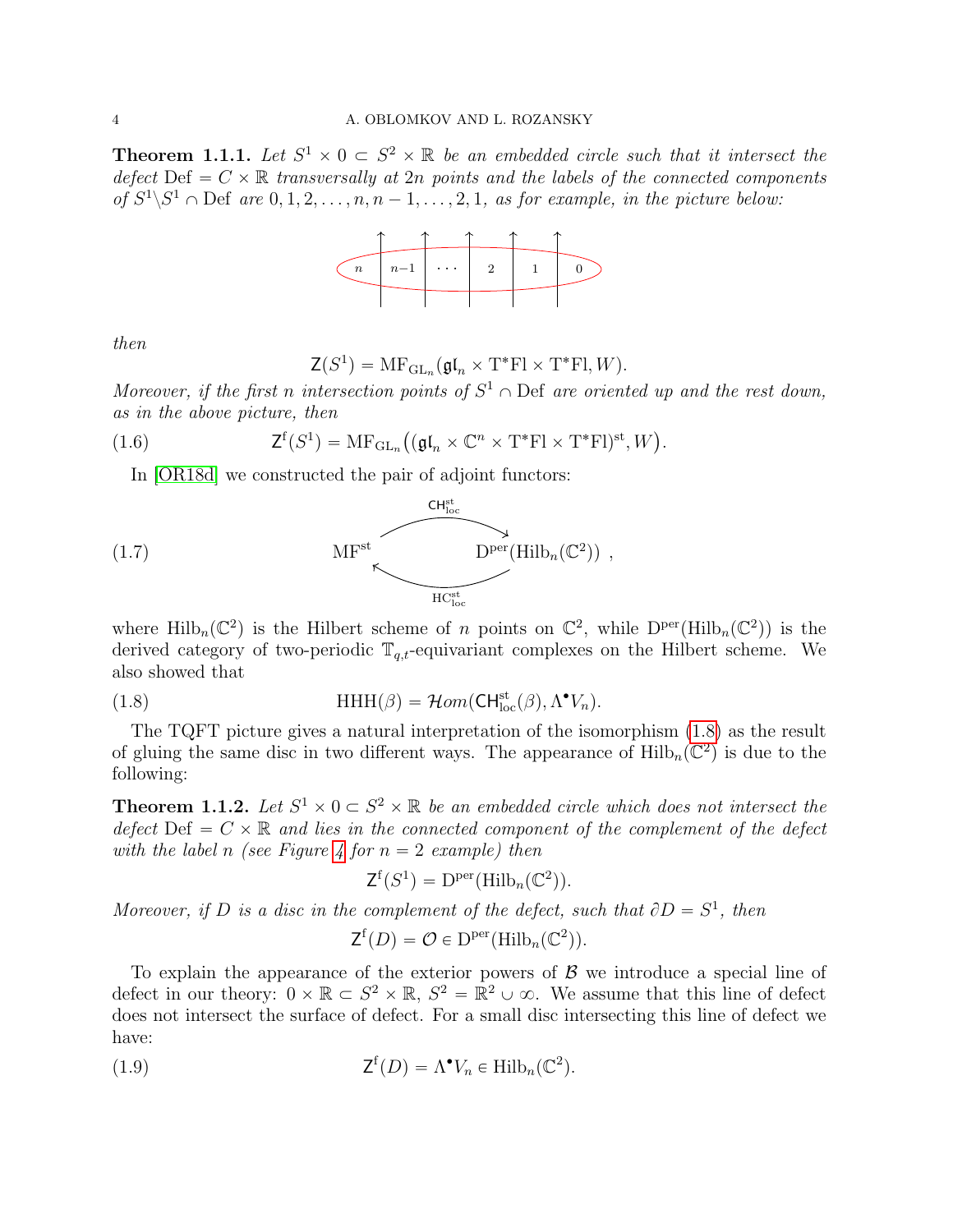The link homology emerges as the vector space associated to a disc which intersects defect surfaces and a defect line:

**Theorem 1.1.3.** Suppose that the curve  $C \subset S^2 = \mathbb{R}^2 \cup \infty$  in the defect Def =  $C \times \mathbb{R}$  is the picture of the natural closure of the braid  $\beta \in \mathfrak{Br}_n$ , the closure goes around the line of defect. Let us also assume the infinite point has the label 0, the connected component of  $S^2 \times \mathbb{R}$  Def has label n and the labels change by 1 as we cross the surface of defect as on the picture below:



where the green dot represents a cross-section of the defect line. Then

$$
(1.10) \t\t Zf(S2) = HHH(\beta).
$$

Thus the formulas [\(1.2\)](#page-0-1) and [\(1.8\)](#page-3-0) correspond to two ways to present  $S<sup>2</sup>$  as a gluing of two  $D^2$  along their common boundary  $S^1$ . The formula [\(1.2\)](#page-0-1) is given by cutting along  $S<sup>1</sup>$  with  $S<sup>1</sup>$  as in theorem [1.1.1](#page-3-1) and the formula [\(1.8\)](#page-3-0) is given by cutting along  $S<sup>1</sup>$  that is boundary of a tubular neighborhood of the line of defect.

Note that theorem [1.1.2](#page-3-2) interprets  $D^{\text{per}}(\text{Hilb}_n(\mathbb{C}^2))$  as the category of endomorphisms of the identity functor in the two category  $\mathsf{Z}^{\mathsf{f}}(\mathsf{p}_n)$ :

<span id="page-4-0"></span>
$$
\mathbb{H}om(\mathbb{I}d,\mathbb{I}d)=D^{\text{per}}(\mathbb{H}\text{ilb}_n(\mathbb{C}^2))
$$

where the point  $p_n$  lies in complement of the defect with the label n and Id is the identity endomorphism of two-category  $\mathsf{Z}^{\mathsf{f}}(\mathsf{p}_n)$ . Thus it is reasonable to call  $D^{\text{per}}(\text{Hilb}_n(\mathbb{C}^2))$  the Drinfeld center of two-category  $\mathsf{Z}^{\{f\}}(p_n)$ . Since it is not common to work with the Drinfeld centers of two-categories, we spell out the expected property of such a center in corollary [5.1.1.](#page-31-0)

1.2. Unified perspective on traces. The equation [\(1.10\)](#page-4-0) can be interpreted as a categorification of the Jones-Oceanu trace [\[Jon87\]](#page-42-9). A pictorial presentation of the configuration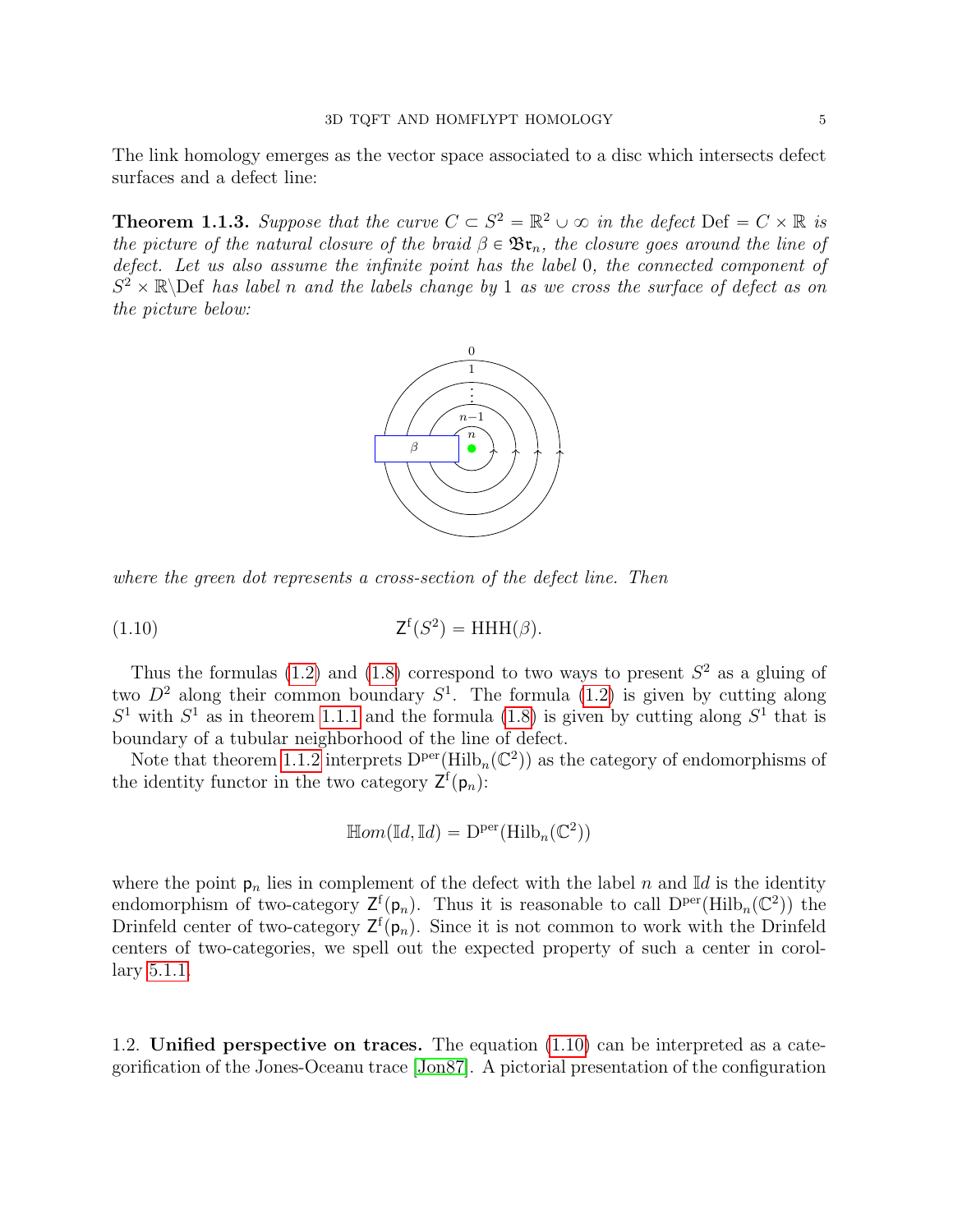of the defects that participate in the formula [\(1.10\)](#page-4-0) is the annulus with two boundary circles:

<span id="page-5-1"></span>

(1.11)

here  $\alpha \in \mathfrak{Br}_n$ , the numeric labels indicate the type TQFT in the connected component. In the picture we have  $n$  NS5 defects following the outer boundary of the annulus and braid themselves into the braid  $\alpha$ . The red domain contains the inner circle boundary defect configuration  $\mathbb B$ . In the case treated by the equation [\(1.10\)](#page-4-0) the boundary configuration is the domain with the line defect that carries the vector bundle  $\Lambda^{\bullet}V_n$ . The line defect is reflected by the equation [\(1.9\)](#page-3-3).

It turns out that by varying the configuration of defects B in the center we can categorify several other interesting trace evaluations on the braid group as well as algebra of the braid graphs  $\mathfrak{Br}_n^{\flat}^2$  $\mathfrak{Br}_n^{\flat}^2$ . Let us fix notations for the trace we plan to discuss. Soergel explained [\[Soe01\]](#page-43-3) a realization of the braid graphs  $\gamma \in \mathfrak{Br}_n^{\flat}$  inside the additive category of Soergel bimodules Sbim<sub>n</sub>. Thus the Hochschild homology functor  $HH_*$  yields a trace on  $\mathfrak{Br}_n^{\flat}$ :

$$
\Phi^S : \mathfrak{Br}_n \to \mathbb{S}\text{bim}_n, \quad \text{HHH}_{\text{alg}}(\gamma) = \text{HH}_*(\Phi^S(\gamma)) = \mathcal{H}om(\Phi^S(\beta), \Phi^S(I)).
$$

The last example that we discuss is related to the space of conformal blocks. Let us denote by  $V_{\lambda}$  and  $L_{\lambda}$  the Verma module and its irreducible quotient for quantum group  $U_q(\mathfrak{sl}_2)$  and  $\lambda \in \mathbb{C} = \mathfrak{h})^*$ . In particular,  $L_1 = \mathbb{C}^2$  is the vector representation of  $U_q(\mathfrak{sl}_2)$  and  $L_{\lambda}$  is irreducible for not integer  $\lambda$  and  $L_{\lambda} = V_{\lambda}$ . The space of conformal on the cylinder is defined as

$$
H_{1^n,\mu}^{\lambda} = \text{Hom}_{U_q(\mathfrak{sl}_2)}(L_{\lambda}, L_1 \otimes \cdots \otimes L_1 \otimes L_{\mu}),
$$

where we assume that  $\lambda$ ,  $\mu$  are not integers.

The R-matrix yields the braid group  $\mathfrak{Br}_n$  action on the last space. Let's denote the trace of the action by  $\text{Tr}(\beta)[H_{1^n,\mu}^{\lambda}]$ . The space  $H_{1^n,\mu}^{\lambda}$  is trivial unless  $|\lambda - \mu| \leq n$ . On the other hand if  $\lambda - \mu = k$ ,  $|k| \leq n$  then the above mentioned trace does not depend on the value of  $\lambda$  as long as  $\lambda$  is not integer.

The vector space  $H_{1^n,\mu}^{\lambda}$  has two gradings that originate from the weight grading on  $L_{\mu}$ and the decomposition of  $L_1^{\otimes n}$  on the irreducible components. The braid action respects these gradings. We propose a construction of doubly graded vector space  $Tr(\beta)[H_{1^n,\mu}^{\lambda}]$ that categorifies the above trace.

The three constructions are partition-function evaluations of defect configuration as in the picture and the internal disc defect  $\mathbb B$  as in the table

<span id="page-5-0"></span><sup>&</sup>lt;sup>2</sup>The elements of  $\mathfrak{Br}_n$  are related to the braid graphs by the MOY relations [\[MOY98\]](#page-42-10).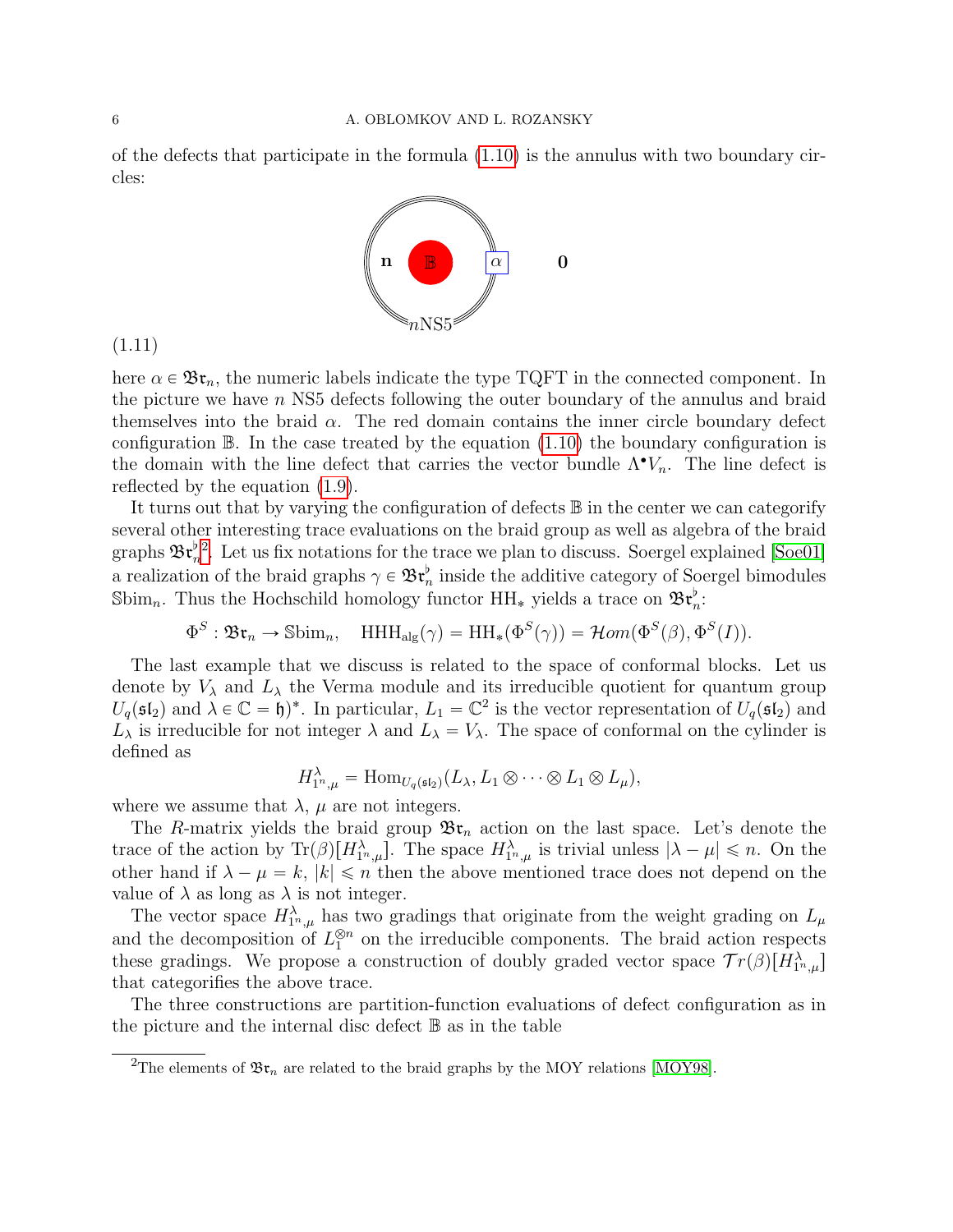| $\mathbb B$ | $\Lambda^{\bullet}V_n$ | $NS5^{(n)}$           | $\log^{(k)}$ + D5 <sup><math>(n-k)</math></sup>                                                                        |
|-------------|------------------------|-----------------------|------------------------------------------------------------------------------------------------------------------------|
| $\alpha$    | $\mathfrak{Br}_n$      | $\mathfrak{Br}_n^\nu$ | $\mathfrak{Br}_n$                                                                                                      |
|             |                        |                       |                                                                                                                        |
|             |                        |                       | $\mathsf{Z}$   HHH( $\alpha$ )   HHH <sub>alg</sub> ( $\alpha$ )   $\mathcal{T}r(\alpha)[H_{1^n,\lambda+k}^{\lambda}]$ |

where NS5<sup>(k)</sup>, D5<sup>(k)</sup> are NS5 and D5 defects of charge k discussed in the section [3.6.](#page-18-0) The first two columns of the table reflect mathematically proven statements and the last column seems to be new mathematical construction. We explain the mathematical details of the relations in the table in section [6.](#page-38-1)

In section [3](#page-8-0) we recall some basics of the constructions in [\[KR10\]](#page-42-1) In the section [4](#page-20-0) we explain how our particular example of TQFT fits into the setting of [\[KR10\]](#page-42-1). In section [5](#page-27-0) we construct the partition-function  $Z<sup>f</sup>$  and prove the results that we mentioned in the introduction. We also discuss the Drinfeld center subtleties in the subsection [5.3.](#page-33-0)

Acknowledgments We would like to thank Dmitry Arinkin, Tudor Dimofte, Eugene Gorsky, Sergey Gukov, Tina Kanstrup, Ivan Losev, Roman Bezrukavnikov and Andrei Negut for useful discussions. The authors also extremely grateful to an anonymous referee for many corrections and important suggestion on the structure of the paper. The work of A.O. was supported in part by the NSF CAREER grant DMS-1352398, NSF FRG grant DMS-1760373 and Simons Fellowship. The work of L.R. was supported in part by the NSF grant DMS-1760578.

## <span id="page-6-1"></span>2. Physics Background

# <span id="page-6-0"></span>2.1. TQFT perspective.

2.1.1. Kapustin-Witten theory. We study the  $U(n)$  Kapustin-Witten (KW) theory [\[KW07\]](#page-42-4), that is, a 4-dimensional  $N = 4$  supersymmetric  $U(n)$  Yang-Mills (SYM) theory with a GLtwist. We select  $t = i$  which means that the theory represents the Galois side of the geometric Langland duality. We consider the KW theory on the 4-manifold

(2.1) 
$$
M^4 = \mathbb{R}_0 \times \Sigma \times S_3^1,
$$

where  $\Sigma$  is a 2-dimensional surface,  $\mathbb{R}_{i_1\cdots i_k}^k$  denotes  $\mathbb{R}^k$  with coordinates  $x_{i_1},\ldots,x_{i_k}$  and  $S_i^1$ denotes the circle  $S^1$  with the periodic coordinate  $x_i$ . In fact, we will be mostly interested in the case of  $\Sigma = \mathbb{R}^2_{12}$ , which is a local form of the general  $\Sigma$ .

We consider the KW theory in the presence of NS5 and D5-interfaces introduced by Gaiotto and Witten [\[GW09\]](#page-42-3). The interfaces split  $M<sup>4</sup>$  into separate domains, and each domain has its own value of  $n$ .

We place two interface arrangements simultaneously in  $M<sup>4</sup>$ . The first (basic) arrangement consists of parallel NS5 and D5-interfaces, each interface sweeping a 3-dimensional subspace  $\mathbb{R}_0 \times \Sigma \times \{s_I\}$ , where  $s_I \in S_3^1$  is a point on the circle corresponding to  $x_3 = s_I$ . We assume that the values of  $n$  are the same on both sides of each D5-interface, but they can vary across NS5-interfaces.

An interface I of the second (additional) arrangement has the form  $\mathbb{R}^1_0 \times \alpha_I \times S^1_3$ , where  $\alpha_I \subset \Sigma$  is a curve. The curves of different additional interfaces may intersect.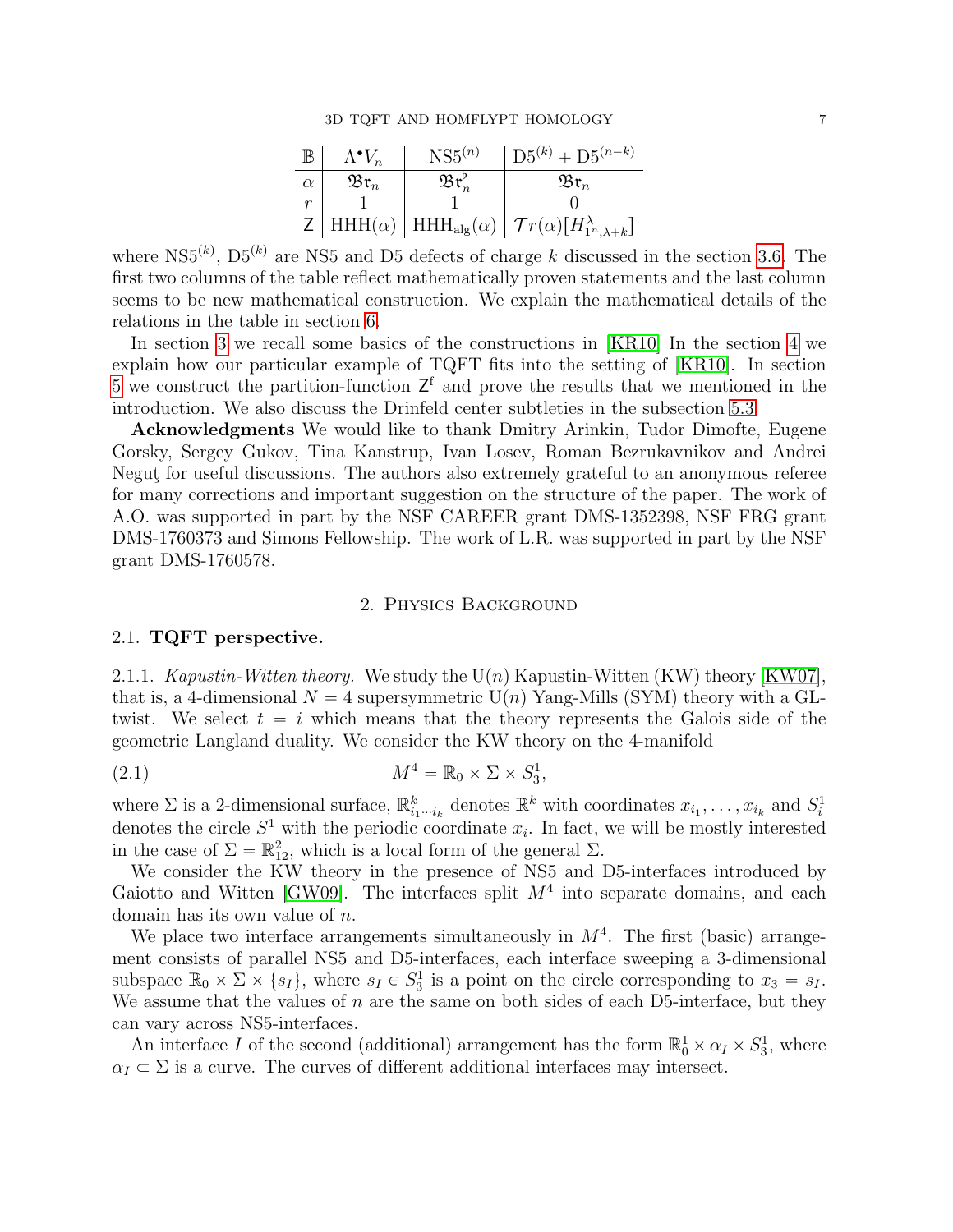#### 8 A. OBLOMKOV AND L. ROZANSKY

2.1.2. 3-dimensional B-models. Fix a point  $b \in \mathbb{R}_0$ . Our goal is to describe the category corresponding to a 2-dimensional surface  $C \subset M^4$  which has the form  $C = \{b\} \times \beta \times S_3^1$ , where  $\beta \subset \Sigma$  is a curve possibly intersecting the curves  $\alpha_I$  of additional interfaces, and to determine the (Hilbert) vector space of a 3-dimensional section  $\{b\} \times \Sigma \times S_3^1$ . In the full rigorous approach this would require the description of 2-dimensional defects appearing at the intersections of interfaces, in particular, the intersections of each additional interface with all basic interfaces.

In this paper we pursue a heuristic but easier approach. We compactify  $M^4$  on  $S_3^1$ , thus reducing it to  $M^3 = \mathbb{R}_0 \times \Sigma$ .  $M^3$  is split by additional interfaces into domains. Each 3-dimensional domain is the result of squeezing the 4-dimensional domains separated by basic interfaces. Hence in each 3-dimensional domain lives a 3-dimensional topological 'Coulomb-twisted'  $N = 4$  SYM theory with matter fields. Its Higgs branch yields a Bmodel whose target is the affine  $(A_{m-1})$  Nakajima quiver variety, where m is the number of NS5-interfaces in the basic arrangement.

The description of boundary conditions (including interfaces by folding trick) of 3 dimensional B-models has been worked out in [\[KRS09\]](#page-42-0) and [\[KR10\]](#page-42-1), so our goal is to conjecture the form of NS5 and D4 (formerly D5, the new name being due to string theory conventions) interfaces between 3-domains populated by affine Nakajima quivers. We will present the conjecture for the general NS5 interface and we will also describe the D4 interfaces in a particular case when the basic arrangement consists of a single interface of NS5 type.

2.2. String Perspective. A standard IIB string theory construction with two Hanany-Witten type brane arrangements yields the Kapustin-Witten model with interfaces, and we just recall it here briefly.

Consider the IIB string theory on  $M_{\text{IIB}}^{10} = \mathbb{R}^4_{0123} \times \mathbb{R}^4_{4576} \times \mathbb{R}^2_{89}$ , where  $\mathbb{R}^k_{i_1\cdots i_k}$  denotes  $\mathbb{R}^k$ with coordinates  $x_{i_1}, \ldots, x_{i_k}$ . The twisting identifies the first two factors, so that the SO(4) rotation of  $\mathbb{R}^4_{0123}$  is accompanied by the matching rotation of  $\mathbb{R}^4_{4567}$ . D3-branes are stretched along  $\mathbb{R}^4_{0123}$ . Consider an orthogonal splitting  $\mathbb{R}^4_{0123} = \mathbb{R}^3_{\text{br}} \oplus \mathbb{R}^1$ , where  $\mathbb{R}^3_{\text{br}}$  subspace is tangent to an NS5 or a D5 brane, and the corresponding splitting  $\mathbb{R}_{4567}^4 = \mathbb{R}_{\rm br}^{3'} \oplus \mathbb{R}^{1'}$ . For this choice of the brane directions within the stack of D3-branes, the D3-transverse subspace  $\mathbb{R}^6_{456789}$  splits into the sum of the Coulomb subspace  $\mathbb{R}^3_c = \mathbb{R}^3_{\text{br}}$  $'$  and the Higgs subspace  $\mathbb{R}^3_h = \mathbb{R}^{1'} \times \mathbb{R}^2_{89}$ . Now an NS5-brane must be parallel to  $\mathbb{R}^3_{br} \times \mathbb{R}^3_c$ , while a D5-brane must be parallel to  $\mathbb{R}_{\text{br}}^{3} \times \mathbb{R}_{h}^{3}$ .

After the topological twisting, the physics of the stack of D3-branes spanning  $\mathbb{R}^3_{0123}$  is described by the Kapustin-Witten model [\[KW07\]](#page-42-4) of electro-magnetic geometric Langlands duality at  $t = i$  (i.e., at Galois side) in the presence of D5 and NS5 Gaiotto-Witten interfaces [\[GW09\]](#page-42-3).

Now replace  $\mathbb{R}^4_{0123}$  with  $M^4$  of [\(2.1\)](#page-6-1), so that the IIB space-time is

$$
M_{\text{IIB}}^{10} = \mathbb{R}_0 \times \mathbb{R}_{12}^2 \times S_3^1 \times \mathbb{R}_{4567}^4 \times \mathbb{R}_{89}^2.
$$

The first (basic) HW brane arrangement corresponds to the choice  $\mathbb{R}_{\rm br}^3 = \mathbb{R}_{012}^3$ , so its m NS5-branes stretch along  $\mathbb{R}^3_{012} \times \mathbb{R}^3_{456}$  and its D5-branes stretch along  $\mathbb{R}^3_{012} \times \mathbb{R}^3_{789}$ .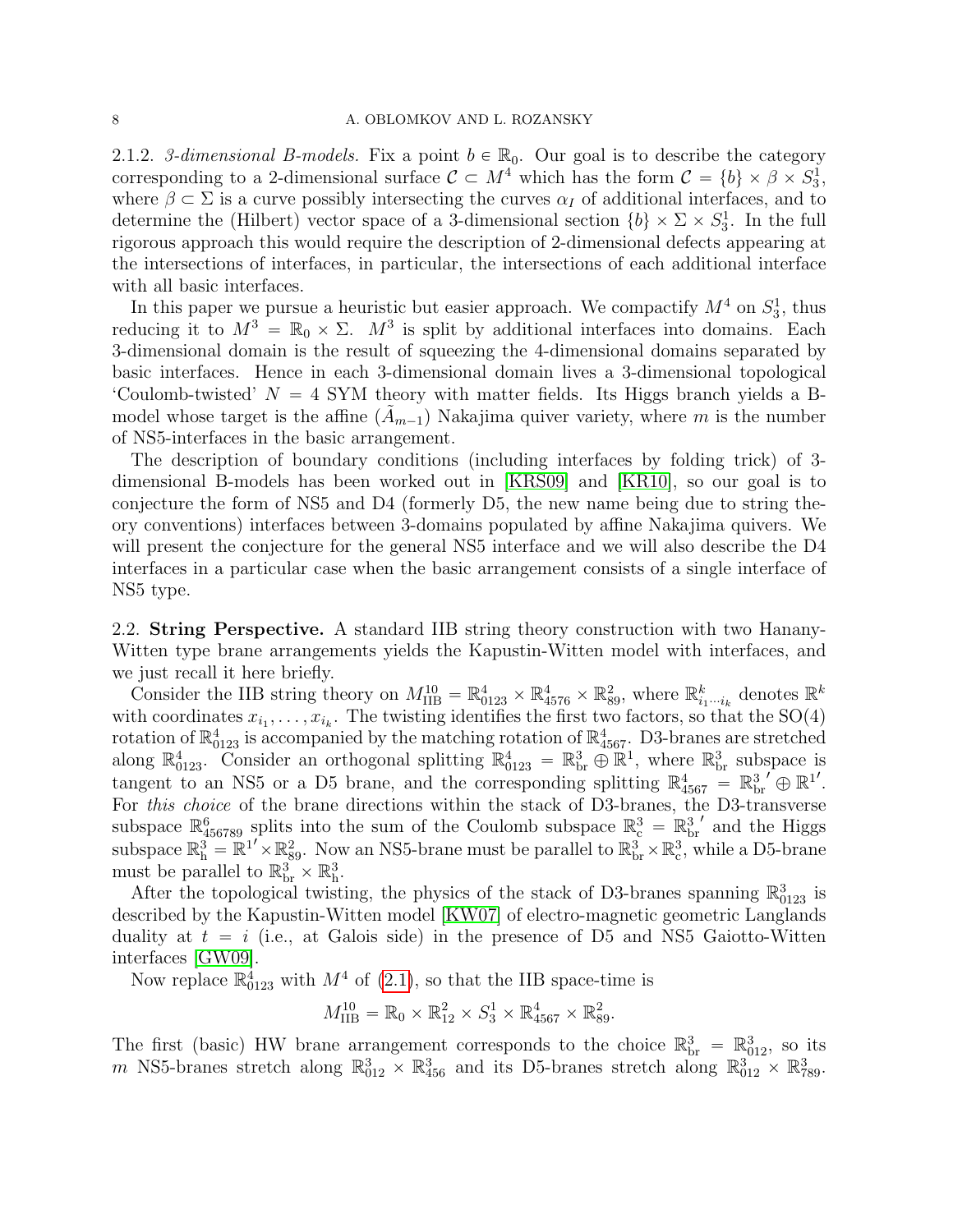The second (additional) HW arrangement has the form  $\mathbb{R}_{\text{br}}^3 = \mathbb{R}_0^1 \times \mathbb{R}_{\text{dr}}^1 \times S_3^1$ , where the 'directional' subspace  $\mathbb{R}^1_{dr} \subset \mathbb{R}^2_{12}$  is tangent to the brane interface which is represented by its curve  $\alpha_I$  in the  $\mathbb{R}^2_{12}$  plane.

In sting theory the compactification of  $S_3^1$  within the KW theory is a result of performing T-duality on  $S_3^1$ . This duality turns the IIB theory into IIA theory and the stack of D3branes turns into the stack of D2-branes streched along  $\mathbb{R}^3_{012}$ . Now their movements are described by a 3d TQFT. Since the circle  $S_3^1$  intersects m NS5-branes of the basic HW arrangement, the T-duality turns their orthogonal space  $S_3^1 \times \mathbb{R}^3_{789}$  into an m-centered Taub-NUT space  $mTN$ , so the IIA space-time is

$$
M_{\text{IIA}}^{10} = \mathbb{R}_0 \times \mathbb{R}_{12}^2 \times \mathbb{R}_{456}^3 \times m\text{TN}.
$$

D5-branes of the first HW arrangement become D6-branes, which wrap  $\mathbb{R}^3_{012} \times mTN$ .

After the T-duality, the NS5 and D5 branes of the additional HW arrangement turn into NS5 and D4-branes of IIA, which separate the stack of D2-branes into domains. In other words, they become the interfaces of the 3d B-model and hence they are described by Lagrangian correspondences. The form of the Lagrangian correspondece for an additional brane depends on which 2-cycle this brane wraps inside the Taub-NUT space  $mTN$ .

# 3. Mathematical perspective

<span id="page-8-0"></span>This section provides a motivation for the definition of our main working category. We do not provide details for the constructions in this section. The main two-category that we work with appears in section [3.4](#page-11-0) and the details of the main working category are spelled out in this section.

In [\[KRS09\]](#page-42-0) and [\[KR10\]](#page-42-1) a two-category  $\ddot{Cat}(\mathscr{Y})$  was associated to a symplectic variety  $\mathscr Y$ . This construction admits a generalization to the equivariant case, namely, a 2-category  $\ddot{\text{Cat}}^G(\mathscr{Y})$  emerges when a group G has a hamiltonian action on  $\mathscr{Y}$ . We present an threecategorical description of this category.

3.1. Large three-category  $\ddot{Cat}_{sym}$ : a proposal. The objects of  $Obj(\ddot{Cat}_{sym})$  are holomophic symplectic manifolds. The morphisms between two such manifolds  $X, Y \in Obj(Cat_{sym})$ form a 2-category  $Hom(X, Y)$  whose objects are fibrations with lagrangian bases:

(3.1) 
$$
(F, L, f: F \to L)
$$
,  $L \subset \mathbf{X} \times \mathbf{Y}$  is a Lagrangian subvariety.

As hinted in [\[KRS09\]](#page-42-0) the fibration of F over the Lagrangian L is a categorical analog of a local system over the Lagrangian in the Fukaya category theory.

The composition of  $(F, L, f) \in \mathbb{H}$ om $(X, Y)$  and  $(G, L', g) \in \mathbb{H}$ om $(Y, W)$  is defined to be  $(H, L'', h)$  where

$$
H := (F \times \mathbf{W}) \times_{\mathbf{Y}} (\mathbf{X} \times G),
$$

while  $h: H \to \mathbf{X} \times \mathbf{W}$  is the natural projection and  $L'':= h(H)$ . The composition is not always defined since the  $L''$  is not always a Lagrangian.

The morphisms between the objects  $(F, L, f), (F', L', f') \in \mathbb{H}om(\mathbf{X}, \mathbf{Y})$  is defined as follows:

$$
\mathrm{Hom}((F, L, f), (F', L', f')) := \mathrm{Qcoh}(F \times_{\mathbf{X} \times \mathbf{Y}} F').
$$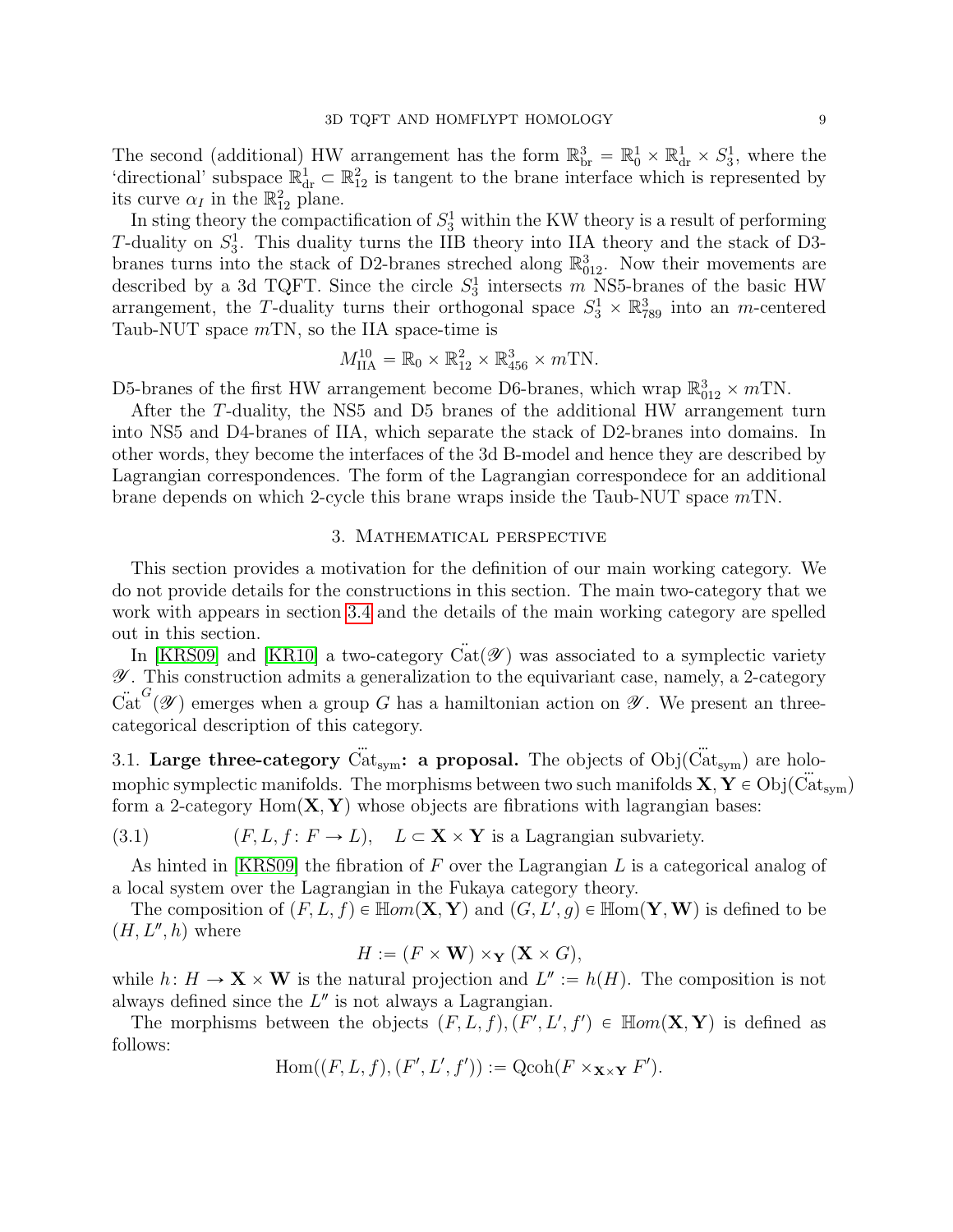The category of quasi-coherent sheaves can be enriched to  $(\infty, 1)$ -category. The study of the structure of these categories as well as  $(2, \infty)$ -category of such  $(\infty, 1)$ -categories is initiated in [\[GR17\]](#page-42-11). The above mentioned work is extremely technical and we do not attempt to use infinity categories in our work. Instead, we use the previous definition as a guiding principle.

Let us also remark that the category  $\ddot{Cat}_{\text{sym}}$  contains a final object pt which is just a point. Thus for every  $\mathbf{X} \in \mathrm{Obj}(\ddot{Cat}_{\text{sym}})$  there is a related two-category

$$
\ddot{\mathrm{Cat}}(\mathbf{X}) := \mathbb{H}om(pt, \mathbf{X}).
$$

3.2. Small three-category: first steps. In this paper we construct smaller category  $Cat<sub>man</sub>$  that has fewer objects and fewer morphisms. As a pay-back we get a mathematically satisfactory theory for two and three-morphisms in such categories, without use of heavy machinery the derived algebraic geometry mentioned above.

The objects of the category  $Cat_{man}$  are smooth algebraic varieties. The two-category of morphisms  $\mathbb{H}om(\mathscr{X}, \mathscr{Y})$  between two objects  $\mathbf{X}, \mathbf{Y} \in \mathrm{Obj}(\mathrm{Cat}_{\mathrm{man}})$  has objects

$$
(\mathscr{Z}, W), \quad \mathscr{Z}
$$
 is algebraic manifold,  $W \in \mathbb{C}[\mathbf{X} \times \mathscr{Z} \times \mathbf{Y}].$ 

For  $X, Y, W \in Obj(\ddot{Cart}_{man})$  and  $(\mathscr{Z}, W) \in \mathbb{H}\text{om}(X, Y), (\mathscr{Z}', W') \in \mathbb{H}\text{om}(Y, W)$  the composition is defined by:

$$
(\mathscr{Z}', W') \circ (\mathscr{Z}, W) = (\mathscr{Z} \times \mathscr{Y} \times \mathscr{Z}', W' - W) \in \mathbb{H}\text{om}(\mathbf{X}, \mathbf{W}).
$$

The category of morphisms  $Hom((\mathscr{Z}, W), (\mathscr{Z}', W'))$  between the objects  $(\mathscr{Z}, W), (\mathscr{Z}', W') \in$  $Hom(X, Y)$  is a triangulated one-category of matrix factorizations

$$
Hom((\mathscr{Z},W),(\mathscr{Z}',W')) = MF(\mathbf{X}\times\mathscr{Z}\times\mathscr{Z}'\times\mathbf{Y},W'-W).
$$

The objects of the homotopy category  $MF(\mathscr{Z}, W)$ ,  $W \in \mathbb{C}[\mathscr{Z}]$  are pairs

 $(M, D)$ ,  $M = M_0 \oplus M_1$ ,  $D \in \text{Hom}_{\mathbb{C}[\mathscr{X}]}(M, M)$ ,  $D^2 = W$ ,

where D is  $\mathbb{Z}_2$ -graded morphism:  $D(M_i) = M_{i+1}$ . If we think of the matrix factorizations as two periodic curved complexes, then the homotopy is defined in exactly the same way as for usual complexes.

The standard convolution product  $\star$  (see the next section for the details) yields the monoidal structure:

 $\star: \text{MF}(\mathscr{Z} \times \mathscr{Z}', W - W') \times \text{MF}(\mathscr{Z}' \times \mathscr{Z}'', W' - W'') \rightarrow \text{MF}(\mathscr{Z} \times \mathscr{Z}'', W - W'').$ 

For two objects  $\mathcal{F} = (M, D), \mathcal{G} = (M', D') \in \text{MF}(\mathscr{Z}, W)$  the space of morphisms is defined by:

$$
\mathcal{H}om(\mathcal{F}, \mathcal{G}) = \{ \phi \in \text{Hom}_{\mathbb{C}[\mathscr{Z}]}(M, M') \mid D \circ \phi = \phi \circ D' \}.
$$

We also define  $D^{\text{per}}(\mathscr{Z})$  to be a derived category of the two-periodic complexes of  $\mathbb{C}[\mathscr{Z}]$ modules. Given an element  $\mathcal{F} = (M, D) \in \text{MF}(\mathscr{Z}, W)$ , by inverting the sign of the component of the differential from  $M_0$  to  $M_1$  we obtain an element of  $\text{MF}(\mathscr{Z}, -W)$  which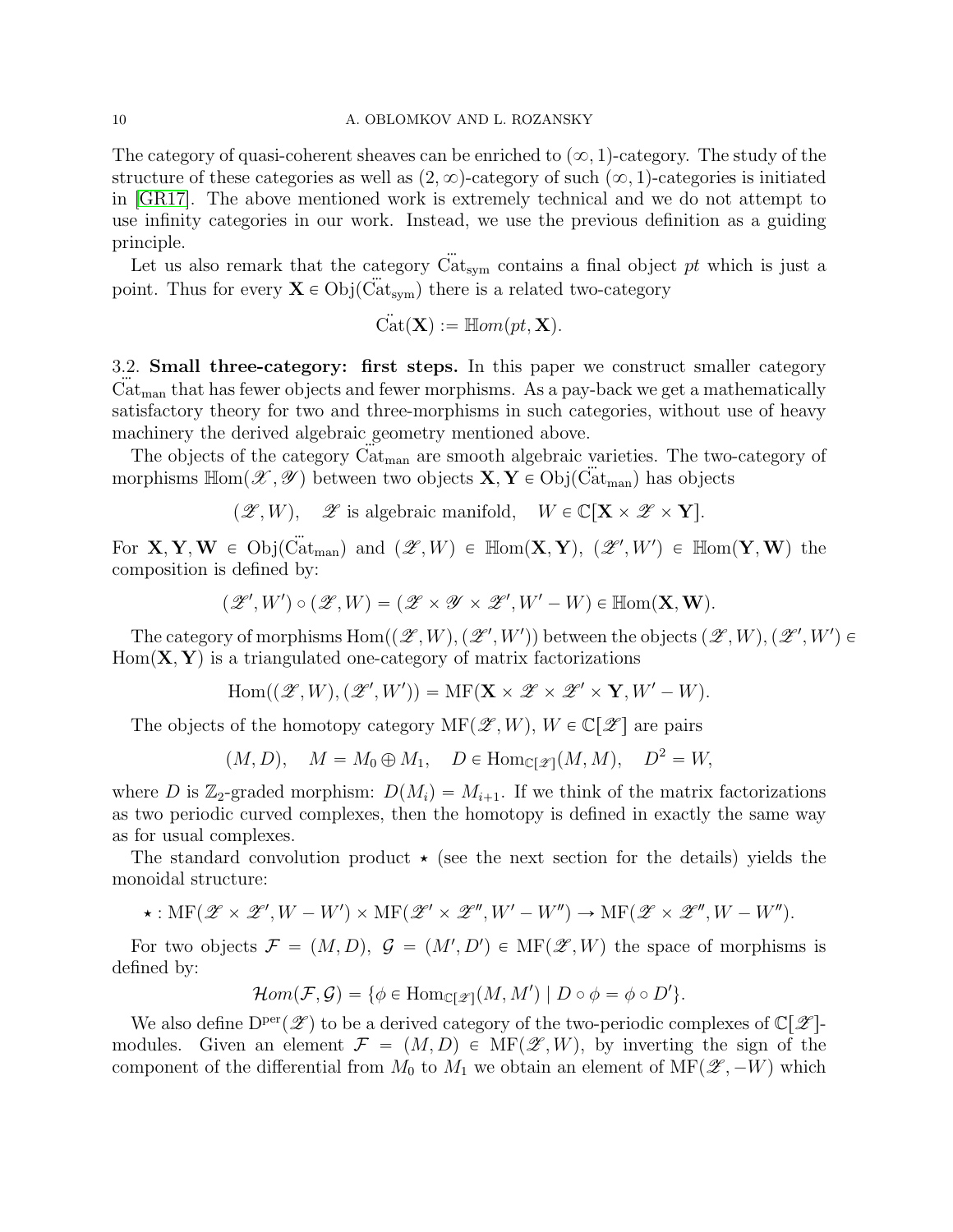we denote  $\mathcal{F}^*$ . Since the potentials of the matrix factorizations add if take tensor product, we have:

$$
\mathcal{H}om(\mathcal{F}, \mathcal{G}) = \mathcal{E}xt(\mathcal{F}, \mathcal{G}) = \mathcal{G} \otimes \mathcal{F}^* \in \mathrm{D}^{\mathrm{per}}(\mathscr{Z}).
$$

There is a special class of invertible morphisms that we want to discuss separately. These morphisms provide an explicit realization of the Knörrer periodicity functor [\[Kno87\]](#page-42-12). Namely, if  $V \to \mathscr{Z}$  is a finite rank vector bundle over  $\mathscr{Z}$  and  $V^*$  is its dual then there is a canonical bilinear function

$$
\mathsf{Q}_V \in \mathbb{C}[V \times V^*].
$$

For any  $W \in \mathbb{C}[V]$  there is a invertible functor [\[Kno87\]](#page-42-12):

$$
KN_V: MF(\mathscr{Z}, W) \to MF(V \times V^*, W + Q_V), \quad KN_V(\mathcal{F}) = \mathcal{KN}_Q \otimes \mathcal{F},
$$

$$
\mathcal{KN}_Q = (\Lambda^{\bullet}V_{\theta}, D = \sum v_i \frac{\partial}{\partial \theta_i} + v_i^* \theta),
$$

where  $\Lambda^{\bullet}V_{\theta}$  is an exterior algebra with the generators  $\theta_i$ ,  $v_i^*$  and  $v_i$  are dual coordinates on the spaces  $V$  and  $V^*$ .

That is  $\mathcal{KN}_Q \in \text{Hom}((\mathscr{Z}, W), (V \times V^*, W + Q_V)), (\mathscr{Z}, W), (V \times V^*, W + Q_V) \in$  $\mathbb{H}om(\mathbf{X}, \mathbf{Y})$ . The functor  $KN_V$  is an equivalence of categories [\[Kno87\]](#page-42-12). To construct the inverse we need a functor:

 $KN_V^*: MF(V \times V^*, W + Q_V) \to MF(\mathscr{Z}, W), \quad KN_V^*(\mathcal{F}) = Hom(\mathcal{F}, \mathcal{KN}_Q).$ 

The composition of functors  $KN_V$  and  $KN_V^*$  is the duality functor D. In general, for a matrix factorization  $\mathcal{F} \in \text{MF}(\mathscr{Z}, W)$  the dual matrix factorization  $D(\mathcal{F}) \in \text{MF}(\mathscr{Z}, -W)$  is defined by

$$
D(\mathcal{F}) = \mathrm{Hom}(\mathcal{F}, \mathcal{O}_{\mathscr{Z}}).
$$

Since, KN<sup>\*</sup><sub>V</sub> and D are functors we can enlarge Hom $((V \times V^*, W + Q_V), (\mathscr{Z}, W))$  by including  $KN_V^*$  and D. Thus the Knörrer functor internally invertible in our category.

3.3. Relation between the three-categories. There is a functor  $j_3$ :  $\ddot{Cat}_{man} \rightarrow \ddot{Cat}_{sym}$ which acts on the objects as

$$
\mathbf{X} \mapsto T^*\mathbf{X}.
$$

The embedding at the level of morphism is based on describing lagrangian submanifolds by generating functions [\[Arn89\]](#page-42-13). Let us recall the basic facts. Given a (complex) manifold  $\mathscr{Z}$  and function  $W: \mathbf{X} \times \mathscr{Z} \to \mathbb{C}$  we define a subvariety  $F_W \subset T^*(\mathbf{X}) \times \mathscr{Z}$  by the equations

$$
\partial_{z_i} W(x, p, z) = 0, \quad \partial_{x_i} W(x, p, z) = p_i,
$$

where  $z_i$  are local coordinates along  $\mathscr{Z}, x_i$  are local coordinates along **X** and  $p_i$  are the coordinates on the cotangent space that are dual to the coordinates  $x_i$ . As shown in [\[Arn89\]](#page-42-13), the image  $L_w$  of  $F_w$  in  $T^*{\bf X}$  under the natural projection  $\pi$  is (generally) a Lagrangian subvariety.

Thus the functor  $j_3$  at the level of homomorphisms between the objects is defined as

$$
(\mathscr{Z}, W) \mapsto (F_W, \pi, L_W).
$$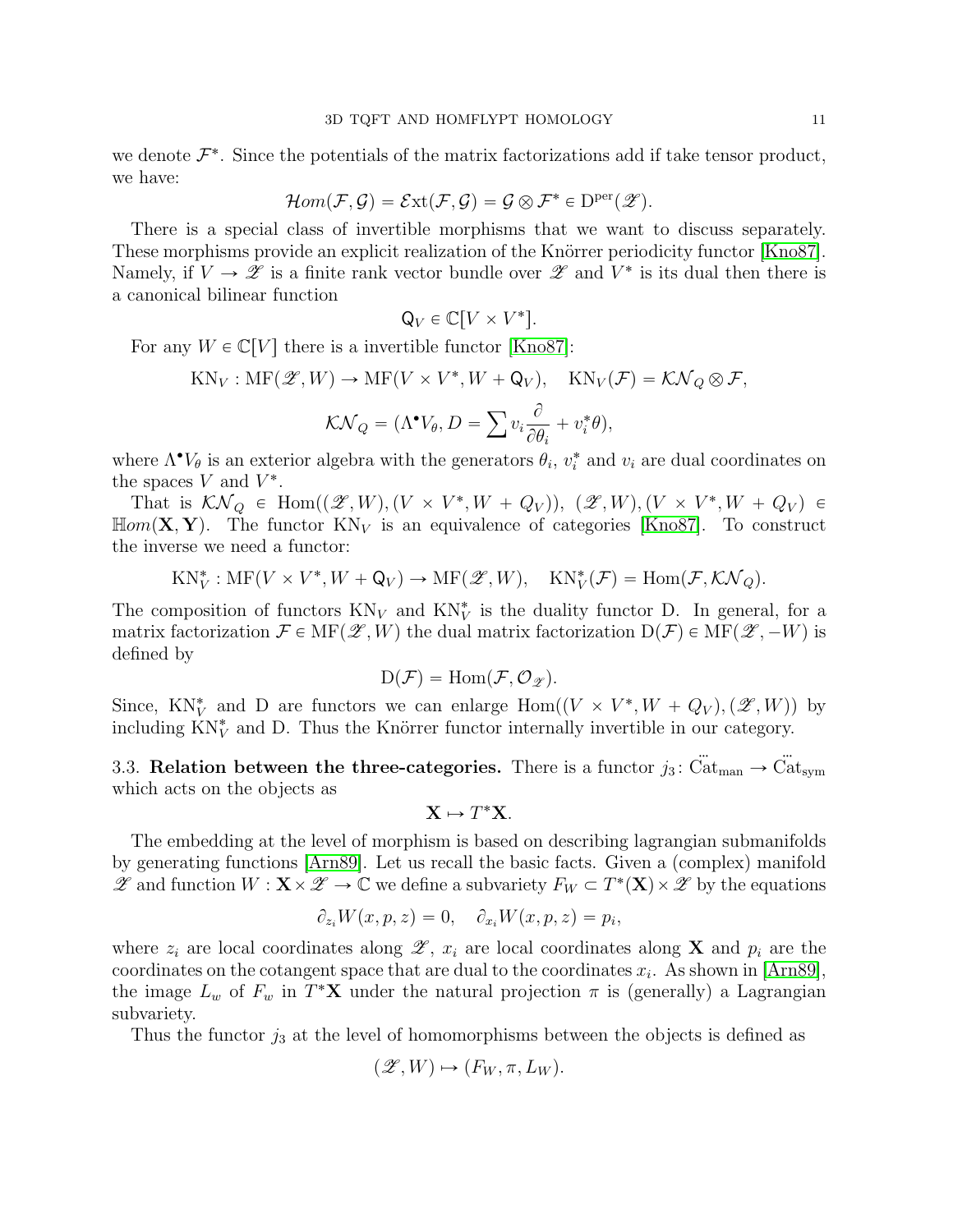#### 12 A. OBLOMKOV AND L. ROZANSKY

The real problem arises at the level of morphisms between the morphisms of objects. It is tempting to say that we have a functor

$$
\mathrm{MF}(\mathbf{X} \times \mathscr{Z} \times \mathscr{Z}' \times \mathbf{Y}, W' - W) \longrightarrow \mathrm{DG}_{\mathrm{coh}}^{\mathrm{per}}(F_w \times_{T^*(\mathbf{X} \times \mathbf{Y})} F_{w'}).
$$

It is not clear to the authors how one could construct such a functor in a canonical way. One option here is to use the functor  $\mathcal{H}$ *om*, if we fix some element  $\mathcal{F} \in \mathrm{MF}(\mathbf{X} \times \mathcal{Z} \times \mathcal{Z}' \times \mathcal{Z})$  $\mathbf{Y}, W' - W$ ; then we obtain a functor

$$
\mathcal{H}om(\mathcal{F},\cdot)\colon \mathrm{MF}(\mathbf{X}\times\mathscr{Z}\times\mathscr{Z}'\times\mathbf{Y},W'-W)\to \mathrm{DG}_{\mathrm{coh}}^{\mathrm{per}}(\mathbf{X}\times\mathscr{Z}\times\mathscr{Z}'\times\mathbf{Y}).
$$

However, it is not clear whether we can make a choice of  $\mathcal F$  canonical.

<span id="page-11-0"></span>3.4. Equivariant version of the three-category  $\ddot{Cat}_{man}$ . If X is an affine variety with an action of G and T<sup>\*</sup>X, then an object in the 2-category  $\ddot{Cat}(T^*X)$  is a pair  $(\mathscr{Z}, W)$ , where the auxiliary variety  $\mathscr Z$  is an affine variety with the action of G, while W is a superpotential:  $W \in \mathbb{C}[\mathbf{X} \times \mathscr{Z}]^G$ . Respectively, for  $\mathbf{X}$  with action of G and Y with action of H the space of morphisms  $\mathbb{H}\text{om}(\mathbf{X}, \mathbf{Y})$  consists of an the pairs  $(\mathscr{Z}, W), W \in \mathbb{C}[\mathbf{X} \times \mathscr{Z} \times \mathbf{Y}]^{G \times H}$ and  $\mathscr{Z}$  has an action of  $G \times H$ .

For a pair  $(\mathscr{Z}^1, W^1), (\mathscr{Z}^2, W^2) \in \mathbb{H}$ om $(X, Y)$  we define the category of morphisms as category of  $G \times H$ -equivariant matrix factorizations.<br>
Hom $((\mathscr{Z}^1, W^1), (\mathscr{Z}^2, W^2)) = \text{MF}_{G \times H}(\mathbf{X} \times$ 

$$
\mathrm{Hom}\big((\mathscr{Z}^1,W^1),(\mathscr{Z}^2,W^2)\big)=\mathrm{MF}_{G\times H}\big(\mathbf{X}\times\mathscr{Z}^1\times\mathscr{Z}^2\times\mathbf{Y},W^2-W^1\big).
$$

In most of the cases we omit the group from the notation, on the other hand if we want to emphasize the presence of the group action we use notation  $(X, G)$  for the object with G-action. Similarly, sometimes we include the group in the notation of the composition of morphisms, that is  $(X, G), (Y, H), (W, K) \in \mathrm{Cat}_{\mathrm{man}}$  and  $(\mathscr{Z}_{xy}, W_{xy}) \in$  $\mathbb{H}\text{om}((\mathbf{X}, G), (\mathbf{Y}, H)), (\mathscr{Z}_{ww}, W_{wx}) \in \mathbb{H}\text{om}((\mathbf{Y}, H), (\mathbf{W}, K))$  then

<span id="page-11-4"></span>
$$
(3.2) \qquad (\mathscr{Z}_{xw}, W_{xw}) = (\mathscr{Z}_{yw}, W_{yw}) \circ_H (\mathscr{Z}_{xy}, W_{xy}) = (\mathscr{Z}_{yw} \times \mathbf{Y} \times \mathscr{Z}_{xy}/H, W_{yw} - W_{xy})
$$

Furthermore, for

<span id="page-11-2"></span>
$$
(3.3) \qquad \mathcal{F}_{xy}^{12} \in \text{Hom}((\mathscr{Z}_{xy}^1, W_{xy}^1), (\mathscr{Z}_{xy}^2, W_{xy}^2)), \quad \mathcal{F}_{yw}^{12} \in \text{Hom}((\mathscr{Z}_{yw}^1, W_{yw}^1), (\mathscr{Z}_{yw}^2, W_{yw}^2))
$$

the vertical composition is defined by

$$
\mathcal{F}_{xw}^{12} = \mathcal{F}_{yw}^{12} \circ_H \mathcal{F}_{xy}^{12} := (\pi_{YW}^*(\mathcal{F}_{yw}^{12}) \otimes \pi_{XY}^*(\mathcal{F}_{xy}^{12}))^{H^2},
$$

where  $\pi_{yw}, \pi_{xy}$  are the projections from  $(\mathbf{X} \times \mathscr{Z}_{yw}^{1} \times \mathscr{Z}_{yw}^{2} \times \mathbf{Y})$  $(\mathbf{Y} \times \mathscr{Z}_{xy}^1 \times \mathscr{Z}_{xy}^2 \times \mathbf{W})$  to the first and the last factors, respectively and

$$
(3.4) \qquad (\mathscr{Z}_{xy}^i, W_{xy}^i) \in \mathbb{H}om((\mathbf{X}, G), (\mathbf{Y}, H)), \quad (\mathscr{Z}_{yw}^i, W_{yw}^i) \in \mathbb{H}om((\mathbf{Y}, H), (\mathbf{W}, K)).
$$

<span id="page-11-1"></span>Similarly, we define the horizontal composition for  $\mathcal{F}_{xy}^{12}$  as before and

(3.5) 
$$
\mathcal{F}_{xy}^{23} \in \text{Hom}((\mathscr{Z}_{xy}^2, W_{xy}^2), (\mathscr{Z}_{xy}^3, W_{xy}^3)),
$$

here we assume [\(3.4\)](#page-11-1). In more details, we have

<span id="page-11-3"></span>
$$
\mathcal{F}_{xy}^{13} = \mathcal{F}_{xy}^{23} \star \mathcal{F}_{xy}^{12} = \pi_{13*}(\pi_{12}^*(\mathcal{F}_{xy}^{23}) \otimes \pi_{23}^*(\mathcal{F}_{xy}^{12})),
$$

where  $\pi_{ij}: \mathbf{X} \times \mathscr{Z}_1 \times \mathscr{Z}_2 \times \mathscr{Z}_3 \times \mathbf{Y} \to \mathbf{X} \times \mathscr{Z}_i \times \mathscr{Z}_i \times \mathbf{Y}$ .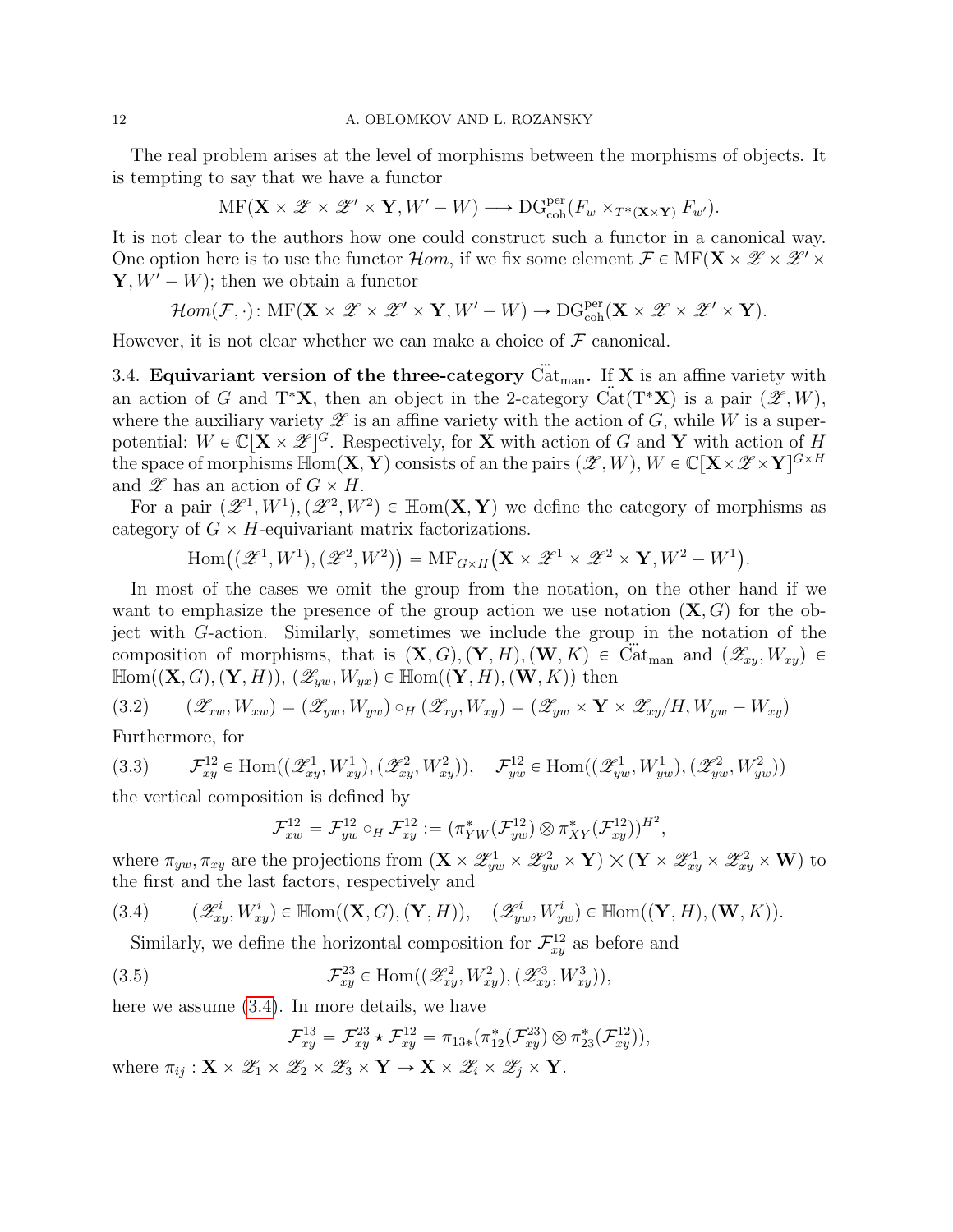We often omit the group super-script when the group is clear from the context. Finally, let us observe that the vertical composition satisfies the exchange rule:

<span id="page-12-0"></span>**Proposition 3.4.1.** For any  $(X, G), (Y, H), (W, K) \in \ddot{Cat}_{man}$  and  $(\mathscr{Z}_{xy}, W_{xy}^i), (\mathscr{Z}_{yw}, W_{yw}^i)$ as in [\(3.4\)](#page-11-1) and  $\mathcal{F}^{12}_{xy}, \mathcal{F}^{12}_{yw}$  as in [\(3.3\)](#page-11-2),  $\mathcal{F}^{23}_{xy}$  as in [\(3.5\)](#page-11-3) and

$$
\mathcal{F}_{yw}^{23} \in \text{Hom}((\mathscr{Z}_{yw}^{2},W_{yw}^{2}),(\mathscr{Z}_{yw}^{3},W_{yw}^{3}))
$$

there is a three-isomorphism:

$$
E(\mathscr{Z}_{xy}^{\bullet}; \mathscr{Z}_{yw}^{\bullet}; \mathcal{F}_{xy}^{\bullet*}; \mathcal{F}_{yw}^{\bullet*}): (\mathcal{F}_{yw}^{12} \circ \mathcal{F}_{xy}^{12}) \star (\mathcal{F}_{yw}^{23} \circ \mathcal{F}_{xy}^{23}) \to (\mathcal{F}_{yw}^{12} \star \mathcal{F}_{yw}^{23}) \circ (\mathcal{F}_{xy}^{12} \star \mathcal{F}_{xy}^{23}).
$$

Both sides of the last equation are functors between one-categories and the three-isomorphism E is a natural transformation of between these functors.

*Proof.* In the proof below we use the short hand notation  $\mathscr{Z}_{\bullet\star}^{i_1...i_k} = \mathscr{Z}_{\bullet\star}^{i_1} \times \cdots \times \mathscr{Z}_{\bullet\star}^{i_k}$ . First we observe that  $(\mathcal{F}_{yw}^{12} \circ \mathcal{F}_{xy}^{12}) \star (\mathcal{F}_{yw}^{23} \circ \mathcal{F}_{xy}^{23})$  is computed with the push-forwards and pull-backs along the maps in the diagram and taking  $H^2$ -quotient:



here all the maps are the natural projections. In more details, the matrix factorizations  $\mathcal{F}_{\bullet\star}^{ij}$  are the matrix factorizations on the spaces in the boxes. Thus to obtain  $(\mathcal{F}_{yw}^{12} \circ \mathcal{F}_{xy}^{12}) \star$  $(\mathcal{F}_{yw}^{23} \circ \mathcal{F}_{xy}^{23})$  we pull-back and push-forward these matrix factorizations along the solid arrow until we reach the space in the center of the bottom row.

The dashed arrow maps indicate the natural projections that make the diagram commute. By functoriality of the pull-back we can obtain  $(\mathcal{F}_{yw}^{12} \circ \mathcal{F}_{xy}^{12}) \star (\mathcal{F}_{yw}^{23} \circ \mathcal{F}_{xy}^{23})$  by first pulling back along the dashed arrow and then pushing forward along the central down arrow.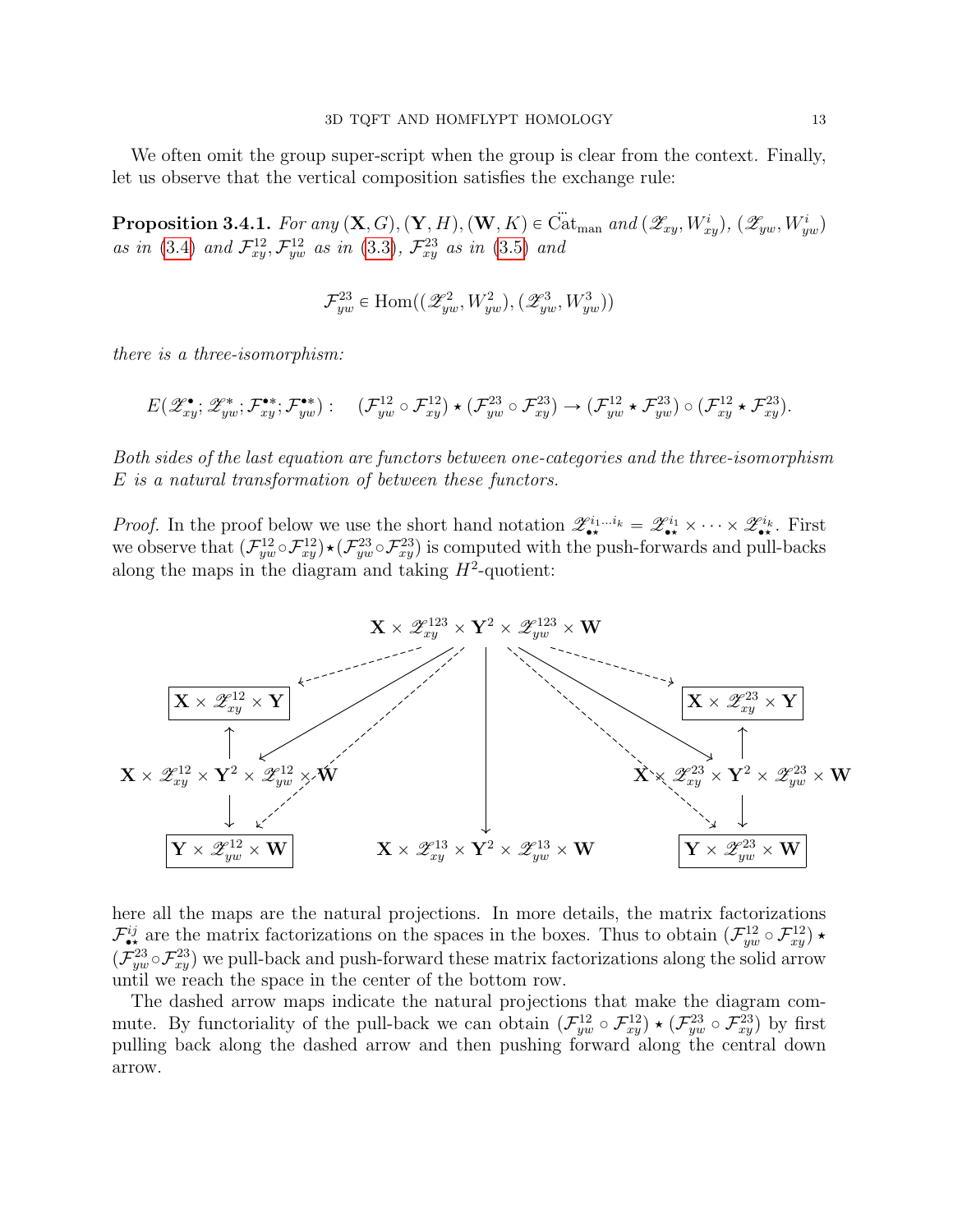Similarly, we draw the diagram for the maps that participate in the construction of  $(\mathcal{F}_{yw}^{12} \star \mathcal{F}_{yw}^{23}) \circ (\mathcal{F}_{xy}^{12} \star \mathcal{F}_{xy}^{23})$ :



here the maps are the natural projections and

$$
\bigstar = \mathbf{X} \times \mathscr{Z}^{13}_{xy} \times \mathbf{Y}^2 \times \mathscr{Z}^{13}_{yw} \times \mathbf{W}.
$$

We obtain  $(\mathcal{F}_{yw}^{12} \star \mathcal{F}_{yw}^{23}) \circ (\mathcal{F}_{xy}^{12} \star \mathcal{F}_{xy}^{23})$  by the sequence of pull-backs and push-forwards that starts from the boxed spaces and ends at  $\star$ . By setting

$$
*=\mathbf{X}\times\mathscr{Z}^{123}_{xy}\times\mathbf{Y}^2\times\mathscr{Z}^{123}_{yw}\times\mathbf{W}
$$

we can complete the diagram to the commuting diagram where the dashed arrows are the natural projections.

The dashed arrow maps are the same maps as in the previous diagram. Thus to complete our proof we need to show that  $(\mathcal{F}_{yw}^{12} \star \mathcal{F}_{yw}^{23}) \circ (\mathcal{F}_{xy}^{12} \star \mathcal{F}_{xy}^{23})$  can be obtained by the pull-back along the dashed arrows followed with the push-forward along the vertical dashed arrow.

The last statement follows from a repeated application the base change relation. Indeed, first we apply base change to the commuting squares that have as sides the vertical dashed arrow and the dotted arrows. Finally, we apply the functoriality of the pull-backs since the composition of the pull-backs along the vertical arrow and the dotted arrows are equal to the pull-back along the corresponding non-vertical dashed arrows.

Each base change in the construction is facilitated by a particular invertible morphism between the matrix factorizations. The composition of these morphisms yields the threemorphism  $E(\mathscr{Z}^{\bullet}_{xy}, \mathscr{Z}^{\bullet}_{yw}; \mathcal{F}^{\bullet*}_{xy})$ . The base change morphism are natural transformations. Hence  $E$  is a natural transformation.

In the cases when the first group of arguments of  $E(\ldots)$  is clear we abbreviate the notation as  $E( ; \mathcal{F}_{xy}^{12}, \mathcal{F}_{xy}^{23}; \mathcal{F}_{yw}^{12}, \mathcal{F}_{yw}^{23}).$ 

 $\Box$ 

Let us also discuss the exchange relation for two-morphisms and three-morphisms. Let us fix the objects  $(X, G), (Y, K)$  and let

<span id="page-13-0"></span>
$$
(3.6) \qquad (\mathscr{Z}^i, W^i) \in \mathbb{H}om(\mathbf{X}, \mathbf{Y}), \quad \mathcal{F}^{ii+1}, \mathcal{G}^{ii+1}, \mathcal{H}^{ii+1} \in \text{Hom}((\mathscr{Z}^i, W^i), (\mathscr{Z}^{i+1}, W^{i+1})).
$$

Respectively, we define  $\mathcal{F}^{i+2} = \mathcal{F}^{i+1} \star \mathcal{F}^{i+1,i+2}$ ,  $\mathcal{G}^{i+2} = \mathcal{G}^{i+1} \star \mathcal{G}^{i+1,i+2}$ .

<span id="page-13-1"></span>Let us also fix notation for the three-morphisms

(3.7) 
$$
u_{fg}^{ii+1} \in \mathcal{H}om(\mathcal{F}^{ii+1}, \mathcal{G}^{ii+1}), \quad u_{gh}^{ii+1} \in \mathcal{H}om(\mathcal{G}^{ii+1}, \mathcal{H}^{ii+1}).
$$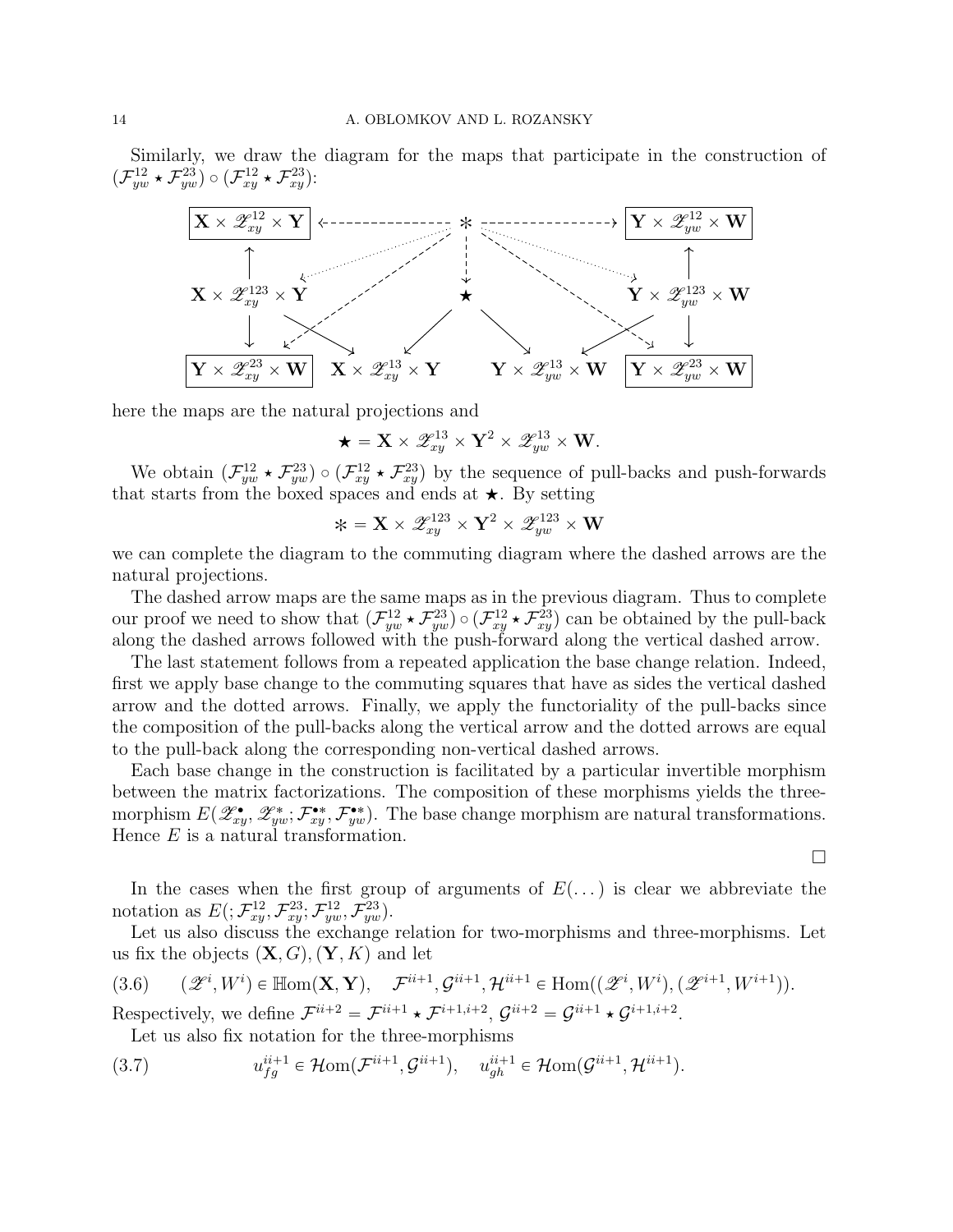We denote by  $\bullet$  for the composition of morphisms in the category of matrix factorizations, for example  $u_{gh}^{12} \bullet u_{fg}^{12} \in \mathcal{H}om(\mathcal{F}^{12}, \mathcal{H}^{12})$ .

On the other hand we can define the horizontal composition  $u_{fg}^{23} \star u_{fg}^{12} \in \mathcal{H}$ om $(\mathcal{F}^{13}, \mathcal{G}^{13})$ by

<span id="page-14-0"></span>(3.8) 
$$
u_{fg}^{23} \star u_{fg}^{12} = \pi_{13*}(\mathcal{G}^{12} \otimes \pi_{23}^*(u_{fg}^{23}) \bullet \pi_{12}^*(u_{fg}^{12}) \otimes \mathcal{F}^{23}),
$$

$$
\pi_{12}^*(u_{fg}^{12}) \otimes \mathcal{F}^{23} = \pi_{12}^*(u_{fg}^{12}) \otimes \mathrm{Id}_{\pi_{23}^*(\mathcal{F}^{23})} \in \mathcal{H}om(\pi_{12}^*(\mathcal{F}^{12}) \otimes \pi_{23}^*(\mathcal{F}^{23}), \pi_{12}^*(\mathcal{G}^{12}) \otimes \pi_{23}^*(\mathcal{F}^{23})),
$$
  

$$
\mathcal{G}^{12} \otimes \pi_{23}^*(u_{fg}^{23}) = \mathrm{Id}_{\pi_{12}^*(\mathcal{G}^{12})} \otimes \pi_{23}^*(u_{fg}^{23}) \in \mathcal{H}om(\pi_{12}^*(\mathcal{G}^{12}) \otimes \pi_{23}^*(\mathcal{F}^{23}), \pi_{12}^*(\mathcal{G}^{12}) \otimes \pi_{23}^*(\mathcal{G}^{23})).
$$

The exchange rule in this setting is given by

<span id="page-14-1"></span>**Proposition 3.4.2.** In notations of  $(3.6),(3.7)(3.8)$  $(3.6),(3.7)(3.8)$  $(3.6),(3.7)(3.8)$  $(3.6),(3.7)(3.8)$  we have

$$
\left(u_{gh}^{23} \star u_{gh}^{12}\right) \bullet \left(u_{fg}^{23} \star u_{fg}^{12}\right) = \left(u_{gh}^{23} \bullet u_{fg}^{23}\right) \star \left(u_{gh}^{12} \bullet u_{fg}^{12}\right).
$$

Proof. To show that the morphisms of the matrix factorizations are equal it is enough to check that the morphisms are equal as morphisms of stalks at a point  $z \in \mathbf{X} \times \mathscr{Z}^1 \times \mathscr{Z}^3 \times \mathbf{Y}$ . The convolution  $\star$  intertwines  $i^*_{(x,z_1,y)} \times i^*_{(x,z_3,y)}$  with  $i^*_{z}$  where  $z = (x, z_1, z_3, y)$ . Thus it is enough to show the statement in the case  $X = Y = \mathscr{Z}_1 = \mathscr{Z}_3 = p$ . In this case the statement of the theorem is equivalent to the functoriality of the push-forward.

Indeed, in this situation  $\mathcal{F}^{12}, \mathcal{G}^{12}, \mathcal{H}^{12} \in \text{MF}(\mathscr{Z}^2, W), \ \mathcal{F}^{23}, \mathcal{G}^{23}, \mathcal{H}^{23} \in \text{MF}(\mathscr{Z}^2, -W).$ Respectively, the convolutions  $\mathcal{F}^{12} \star \mathcal{F}^{23} = H^*(\mathcal{F}^{12} \otimes \mathcal{F}^{23})$ ,  $\mathcal{G}^{12} \star \mathcal{G}^{23} = H^*(\mathcal{G}^{12} \otimes \mathcal{G}^{23})$ ,  $\mathcal{H}^{12} \star \mathcal{H}^{23} = H^*(\mathcal{H}^{12} \otimes \mathcal{H}^{23})$  are the derived push-forwards  $R\pi_*$  to the point,  $R\pi_* : \mathscr{Z} \to \mathsf{p}$ .

Since the derived push-forward is a functor, the convolutions of the endomorphism are defined by means of functoriality  $u_{gh}^{23} \star u_{gh}^{12} = R \pi_*(u_{gh}^{23} \otimes u_{gh}^{12}), u_{fg}^{23} \star u_{fg}^{12} = R \pi_*(u_{fg}^{23} \otimes u_{fg}^{12}),$  $(u_{gh}^{23} \bullet u_{fg}^{23}) \star (u_{gh}^{12} \bullet u_{fg}^{112}) = R \pi_* ((u_{gh}^{23} \bullet u_{fg}^{23}) \otimes (u_{gh}^{12} \bullet u_{fg}^{112}))$ . Thus the statement of the proposition is equivalent to the relation:

$$
R\pi_*(u_{gh}^{23} \otimes u_{gh}^{12}) \bullet R\pi_*(u_{fg}^{23} \otimes u_{fg}^{12}) = R\pi_*((u_{gh}^{23} \bullet u_{fg}^{23}) \otimes (u_{gh}^{12} \bullet u_{fg}^{112}))
$$

which follows from the functoriality of  $R\pi_*$ .

<span id="page-14-2"></span>3.5. Categories of linear quivers and NS5 interfaces. In this paper we consider the subcategories  $\tilde{\text{Cat}}(\tilde{A}_m)$  (resp.  $\tilde{\text{Cat}}(A_m)$ ) of Cat formed by Nakajima quiver varieties of (Dynkin diagram) type  $\tilde{A}_m$  (resp.  $A_m$ ) and describe some generalized Lagrangian correspondences connecting them. These correspondences are of two distinct types: NS5 and D4 (or D5). We will describe mostly the NS5 correspondences [\(1.3\)](#page-1-0) for  $m = 1$ . Their auxiliary varieties originate from arrows similar to the ones appearing in Nakajima quivers, which could be expected given that both come from NS5 branes in the super-string theory. We will also conjecture the D4 Lagrangian correspondences connecting the so-called commuting varieties, that is, Nakajima varieties of the  $\tilde{A}_0$  quiver without framing [\(1.4\)](#page-1-1).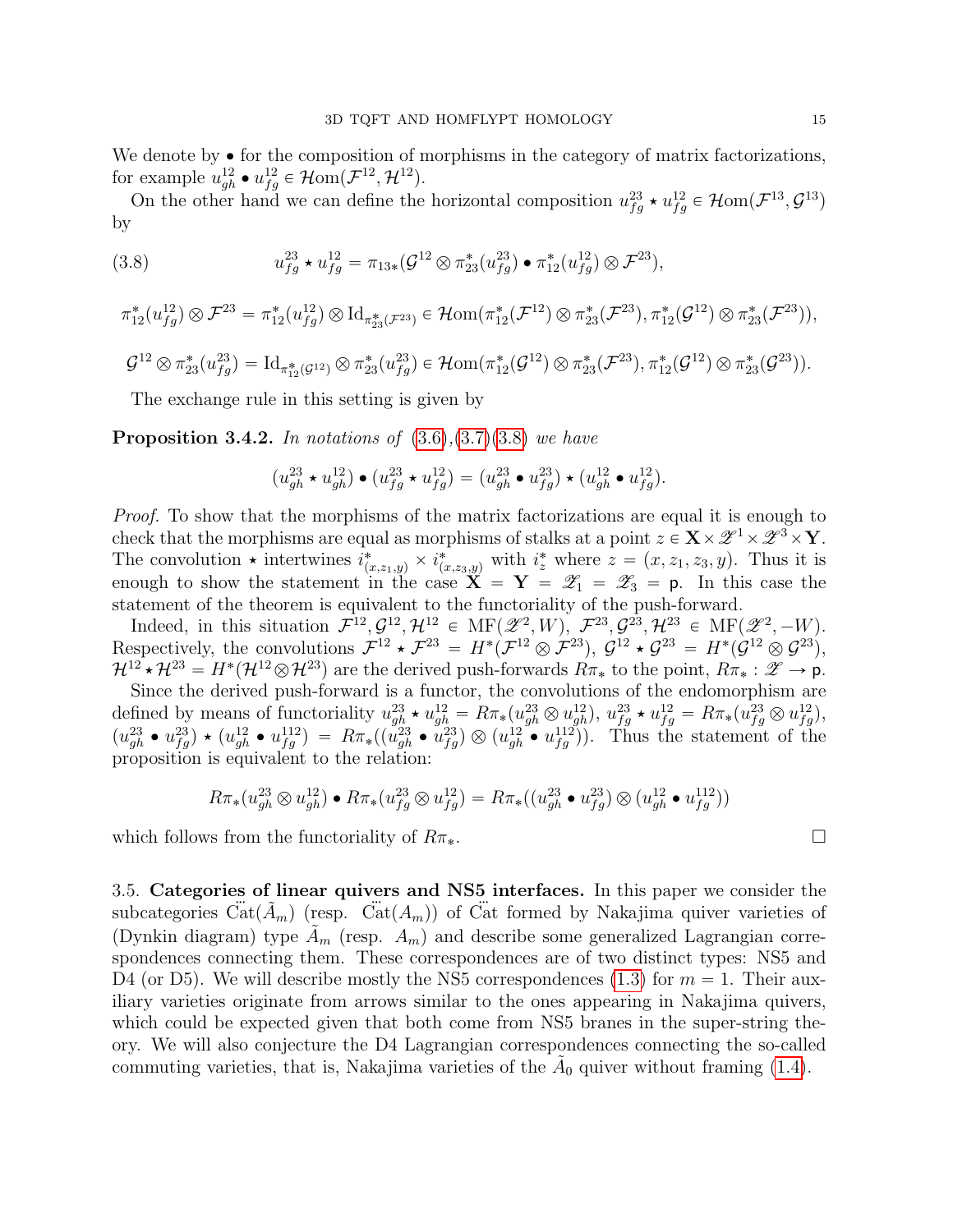3.5.1. NS5 interfaces between  $\tilde{A}_{m-1}$  quiver varieties. The  $\tilde{A}_{m-1}$  quiver has the form



where  $i = 1, \ldots, m$ . It is 'colored' by the numbers  $\mathbf{n} = (n_1, \ldots, n_m)$  and  $\mathbf{r} = (r_1, \ldots, r_m)$ . We denote this quiver by  $\tilde{A}_m(\mathbf{n}; \mathbf{r})$ . An edge between the *i*-th and  $(i+1)$ -st circles corresponds to the *i*-th basic, in the sense of section [2,](#page-6-0) NS5 interface, the number  $n_i$  refers to the gauge group  $U(n_i)$  between the  $(i - 1)$ -st and i-th NS5-interfaces, and there are  $r_i$  D5-interfaces there.

**Remark 3.5.2.** A 'linear'  $A_m$  quiver appears as a particular case of the  $\tilde{A}_{m-1}$  quiver if one sets  $n_m = r_m = 0$ .

In order to describe additional interfaces as Lagrangian correspondences, we have to present the quiver varieties as cotangent bundles. Hence we choose the orientation of quiver edges (for example, clockwise and from circles to boxes) and denote the corresponding maps as  $X_i$  and  $v_i$ :



The quiver variety  $\mathscr{Y}_{n;r}$  is the stable part of the cotangent bundle<br>  $\left( \begin{array}{ccc} m & \end{array} \right)$ 

$$
\mathscr{Y}_{\mathbf{n};\mathbf{r}} = (\mathrm{T}^*\mathscr{X}_{\mathbf{n};\mathbf{r}})^{st}, \qquad \mathscr{X}_{\mathbf{n};\mathbf{r}} = \left(\prod_{i=1}^m \mathrm{Hom}(\mathbb{C}^{n_i}, \mathbb{C}^{n_{i+1}})\right) \times \left(\prod_{i=1}^m \mathrm{Hom}(\mathbb{C}^{n_i}, \mathbb{C}^{r_i})\right).
$$

į,

The stable locus is defined by means the hamiltonian action of the group

$$
G_{\mathbf{n}} = \prod_{i=1}^{m} \mathrm{GL}(n_i).
$$

In more details, given a character of  $\chi = (\chi_1, \ldots, \chi_m)$  of  $G_n$  the *χ*-stable locus of  $T^*\mathscr{X}_{n,r}$  is the projection of the GIT stable locus of  $T^*\mathscr{X}_{n,r} \times \mathbb{C}^*_{\chi_1} \times \cdots \times \mathbb{C}^*_{\chi_m}$ , see for example [\[Nak99\]](#page-42-14). The  $\chi$ -stable condition can also be described by explicit linear algebra construction as explained in [\[Nak99\]](#page-42-14). If r is zero, we do not impose any stability constraints.

Consider two affine quivers  $Q = \tilde{A}_m(\mathbf{n}; \mathbf{r})$  and  $Q' = \tilde{A}_m(\mathbf{n}'; \mathbf{r}')$  with the same m but, generally, different dimensions:  $(n; r)$  and  $(n'; r')$ . The NS5-interface auxiliary variety  $\mathscr Z$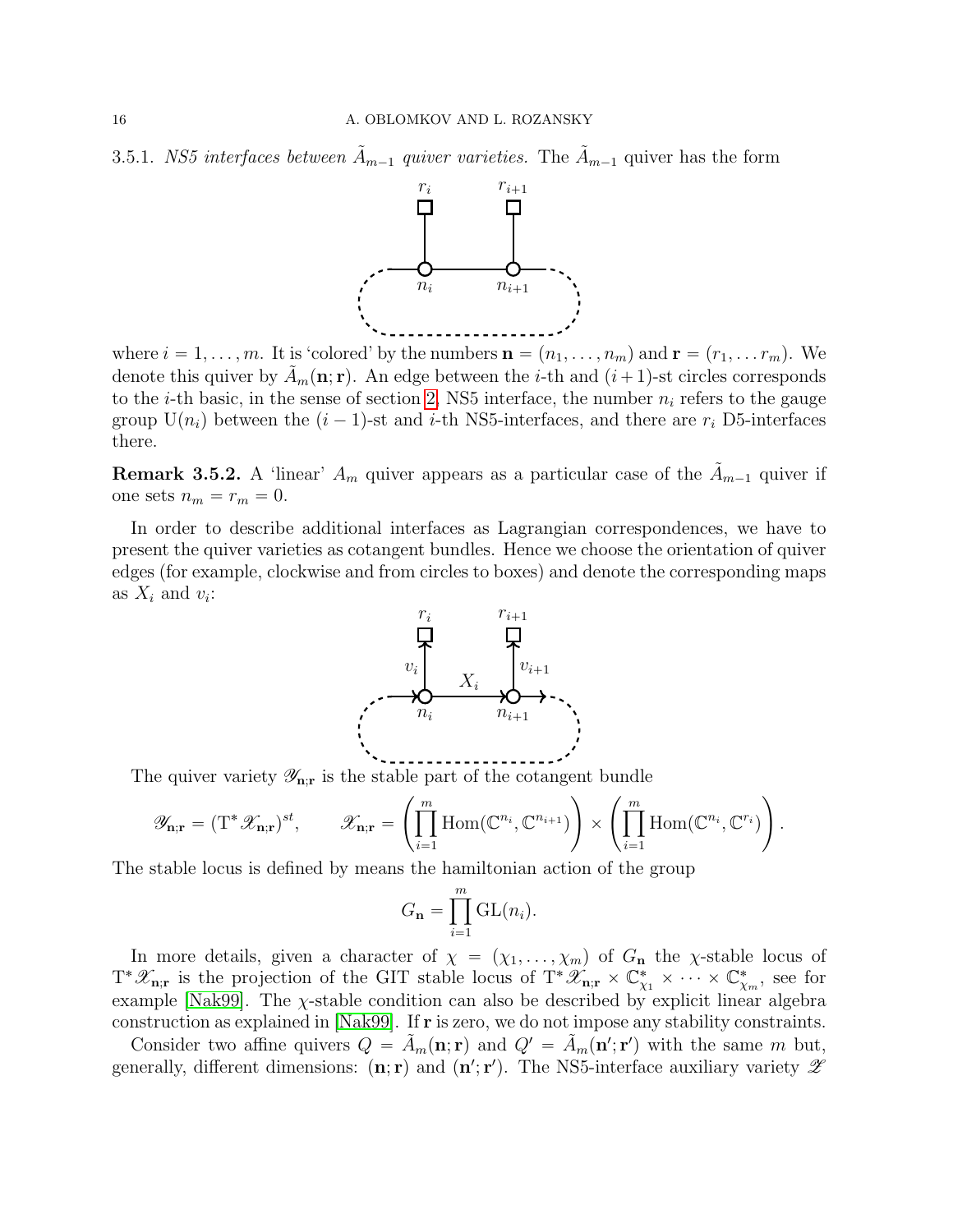has an arrow description, that is, it is based on the spaces of linear maps. First of all, we introduce the maps  $\varphi_i \in \text{Hom}(\mathbb{C}^{n_i}, \mathbb{C}^{n'_i})$  and  $\varphi_i^{\text{fr}} \in \text{Hom}(\mathbb{C}^{r_i}, \mathbb{C}^{r'_i})$ . We  $\overline{f}x$  the values of all  $\varphi_i^{\text{fr}}$  and require that they all have the highest rank. Then for each 'horizontal square'

<span id="page-16-0"></span>

<span id="page-16-1"></span>we choose either the first diagonal (on the left) or the second diagonal (on the right) and add the corresponding linear maps  $\psi_i$ ,  $\psi_i^{\text{fr}}$  and, in case of the second diagonal choice we also add maps  $\tilde{X}_i$ ,  $\tilde{X}'_i$ ,  $\tilde{v}_i$  and  $\tilde{v}'_i$ . The variety  $\mathscr X$  is formed by all these maps, including  $\varphi_i$ , while the superpotential W is the sum of superpotentials  $W_{square}$  of individual squares, the latter being the (alternating) sums of traces along the boundaries of triangles and digons:

$$
W_{\text{square}} = \begin{cases} \text{Tr}(\psi_i X_i' \varphi_i) - \text{Tr}(\psi_i \varphi_{i+1} X_i), \\ (\text{Tr}(X_i' \tilde{X}_i') - \text{Tr}(\tilde{X}_i' \varphi_{i+1} \psi_i)) - (\text{Tr}(\tilde{X}_i X_i) - \text{Tr}(\tilde{X}_i \psi_i \varphi_i)) \\ \text{Tr}(\psi_i^{\text{fr}} v_i' \varphi_i) - \text{Tr}(\psi_i^{\text{fr}} v_i' \varphi_i^{\text{fr}} v_i) \\ (\text{Tr}(\tilde{v}_i' v_i') - \text{Tr}(\psi_i^{\text{fr}} \tilde{v}_i' \varphi_i^{\text{fr}})) - (\text{Tr}(\tilde{v}_i v_i) - \text{Tr}(\psi_i^{\text{fr}} \varphi_i v_i)) \end{cases}
$$

We get more interface squares by swapping the quivers  $Q$  and  $Q'$  in the diagrams  $(3.9)$ and [\(3.10\)](#page-16-1), that is, reversing the directions of horizontal arrows and adjusting the choices of diagonals.

Not all of these choices are compatible with stability conditions on the arrows of the quivers, and some of these choices are Legendre-equivalent if we replace the spaces at the quiver vertices by their dual spaces and, at the same time, reverse the directions of all arrows. For example, the generalized Lagrangian correspondence of the second diagram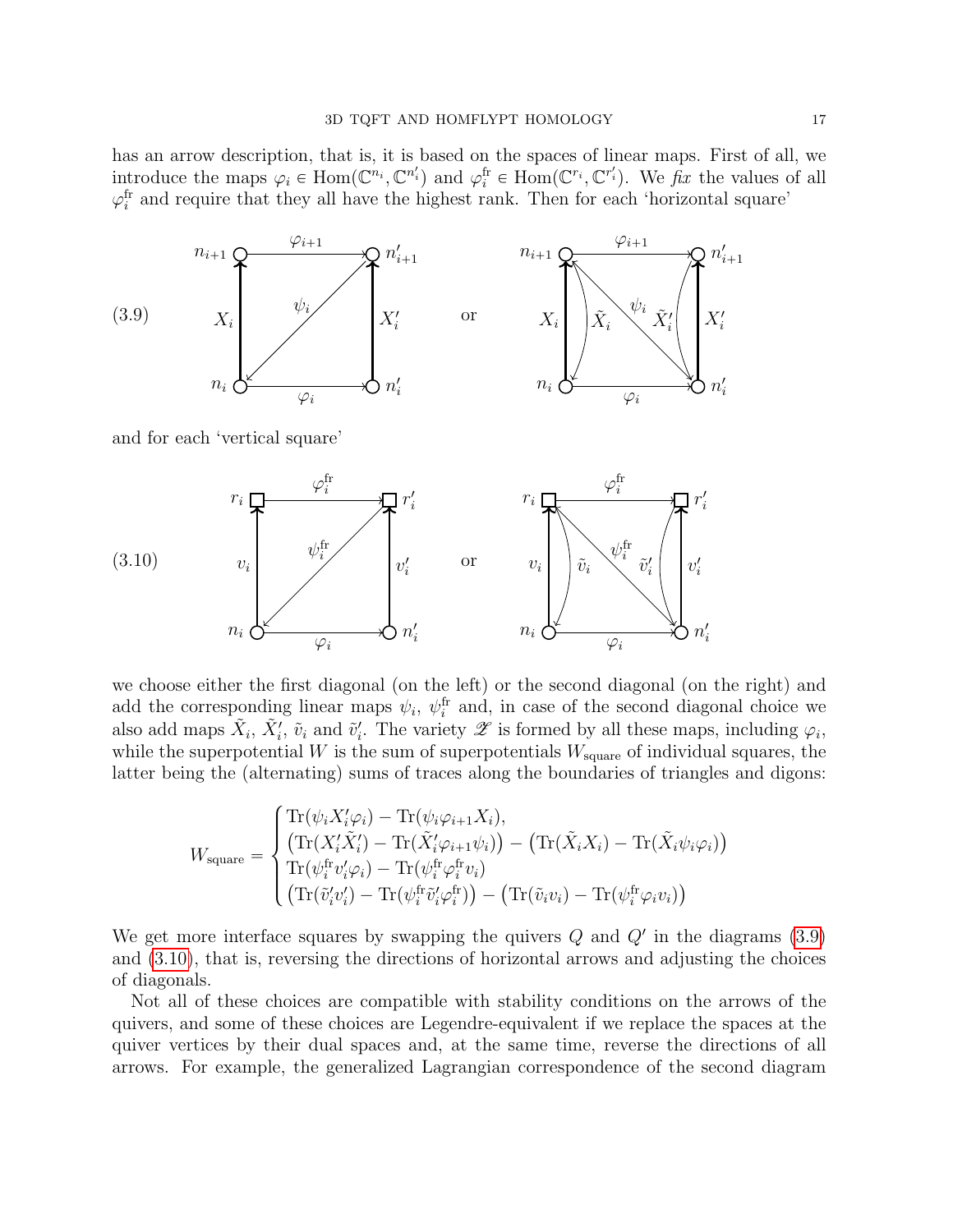of [\(3.10\)](#page-16-1) can be equivalently presented, if we reverse the directions of vertical arrows:



In our previous work [\[OR18e\]](#page-43-0),[\[OR18b\]](#page-42-15),[\[OR18d\]](#page-43-2) and in the section [5](#page-27-0) we work with the last choice of the direction of circle-square edge. In the rest of this section we work with convention of formulas [\(3.9\)](#page-16-0), [\(3.10\)](#page-16-1) since this choice is closer the standard quiver description of Grassmannians.

**Remark 3.5.3.** If  $r' = r$  while  $n \leq n'$ , that is,  $n_i \leq n'_i$  for all i, and one requires all horizontal arrow maps to have highest rank, then the first correspondences of [\(3.9\)](#page-16-0) and [\(3.10\)](#page-16-1) describe the 'standard' interface which has a simple symplectic interpretation. Vertical arrow maps describe representations of  $Q$  and  $Q'$ , the horizontal arrows establish the representation of Q as a subrepresentation of  $Q'$ , and one takes the conormal bundle to this arrangement within the product of two full quiver varieties.

Now we consider several special cases.

3.5.4. NS5 interfaces between Grassmannians. This example was communicated to us by Tudor Dimofte and it represents an interface between two  $A_1$  quivers, obtained from  $\tilde{A_1}$ quivers by setting  $n_2 = r_2 = 0$ . The corresponding quiver varieties are cotangent bundles  $T^*G_{r,n,r}$  and  $T^*G_{r,n',r}$ . If  $n \leq n'$ , then the first diagram of [\(3.10\)](#page-16-1) yields a well-known generalized Lagrangian correspondence:



Here  $\varphi^{\text{fr}}$  is a fixed isomorphism, while Grassmannian stability conditions require that v and v' have highest ranks (n and n'). The potential and the space of maps  $\varphi, \varphi^{\text{fr}}$  realizes NS5 defect of charge  $n - n'$ , NS5<sup> $(n-n')$ </sup> in three category  $\ddot{Cat}(A_0)$ .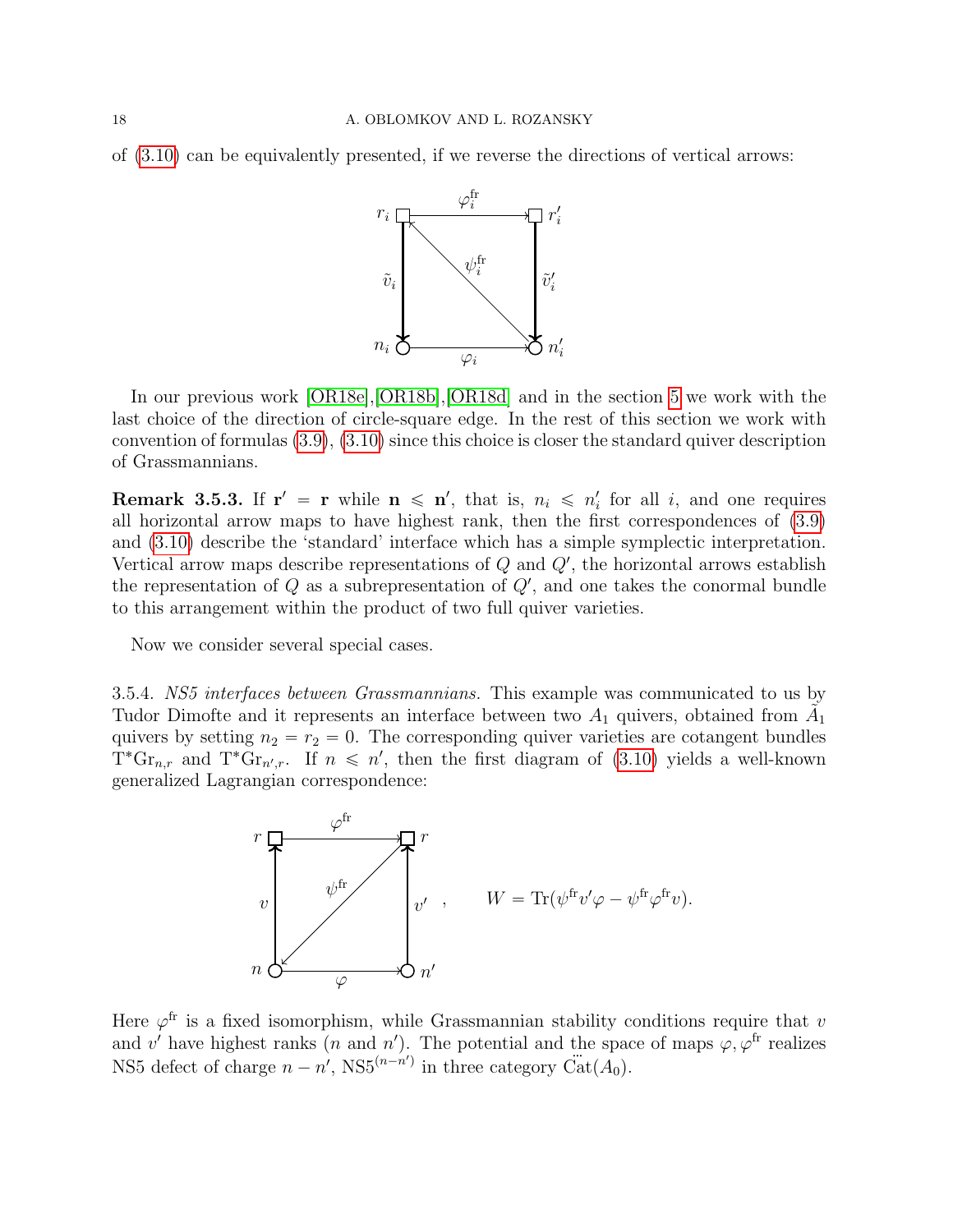The criticality condition for W with respect to  $\psi^{\text{fr}}$  implies the commutativity of the vertical and horizontal arrows, so the commutative subdiagram



represents the partial flag formed by the subspaces of both Grassmannians:  $\mathbb{C}^n \subset \mathbb{C}^n$ '  $\subset \mathbb{C}^r$ . In addition, the criticality condition with respect to  $\varphi$  guarantees that the maps  $\psi^{\text{fr}}\varphi^{\text{fr}}$  and  $\varphi\psi^{\text{fr}}$  represent the vectors in their cotangent spaces.

<span id="page-18-2"></span>3.5.5. NS5 interfaces between instanton moduli spaces. Now we consider the interfaces between two  $\tilde{A}_0$  quivers with  $n \leq n'$  and  $r = r'$  which yield the functors  $\hat{\Box}_k$  and  $\hat{\blacksquare}_k$  of [\(1.3\)](#page-1-0). The NS5 interfaces  $NS5^{(n-n')}$  of charge  $n - n'$  are described by diagrams

<span id="page-18-1"></span>

and the superpotentials are

$$
W_1 = W(X, X') + W^{\text{fr}}, \qquad W_2 = \text{Tr}(XY) + \text{Tr}(X'Y') - W(Y, Y') + W^{\text{fr}},
$$

where

$$
W(X, X') = \text{Tr}(X'\varphi\psi) - \text{Tr}(X\psi\varphi), \qquad W^{\text{fr}} = \text{Tr}(\psi^{\text{fr}}v'\varphi) - \text{Tr}(\psi^{\text{fr}}\varphi^{\text{fr}}v).
$$

Note that the second interface is the Legendre transform of the first interface with respect to the loop arrows  $X, X'$ .

<span id="page-18-0"></span>3.6. NS5 and D5 interfaces between commuting varieties. The simplest oriented quiver of the  $\tilde{A}_0$  type corresponds to  $r = 0$  and, hence, consists of a single circle and a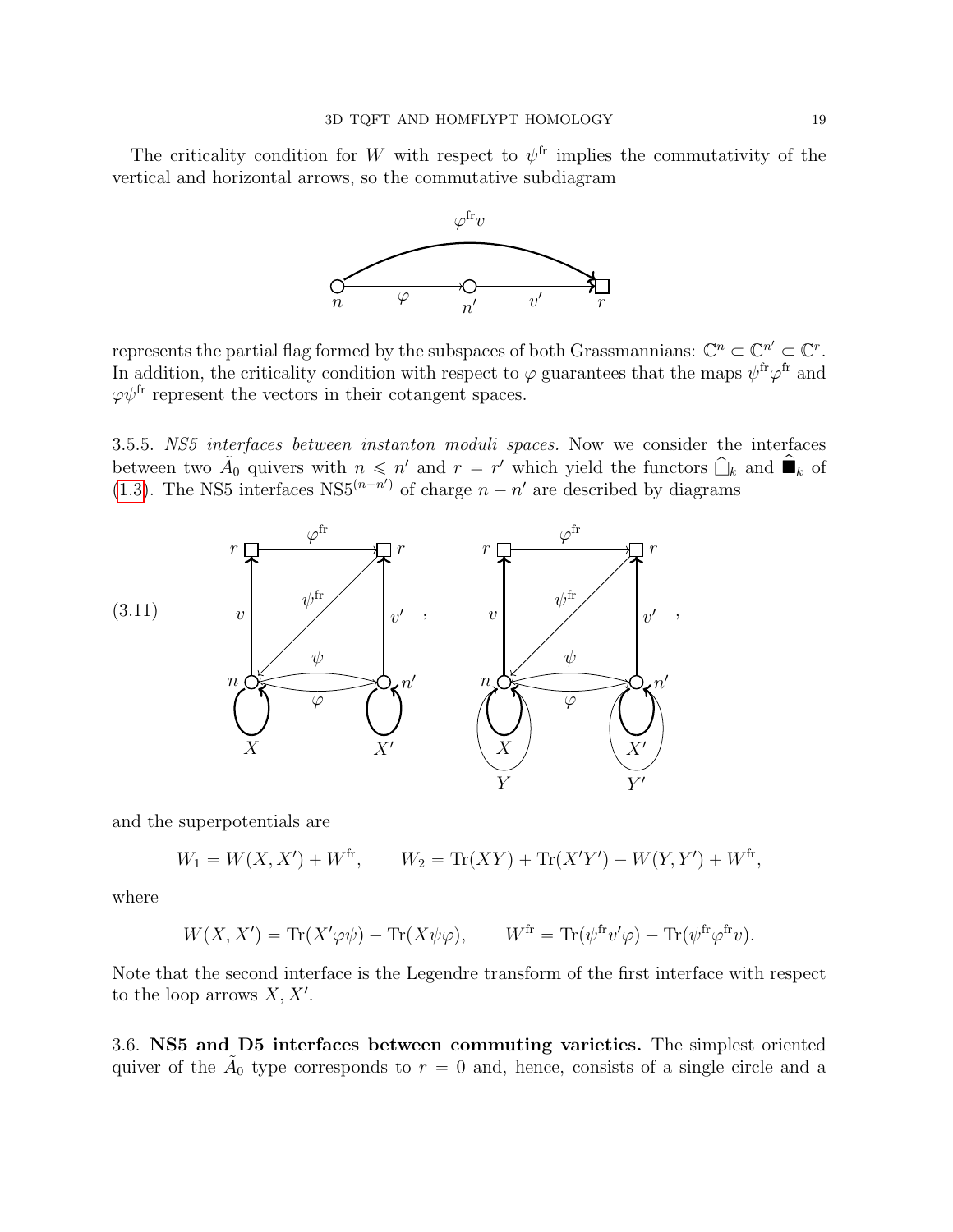loop:



For the family of these quivers, in addition to NS5 generalized Lagrangian correspondence we introduce another (conjecturally, D5) correspondence (and its Legendre transform), borrowing them from bow edges of Nakajima-Cherkis quiver varieties. The following discussion is parallel to that of [\[RR21\]](#page-43-4).

In a bow-arrow quiver  $Q$ , to an edge e connecting vertices with indices  $n_1$  and  $n_2$  one assigns a symplectic variety  $\mathscr{Y}_e$  with the hamiltonian action of  $GL(n_1) \times GL(n_2)$ , and then the quiver variety  $\mathcal{X}_Q$  is the result of the hamiltonian reduction:

$$
\mathscr{X}_Q = \left(\prod_e \mathscr{Y}_e\right) \bigg/ \bigg/ \prod_i \mathrm{GL}(n_i).
$$

An edge variety  $\mathscr{Y}_e$  determines a generalized Lagrangian correspondence connecting two commuting varieties:

(3.12) 
$$
\underbrace{\bigodot_{n_1} \cdots \bigodot_{n_2}}_{X_1} \underbrace{\bigodot_{n_2}}_{X_2} , \qquad W_e = \text{Tr} X_{2} \mu_2 - \text{Tr} X_{1} \mu_1.
$$

and its Legendre transform

$$
\underbrace{\left(\bigvee_{X_1}^{n_1} \underbrace{(\mathscr{Y}_e, W_e)}_{X_1} \underbrace{n_2}_{Y_2}\right)}_{Y_1}, \qquad W_e = (\text{Tr}X_2Y_2 - \text{Tr}Y_2\mu_2) - (\text{Tr}X_1Y_1 - \text{Tr}Y_1\mu_1).
$$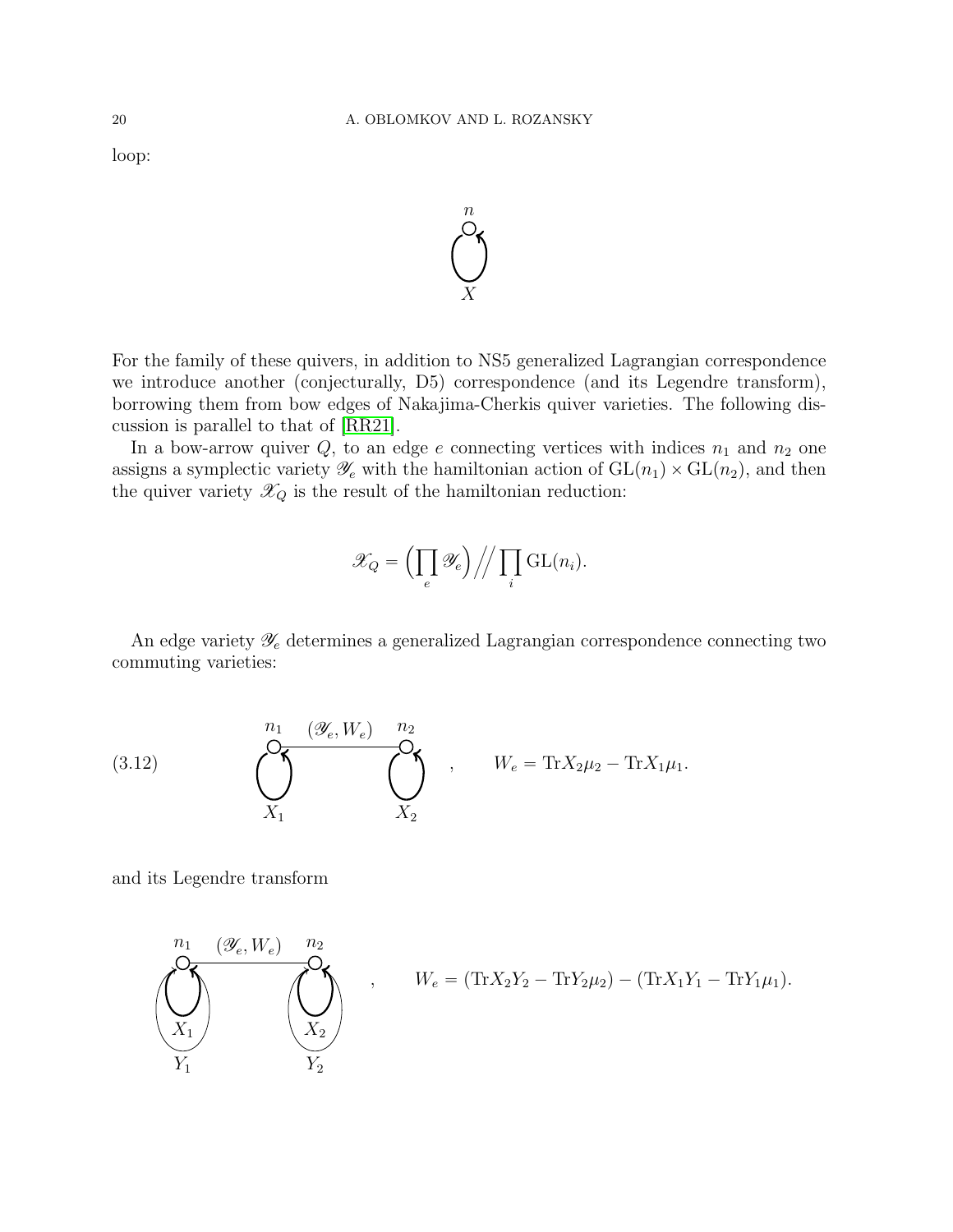The arrow edge variety is  $\mathscr{X}^{\text{arr}} = T^* \text{Hom}(\mathbb{C}^{n_1}, \mathbb{C}^{n_2})$  and the associated correspondences match those of  $(3.11)$  for  $r = 0$ . The bow variety is more complicated, and its correspondence has the form



Its Legendre transform has a simpler diagram:



These two correspondences yield the functors  $\check{\Box}_k$  and  $\check{\blacksquare}_k$ ,  $k = n - n'$  of [\(1.4\)](#page-1-1) which realize the D5 interfaces  $D5^{(k)}$  of charge k.

## 4. CATEGORICAL ASPECTS OF THE THEORY.

<span id="page-20-0"></span>In this section we discuss the categorical setting for the proposed TQFT. In particular, we explain how de-looping procedure allows us to state a precise mathematical statement that underlies a construction of the TQFT. The delooping procedure conjecturally produces a monoidal two-category  $\text{Cat}(Q)$  for a quiver Q.

4.1. Delooping. In the previous section discussed the general setting for a construction of the three-category  $\ddot{\text{Cat}}_{man}$  as well as the simplest equivariant version of the three-category  $\ddot{Cat}(Q)$  for a linear quiver Q. It is natural to conjecture that  $\ddot{Cat}_{man}$  and  $\ddot{Cat}(Q)$  are weak three-categories [\[GG09\]](#page-42-16). However, checking the conditions for the structural morphisms of a weak three-category is a rather challenging task. We choose a different path for constructing Cat(Q). First, we define a delooped monoidal two-category Cat(Q), then we define a large three-category  $\ddot{Cat}(Q)$  as category of module two-categories over  $\ddot{Cat}(B)$ . The three-category  $\ddot{Cat}(Q)$  is a subcategory inside  $\ddot{Cat}(Q)$ .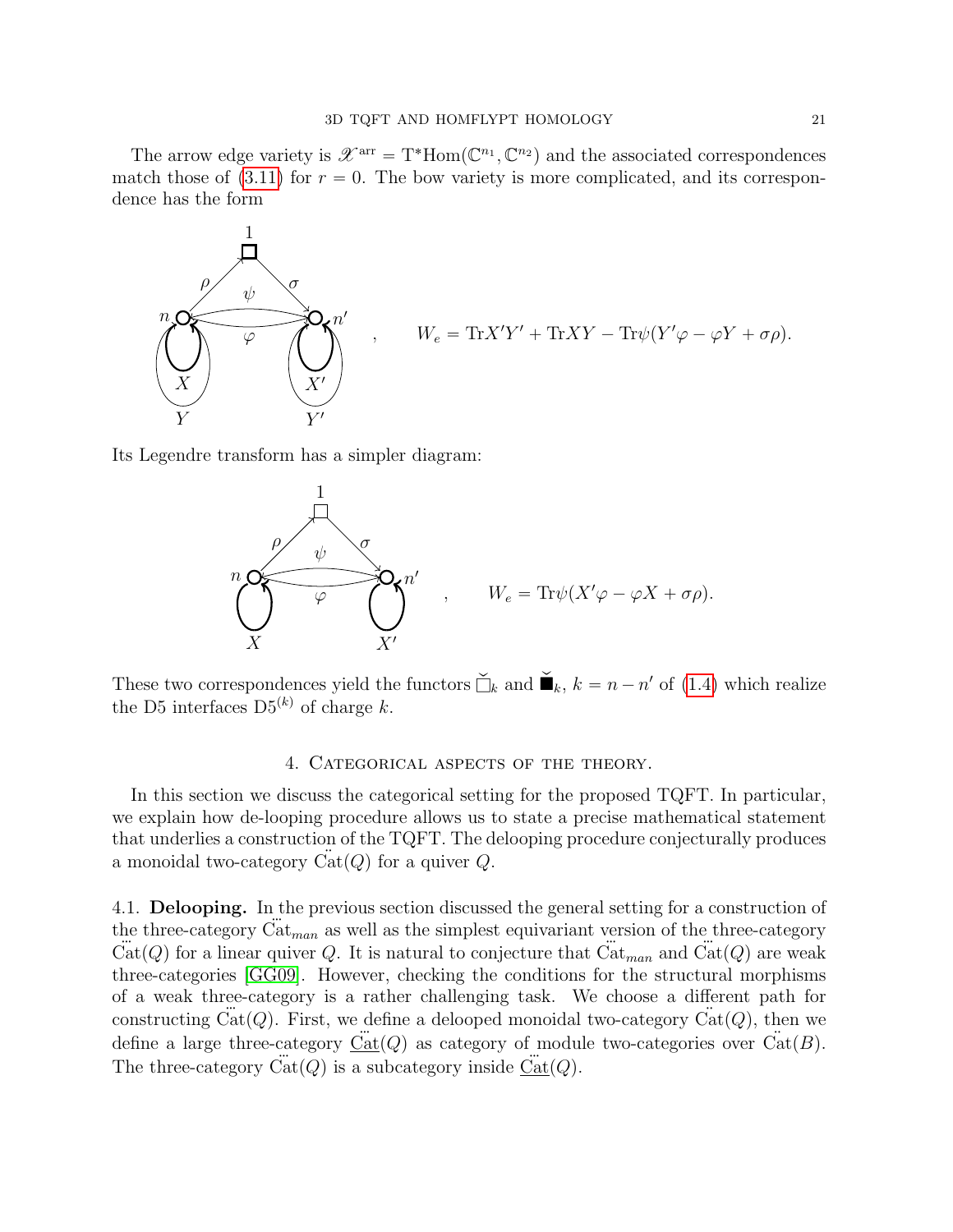# 22 A. OBLOMKOV AND L. ROZANSKY

To construct two-category  $\ddot{Cat}(Q)$  we first reduce the three-category  $\ddot{Cat}(Q)$  to a threecategory with one object  $\mathbb{O}_Q = \bigoplus_{\mathbf{n},\mathbf{r}} Q(\mathbf{n}; \mathbf{r})$ . Respectively, the category of the endomorphisms  $\mathbb{H}om(\mathbb{O}_Q, \mathbb{O}_Q)$  of  $\mathbb{O}_Q$  has objects that are collections of elements

 $(\mathscr{Z}_{\mathbf{n}; \mathbf{r}}, W_{\mathbf{n}; \mathbf{r}}) \in \mathbb{H}om(Q(\mathbf{n}; \mathbf{r}), Q(\phi(\mathbf{n}); \psi(\mathbf{r}))), \quad \mathbf{n}, \mathbf{r} \in \mathbb{Z}_+^Q, \quad \phi, \psi : \mathbb{Z}_+^Q \to \mathbb{Z}_+^Q.$ 

The composition law for the morphisms in  $\ddot{Cat}(Q)$  yields a monoidal structure on  $\text{Hom}(\mathbb{O}_Q, \mathbb{O}_Q)$ .

Now we declare that the two-category  $\text{Cat}(Q)$  has elements of  $\text{Hom}(\mathbb{O}_Q, \mathbb{O}_Q)$  as objects and the rest of the structure is inherited from the three-category  $Cat(Q)$ . Thus we state our main categorical

**Theorem 4.1.1.** The delooped two-category  $\ddot{Cat}(Q)$  has a structure of a monoidal twocategory (without a unit) in the sense of Kapranov-Voevodsky [\[KV94\]](#page-42-2), [\[BN96\]](#page-42-17).

The essence of the monoidal two-category is its monoidal structure and the corresponding coherence conditions that are imposed my the compatibility with the monoidal structure. If we ignore the monoidal structure we essentially put ourself in the standard setting similar to the one considered in [\[CW07\]](#page-42-18).

<span id="page-21-0"></span>**Proposition 4.1.2.** The composition  $\star$  and the natural composition  $\bullet$  of Hom functors define a structure of a weak two-category on  $Cat(Q)$ .

*Proof.* It is enough to show that  $\mathbb{H}\text{om}(Q(\mathbf{n}, \mathbf{r}), Q(\mathbf{n}', \mathbf{r}'))$  is a weak two-category for a fixed choice  $\mathbf{n}, \mathbf{r}, \mathbf{n}', \mathbf{r}'$ . For a given  $(\mathscr{Z}, W) \in \mathbb{Hom}(Q(\mathbf{n}, \mathbf{r}), Q(\mathbf{n}', \mathbf{r}'))$  there is a canonical choice of the convolution unit:

$$
\mathbf{1}^{\mathscr{Z}} \in \text{Hom}((\mathscr{Z},W),(\mathscr{Z},W)) = \text{MF}_{G(\mathbf{n}) \times G(\mathbf{n}')} (Q(\mathbf{n},\mathbf{r}) \times \mathscr{Z}^2 \times Q(\mathbf{n}',\mathbf{r}'),W^{(1)} - W^{(2)}),
$$

where  $W^{(1)} = \pi_i^*(W)$  is the pull-back of the potential W along two natural projections to  $Q(\mathbf{n}, \mathbf{r}) \times \mathscr{Z} \times Q(\mathbf{n}', \mathbf{r}')$ . The unit is given by the push-forward of the structure sheaf along the inclusion  $1 \times \Delta \times 1$  of  $Q(\mathbf{n}, \mathbf{r}) \times \mathscr{Z} \times Q(\mathbf{n}', \mathbf{r}')$  into  $Q(\mathbf{n}, \mathbf{r}) \times \mathscr{Z} \times \mathscr{Z} \times Q(\mathbf{n}', \mathbf{r}')$ , here  $\Delta$  is the diagonal inclusion.

To show that  $\mathbf{1}^{\mathscr{Z}}$  is the convolution unit we need to use the base change transformation we need to use the base change relations in the commuting diagram of maps:

$$
\begin{array}{ccc}\n\mathscr{Z}^3 \xrightarrow{\Delta \times 1 \times 1} & \mathscr{Z}^4 \xleftarrow{\pi_{12} \times \pi_{23}} & \mathscr{Z}^3 \\
\downarrow_{\pi_{23}} & \downarrow_{\pi_{124}} & \downarrow_{\pi_{13}} \\
\mathscr{Z}^2 \xrightarrow{\Delta \times 1} & \mathscr{Z}^3 & \mathscr{Z}^2\n\end{array}
$$

,

here  $\pi_{i_1...i_s}$  is the projection on the corresponding product of copies of  $\mathscr{Z}$ . Thus we have

$$
1^{\mathscr{Z}} \star \mathcal{F} = \pi_{13*} \circ (\pi_{12} \times \pi_{23})^* \circ (\Delta \times 1 \times 1)_* \circ \pi_{23}^* (\mathcal{F}) =
$$
  

$$
\pi_{13*} \circ (\pi_{12} \times \pi_{23})^* \circ \pi_{124}^* \circ (\Delta \times 1)_* (\mathcal{F}) = \pi_{13*} \circ (\Delta \times 1)_* (\mathcal{F}) = \mathcal{F}.
$$

Here the second equality follow from the base-change along the commuting square and the last two equalities follow from  $\pi_{124} \circ \pi_{12} \times \pi_{23} = 1$  and  $\pi_{13} \circ (\Delta \times 1) = 1$ . Since we use the base-change we obtain an invertible natural transformation  $U_l(\mathscr{Z})$  between the functor of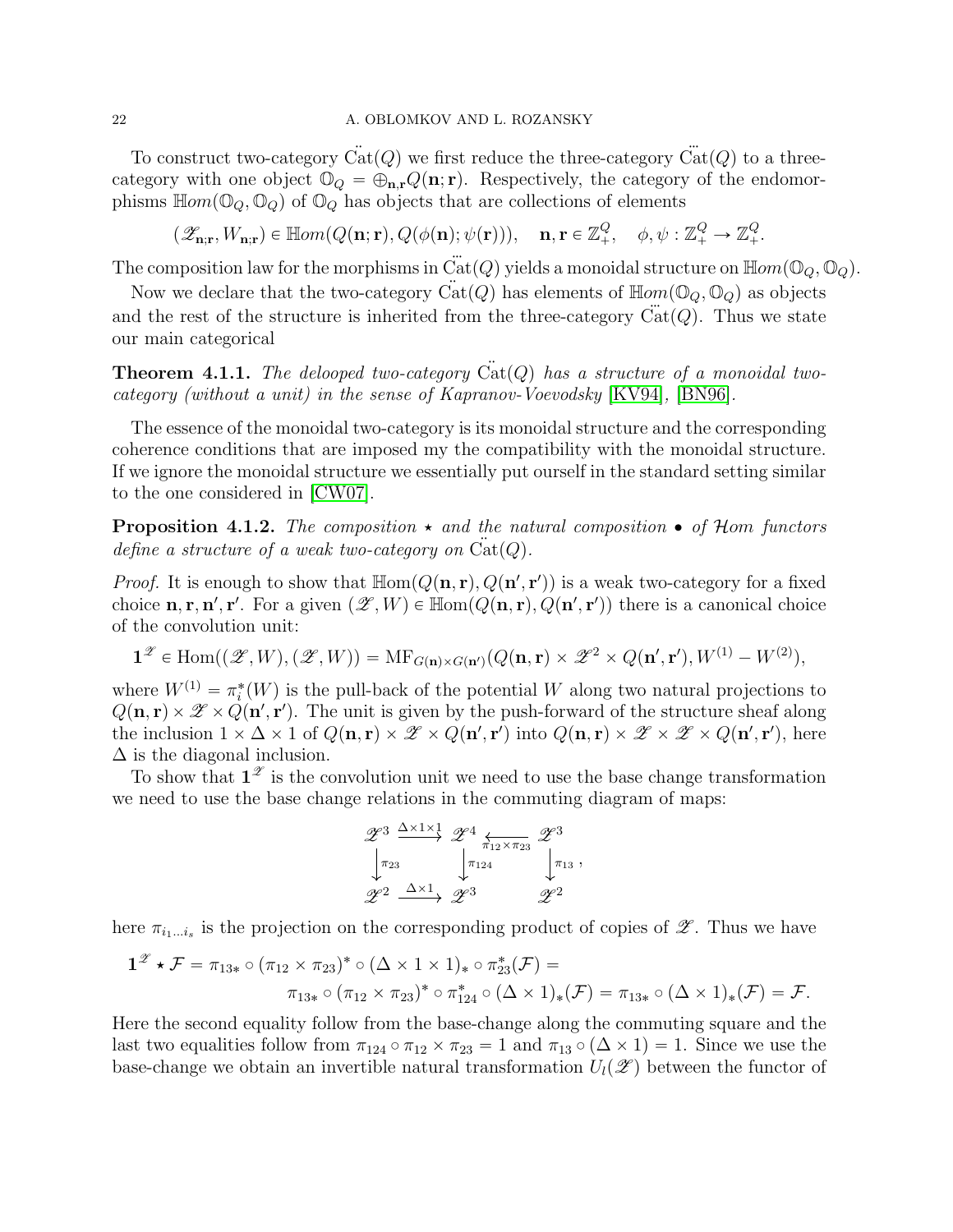the left multiplication by  $1^{\mathscr{Z}}$  and the identity functor. Similarly, one defines the natural transformation  $U_r(\mathscr{Z})$  for the right multiplication.

The first group of axioms of the weak two-category that is concerned with the interaction of the vertical composition  $\star$  and horizontal composition  $\circ$  is exactly the interchange relation from proposition [3.4.1.](#page-12-0)

Our two-category is weak because in the standard proof of the associativity of the convolution product  $\star$  one has to use the base change relation. Thus the base change natural transformations yield the associator natural transformation:

$$
A(\mathcal{F}, \mathcal{G}, \mathcal{H}) : (\mathcal{F} \star \mathcal{G}) \star \mathcal{H} \to \mathcal{F} \star (\mathcal{G} \star \mathcal{H}).
$$

The associator in a weak two category satisfies the pentagon axiom and the unitors  $U_l, U_r$ satisfy the triangle axioms see for example [\[EGNO15\]](#page-42-19). The construction of the associator and the unitors is in terms of base-change relations. Thus we can use the standard agrument for convolution of coherent sheaves to show the axioms in our setting.

We refer to the original paper [\[KV94\]](#page-42-2) and subsequent paper [\[BN96\]](#page-42-17) for a streamlined treatment of the (semi-strict) monoidal two-category. In our case, the composition operation  $\circ$  is strictly associative since the equivariant pull-backs in the definition of the composition in [\(3.2\)](#page-11-4).

Thus the only nontrivial structural two-morphism  $R = R(F, \mathcal{G})$  of our two-category is the two-isomorphism  $\circ_{\mathcal{F},\mathcal{G}}$  that relates the morphisms of pairs of objects  $\mathcal{F} \in \text{Hom}(\mathscr{Z}, \mathscr{Z}')$ ,  $\mathcal{G} \in \text{Hom}(\mathcal{X}, \mathcal{X}')$  as in the diagram below:

$$
\mathscr{Z} \circ \mathscr{X} \xrightarrow{1_{\mathscr{Z}} \circ \mathcal{G}} \mathscr{Z} \circ \mathscr{X}'
$$
\n
$$
\mathscr{F} \circ 1_{\mathscr{X}} \downarrow \qquad \qquad \downarrow \mathscr{F} \circ 1_{\mathscr{X}'}
$$
\n
$$
\mathscr{Z}' \circ \mathscr{X} \xrightarrow[1_{\mathscr{Z}'} \circ \mathscr{G}']{} \mathscr{Z}' \circ \mathscr{X}'
$$

We define  $R(\mathcal{F}, \mathcal{G})$  as composition of exchange morphisms from proposition [3.4.1:](#page-12-0)

$$
E(\mathscr{Z},\mathscr{Z},\mathscr{Z}';\mathscr{X},\mathscr{X}',\mathscr{X}';\mathbf{1}_{xy}^{\mathscr{Z}},\mathcal{F};\mathcal{G},\mathbf{1}_{yz}^{\mathscr{X}'})\circ E^{-1}(\mathscr{Z},\mathscr{Z}',\mathscr{Z}';\mathscr{X},\mathscr{X},\mathscr{X}';\mathcal{F},\mathbf{1}_{xy}^{\mathscr{Z}'};\mathbf{1}_{yz}^{\mathscr{X}},\mathcal{G}),
$$

where  $\mathbf{1}_{\star,*}^{\mathscr{Y}}$  stands for the identity element in  $\text{Hom}(\mathscr{Y}, \mathscr{Y})$ .

*Proof of theorem.* The two-category  $\text{Cat}(Q)$  is almost semi-strict. Indeed, the convolution  $\circ$  is strictly associative on the objects. In more details, in notations [\[KV94\]](#page-42-2)  $\circ$  corresponds to the composition  $\otimes$ . The structural one-morphisms that appear in the definition of the monoidal of [\[KV94\]](#page-42-2) are  $a_{A,B,C}: A \otimes (B \otimes C) \to (A \otimes B) \otimes C$ , in notations of of [KV94]. The analogous one-morphisms in our setting are the identity morphisms. Respectively, the related analogs of two-morphisms  $a_{A,B,C,D}, a_{u,A,B}, a_{A,u,B}, a_{A,B,u}$  are also identity in our setting.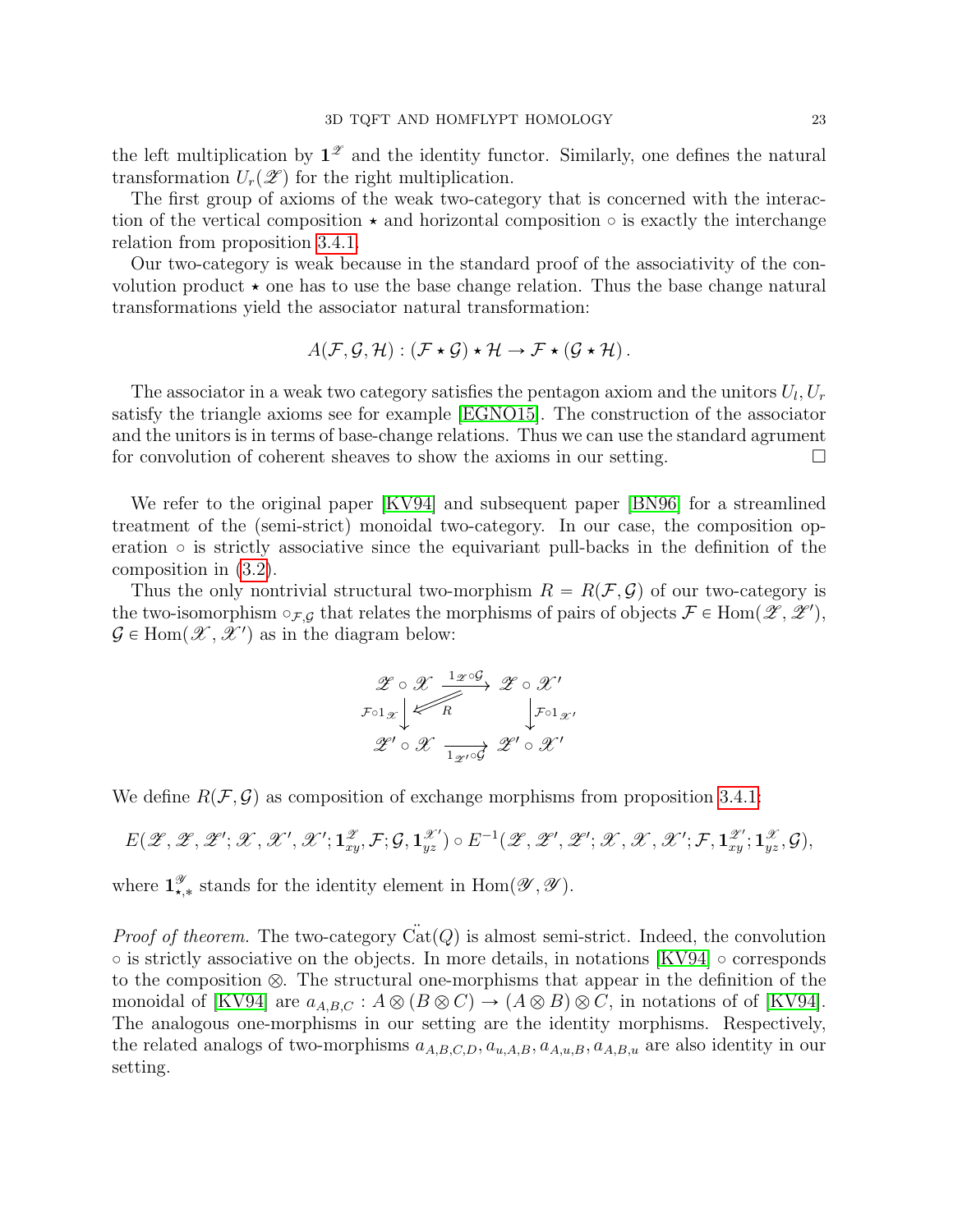#### 24 A. OBLOMKOV AND L. ROZANSKY

The analogs of the structural two-morphisms  $\otimes_{u,u',B}$ ,  $\otimes_{A,v,v'}$ ,  $\otimes_{u,v}$  in our setting are expressed in terms of the exchange natural-transformation E:

$$
\begin{aligned} \otimes_{u,u',B} \quad &R(\mathcal{F},\mathcal{G};\mathscr{X})=E(\mathscr{Z},\mathscr{Z}',\mathscr{Z}'',\mathscr{X},\mathscr{X};\mathcal{F},\mathcal{G};\mathbf{1}_{xy}^\mathscr{X},\mathbf{1}_{yw}^\mathscr{X})\\ \otimes_{A,v,v'} \quad &R(\mathscr{Z};\mathcal{F},\mathcal{G})=E(\mathscr{Z},\mathscr{Z},\mathscr{Z};\mathscr{X},\mathscr{X}',\mathscr{X}'';\mathbf{1}_{xy}^\mathscr{X},\mathbf{1}_{yw}^\mathscr{X};\mathcal{F},\mathcal{G})\\ \otimes_{u,v} \qquad &R(\mathcal{F},\mathcal{G}). \end{aligned}
$$

The rest non-trivial two-morphisms in our setting are structural morphisms of the twocategory from proposition [4.1.2.](#page-21-0) One can apply the method of MacLane strictness theorem to turn the 2-categories of 1-morphisms into the strict 2-categories, thus we suppress associator and unitor two-morphism in the discussion below.

The axioms that need to be checked for the structural two-morphisms  $R(\bullet, \bullet; \bullet), R(\bullet, \bullet)$ , are on the pages 221 and 222 of [\[KV94\]](#page-42-2). Let us first explain how one can prove the relations on the page 222 of [\[KV94\]](#page-42-2) which are also the essential relations of the semi-strict monoidal two-category (see Lemma 4 in [\[BN96\]](#page-42-17)). The rest of the axioms can be check by a similar computation.

The relation from the top of the page 221 of [\[KV94\]](#page-42-2) as well as relation (??) in Lemma 4 of [\[BN96\]](#page-42-17) can be read of the commuting diagram:



here  $\mathcal{F} \in \text{Hom}(\mathscr{X}, \mathscr{X}')$ ,  $\mathcal{F}' \in \text{Hom}(\mathscr{X}', \mathscr{X}'')$ ,  $\mathcal{G} \in \text{Hom}(\mathscr{Z}, \mathscr{Z}')$  and  $\mathscr{Z}, \mathscr{Z}' \in \text{Hom}(\mathbf{Y}, \mathbf{Z})$  $\mathscr{X}, \mathscr{X}', \mathscr{X}'' \in \text{Hom}(\mathbf{X}, \mathbf{Y})$ , we omit spaces  $\mathbf{X}, \mathbf{Y}, \mathbf{Z}$  from our notations.

There are two dotted paths that connect  $\mathscr{X} \circ \mathscr{Z}$  to  $\mathscr{X}'' \circ \mathscr{Z}'$ . The relation that we are after is the equality of two compositions of two-morphisms that relate these two paths. In more details, the first sequences of two-morphisms is:

$$
(\mathcal{X} \circ \mathcal{Z} \to \mathcal{X} \circ \mathcal{Z}' \to \mathcal{X}' \circ \mathcal{Z}' \to \mathcal{X}' \circ \mathcal{Z}'') \xrightarrow{R(\mathcal{F}, \mathcal{F}'; \mathcal{Z}')} (\mathcal{X} \circ \mathcal{Z} \to \mathcal{X} \circ \mathcal{Z}' \to \mathcal{X}'' \circ \mathcal{Z}'),
$$
  

$$
(\mathcal{X} \circ \mathcal{Z} \to \mathcal{X} \circ \mathcal{Z}' \to \mathcal{X}'' \circ \mathcal{Z}') \xrightarrow{R(\mathcal{F} \star \mathcal{F}', \mathcal{G})} (\mathcal{X} \circ \mathcal{Z} \to \mathcal{X}'' \circ \mathcal{Z}' \to \mathcal{X}'' \circ \mathcal{Z}').
$$

The second sequence of two-morphisms is

$$
(\mathcal{X} \circ \mathcal{Z} \to \mathcal{X} \circ \mathcal{Z}' \to \mathcal{X}' \circ \mathcal{Z}' \to \mathcal{X}' \circ \mathcal{Z}'') \xrightarrow{R(\mathcal{F}, \mathcal{G})} (\mathcal{X} \circ \mathcal{Z} \to \mathcal{X}' \circ \mathcal{Z}' \to \mathcal{X}' \circ \mathcal{Z}' \to \mathcal{X}'' \circ \mathcal{Z}'),
$$
  

$$
(\mathcal{X} \circ \mathcal{Z} \to \mathcal{X}' \circ \mathcal{Z} \to \mathcal{X}' \circ \mathcal{Z}' \to \mathcal{X}'' \circ \mathcal{Z}') \xrightarrow{R(\mathcal{G}, \mathcal{F}')} (\mathcal{X} \circ \mathcal{Z} \to \mathcal{X}' \circ \mathcal{Z} \to \mathcal{X}'' \circ \mathcal{Z}' \to \mathcal{X}'' \circ \mathcal{Z}'),
$$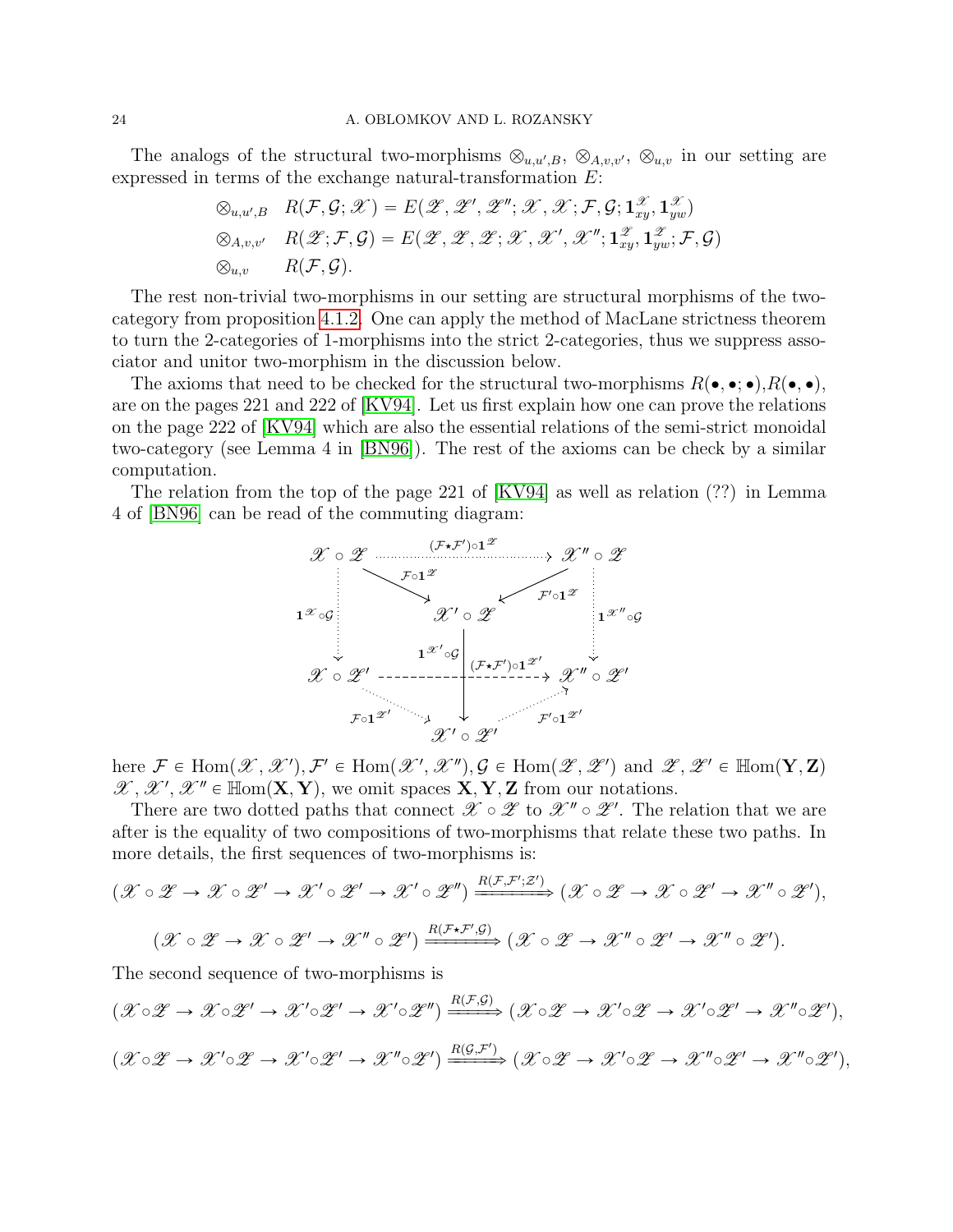$$
(\mathscr{X}\circ\mathscr{Z}\to\mathscr{X}'\circ\mathscr{Z}\to\mathscr{X}''\circ\mathscr{Z}\to\mathscr{X}''\circ\mathscr{Z}')\xrightarrow{R(\mathcal{F},\mathcal{F}',\mathscr{Z})}(\mathscr{X}\circ\mathscr{Z}\to\mathscr{X}''\circ\mathscr{Z}'\to\mathscr{X}''\circ\mathscr{Z}').
$$

The two morphisms in the sequences are compositions of the base-change two-morphisms of some geometric maps. Let us discuss sequences of two-morphism in details. There is a sequence of maps  $g_{i+1/2;k}$ ,  $k = 1, \ldots, r$  between spaces  $S_{i;k}$ ,  $g_{i+1/2;k} : S_{i+(-\epsilon_{i:k}+1)/2} \rightarrow$  $S_{i+(\epsilon_{i;k}+1)/2}$ ,  $\epsilon_{i;k} = \pm 1$  and the functors  $F_k = f_1 \circ \cdots \circ f_{m_k}$  where  $f_i = g_{i+1/2;k*}$  if  $\epsilon_{i;k} = 1$ and  $f_i = g^*_{i+1/2;k}$  if  $\epsilon_{i;k} = -1$  such that

- $(1)$   $F_1: (\mathcal{F}, \mathcal{F}', \mathcal{G}) \mapsto ((\mathbf{1}^{\mathscr{X}} \circ \mathcal{G}) \star (\mathcal{F} \circ \mathbf{1}^{\mathscr{Z}'})) \star \mathcal{F}' \circ \mathbf{1}^{\mathscr{Z}'},$
- (2) There is  $s > 1$  such that  $F_s : (\mathcal{F}, \mathcal{F}', \mathcal{G}) \mapsto ((\mathbf{1}^\mathcal{X} \circ \mathcal{G}) \star (\mathcal{F} \star \mathcal{F}' \circ \mathbf{1}^{\mathcal{Z}'}))$ ,
- $(3)$   $F_r: (\mathcal{F}, \mathcal{F}', \mathcal{G}) \mapsto ((\mathcal{F} \star \mathcal{F}' \circ 1^{\mathscr{Z}'}) \star (1^{\mathscr{X}} \circ \mathcal{G})),$
- (4)  $F_{k+1}$  is obtained from  $F_k$  either by the base-change morphism or composition of some the push-forwards or or pull-backs in the sequence  $f_{i:k}$ .
- (5) the corresponding sequence of natural transformations connecting  $F_1$  with  $F_s$  is  $R(\mathcal{F}, \mathcal{F}'; \mathscr{Z})$  and the sequence connecting  $F_s$  and  $F_r$  is  $R(\mathcal{F} * \mathcal{F}', \mathcal{G})$ .

Similarly, there is a sequence of maps  $h_{i+1/2;k}$ ,  $\epsilon'_{i;k} = \pm 1$  and spaces  $S'_{i;k}$   $k = 1, \ldots, l$  that realizes the sequence of the two-morphisms  $R(\mathcal{F}, \mathcal{G}), R(\mathcal{G}, \mathcal{F}'), R(\mathcal{F}, \mathcal{F}'; \mathcal{Z})$ . Moreover,  $h_{i+1/2;k} = g_{i+1/2;k'}$ ,  $\epsilon'_{i;k} = \epsilon_{i;k'}$  for  $k = k' = 1$  and  $k = r, k' = l$ .

Thus we can paste the sequence of the maps  $h_{i+1/2,k}$  and the sequence  $g_{i+1/2,k}$  along the sequences  $g_{i+1/2;1}$  and  $g_{i+1/2;r}$ . One half of the pasted diagram yields the compositions of the natural transformations  $R(\mathcal{F}, \mathcal{F}'; \mathcal{Z})$  and  $R(\mathcal{F} * \mathcal{F}', \mathcal{G})$  and the other half the composition of  $R(\mathcal{F}, \mathcal{G})$ ,  $R(\mathcal{G}, \mathcal{F}')$ ,  $R(\mathcal{F}, \mathcal{F}'; \mathcal{Z})$ . The commutativity of the diagram of maps implies the equality of two compositions of the natural transformations.

The next group of the relations on the page 221 of [\[KV94\]](#page-42-2) are equivalent to the naturality of  $R(\mathcal{F}, \mathcal{G})$ , in our case the naturality is automatic since  $R(\mathcal{F}, \mathcal{G})$  is a composition of natural transformations of base change. The last group of relation relation on that page follows immediately from the exchange relation from proposition [3.4.2.](#page-14-1)

The first group of relations on the page 222 of [\[KV94\]](#page-42-2) is equivalent to naturality of  $R(F, \mathcal{G}; \mathcal{Z})$ . Finally, the last relation on this page is based on the commuting diagram:



There are two compositions of the dotted arrow that start at  $\mathscr{X} \circ \mathscr{Z}$  and end at  $\mathscr{X}''' \circ \mathscr{Z}$ . Respectively, there are two ways to connect these compositions by the two-morphisms which suppose to result into the same two-morphism:

$$
R(\mathcal{F}, \mathcal{F}' \star \mathcal{F}''; \mathscr{Z}) \circ R(\mathcal{F}', \mathcal{F}'', \mathscr{Z}) = R(\mathcal{F} \star \mathcal{F}', \mathcal{F}''; \mathscr{Z}) \circ R(\mathcal{F}, \mathcal{F}'; \mathscr{Z}).
$$

The last equality follows from the pasting argument as in the case discussed at the beginning of the proof.  $\Box$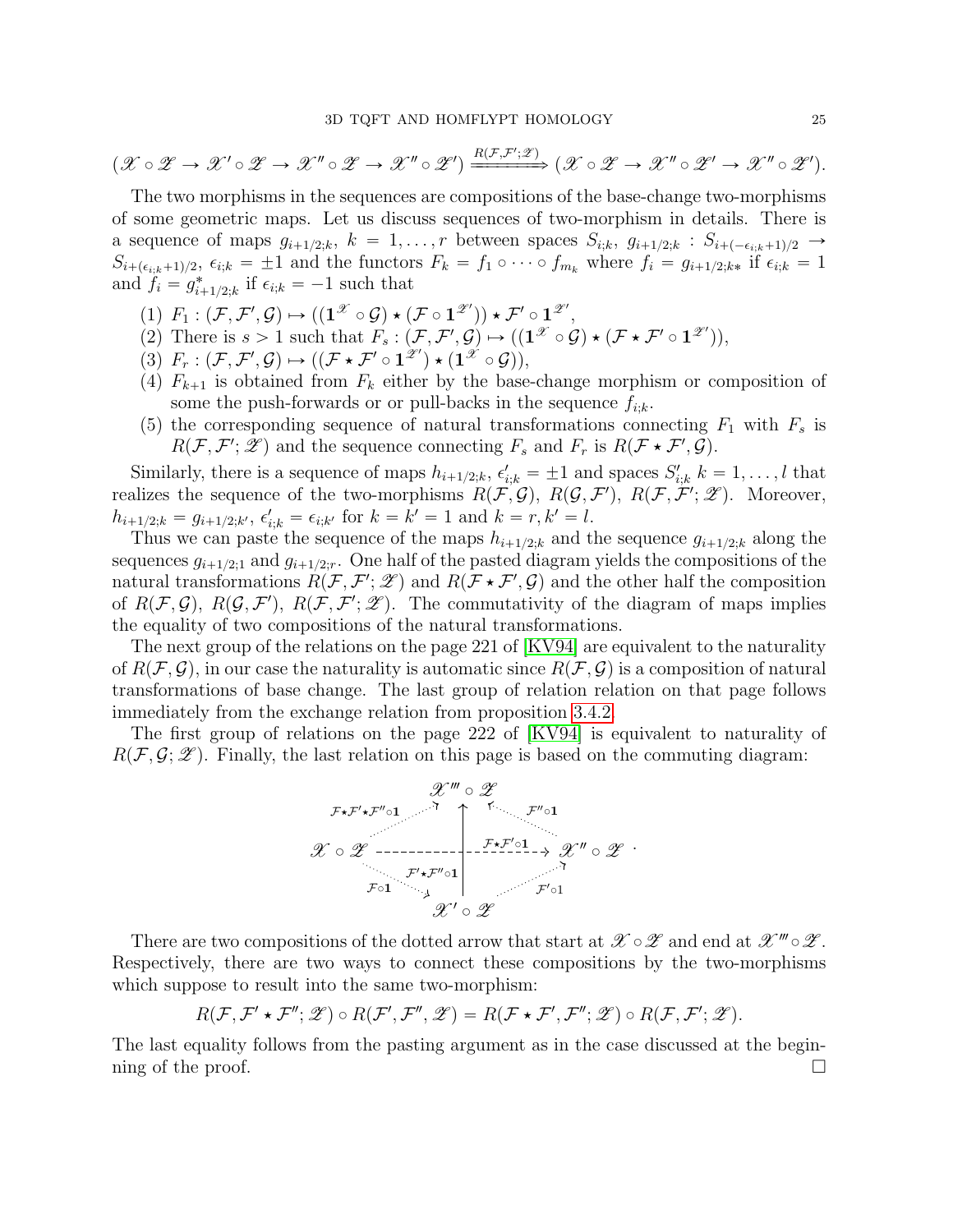4.2. Module category construction of  $\ddot{Cat}(Q)$ . Let us define  $\ddot{Cat}(Q)$  to be a threecategory of two-categories with the two-monoidal action of  $Cat(Q)$ . This three-category is too big and the three-category  $\text{Cat}(Q)$  is a sub three-category inside  $\text{Cat}(Q)$ . Indeed, the product of two-categories

$$
\mathbb{M}_{\mathbf{n},\mathbf{r}} = \prod_{\mathbf{n}',\mathbf{r}'} \mathbb{H}om(Q(\mathbf{n},\mathbf{r}),Q(\mathbf{n}',\mathbf{r}'))
$$

is a two-category with the monoidal action of  $\ddot{Cat}(Q)$ , that is an object in  $\underline{\ddot{Cat}}(Q)$ .

Respectively, the two-category  $\mathbb{H}\text{om}(Q(\mathbf{n}, \mathbf{r}), Q(\mathbf{m}, \mathbf{s}))$  is a sub two-category of twocategory of morphisms from  $\mathbb{M}_{n,r}$  to  $\mathbb{M}_{m,s}$ . Thus we define the three-category  $\ddot{Cat}(Q)$ to be the sub three-category of  $Cat(Q)$  with objects  $M_{n,r}$  and the morphisms between these objects as above.

4.3. The case  $Q = \tilde{A}_0$ . In the case of general quiver Q it is not immediately clear how to construct a unit in the monoidal two-category Cat(Q). However, in the case  $Q = \tilde{A}_0$  there is a natural candidate for the unit.

$$
\mathbb{L}_{\text{id}} = {\mathbb{L}_{\text{id}}^{n,r}}_{n,r \geq 0}, \quad \mathbb{L}_{\text{id}}^{n,r} \in \mathbb{H}(\tilde{A}_0(n;r), \tilde{A}_0(n;r)),
$$

the one-morphism  $\mathbb{L}_{\text{id}}^{n;r}$  is defined in the next section where we provide a proof for

<span id="page-25-0"></span>**Theorem 4.3.1.** The two-category  $\ddot{Cat}(Q)$ ,  $Q = \tilde{A}_0$  is a monoidal two-category with a unit  $\mathbb{L}_{\mathrm{id}}$ .

In the notations of the previous section the three-category  $\ddot{Cat}_{gl}$  is a subcategory of  $\ddot{Cat}(\tilde{A}_0)$  with objects  $\tilde{A}_0(n,0), n \geq 0$ . We also define the framed version of the threecategory  $\ddot{Cat}_{gl}^f$  in the second half of this section. The later category is a sub-category of  $\ddot{Cat}(\tilde{A}_0)$  with objects  $\tilde{A}_0(n,1)$ . Implicitly, this category was studied in [\[OR18e\]](#page-43-0), [\[OR18c\]](#page-43-5), [\[OR17\]](#page-42-20) where several results in theory of knot homology were derived. We spell out the details of the categories  $\ddot{\text{Cat}}_{\text{gl}}$  and  $\ddot{\text{Cat}}_{\text{gl}}^f$  and state some conjectures about these categories.

4.3.2. Objects and morphisms. The objects of Cat<sub>gl</sub> are labeled by  $\mathbb{Z}_{\geqslant 0}$ :

$$
\text{Obj}\,\ddot{\text{Cat}}_{\text{gl}} = \{\mathbf{n}|\mathbf{n} \in \mathbb{Z}_{\geq 0}\}.
$$

The objects in the 2-category of morphisms are pairs  $(Z, w)$ , where Z is an algebraic variety with an action of  $GL_n \times GL_m$ :

$$
\text{Obj}\,\mathbb{H}\text{om}(\mathbf{n},\mathbf{m})=\{(Z,w),\quad w\in\mathbb{C}[\mathfrak{gl}_n\times Z\times\mathfrak{gl}_m]^{\text{GL}_n\times\text{GL}_m}\}.
$$

The composition of morphism  $(Z, w) \in \mathbb{H}$ om $(\mathbf{n}, \mathbf{m}), (Z', w') \in \mathbb{H}$ om $(\mathbf{m}, \mathbf{k})$  is defined as

$$
(Z, w) \circ (Z', w') = (Z \times \mathfrak{gl}_m \times Z'/\mathfrak{gl}_m, w' + w) \in \mathbb{H}om(\mathbf{n}, \mathbf{k}).
$$

Here the quotient is defined via GIT theory as follows. Suppose that  $X$  is a variety with a GL<sub>m</sub>-action. A character  $\chi$  of GL<sub>m</sub> determines the trivial line bundle  $L_{\chi}$  with GL<sub>m</sub>equivariant structure defined by  $\chi$ . Recall that a point  $x \in X$  is semistable (with respect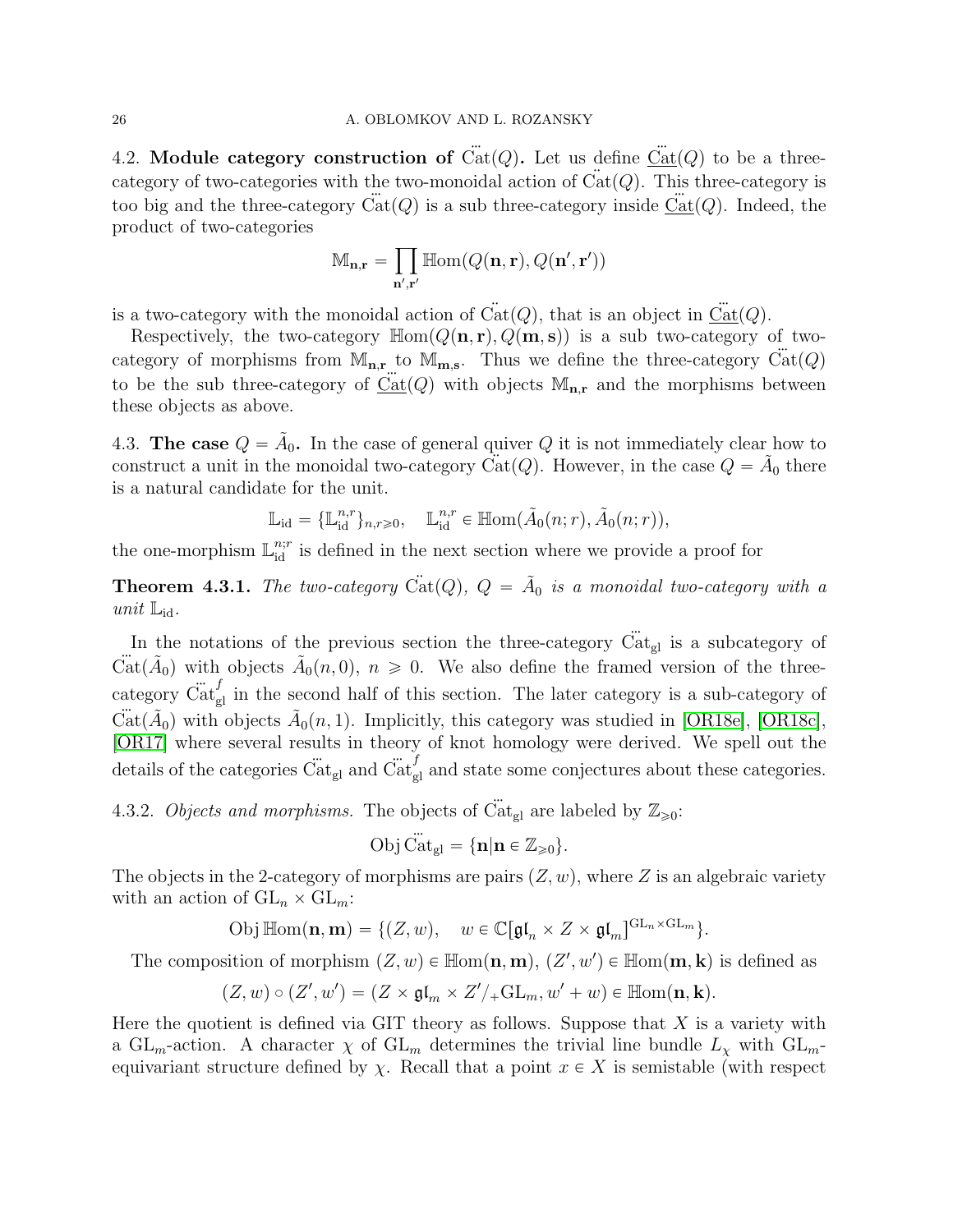to  $L_{\chi}$ ) if there is  $m > 0$  and  $s \in \Gamma(X, L_{\chi})^{GL_m}$  such that  $s(x) \neq 0$ . Denote

$$
X/\chi \mathrm{GL}_m := X^{ss}/\mathrm{GL}_m.
$$

Since the group of characters of  $GL_m$  is generated by det, we introduce short-hand notations:

$$
X/\pm\mathrm{GL}_m:=X/_{\det^{\pm 1}}\mathrm{GL}_m,\quad X/_0\mathrm{GL}_m:=X/_{\det^0}\mathrm{GL}_m.
$$

Two-morphism are the objects of the corresponding category of equivariant matrix factorizations. Given  $(Z, w), (Z', w') \in \mathbb{H}\text{om}(\mathbf{n}, \mathbf{m})$  we define:

$$
\mathrm{Hom}((Z,w),(Z',w')) = \mathrm{MF}_{\mathrm{GL}_n \times \mathrm{GL}_m}(\mathfrak{gl}_n \times Z \times Z' \times \mathfrak{gl}_m, w - w').
$$

The group  $GL_n \times GL_m$  is reductive, hence the equivariance of the matrix factorization  $(M, D)$  is equivalent to the condition that the group action on M commutes with the differential D.

The space of morphisms  $\mathcal{H}om(\cdot, \cdot)$  between the equivariant matrix factorizations is defined to be the space of morphisms between the underlying matrix factorizations that commute the group action.

4.3.3. Framed version of the three-category. We enlarge slightly our category to include the framing. The objects of the new three-category  $\tilde{Cat}^f_{\mathfrak{gl}}$  are again labeled by the positive integers:

$$
Obj(\ddot{Cat}_{\mathfrak{gl}}^f) = \{ \mathbf{n}^f \mid n \in \mathbb{Z}_{\geq 0} \}.
$$

For the space of morphisms we have

$$
\mathbb{H}\text{om}(\mathbf{n}^{\mathrm{f}}, \mathbf{m}^{\mathrm{f}}) = (Z, w), \quad w \in \mathbb{C}[V_n \times \mathfrak{gl}_n \times Z \times \mathfrak{gl}_m \times V_m]^{\mathrm{GL}_n \times \mathrm{GL}_m}
$$

here Z is an algebraic variety with an action of  $GL_n \times GL_m$  and  $V_n = \mathbb{C}^n$ ,  $V_m = \mathbb{C}^m$  with the standard  $GL_n$  and  $GL_m$  actions.

The rest of definitions are identical to the constructions from the previous subsection, after we replace  $\mathfrak{gl}_n$  with  $V_n \times \mathfrak{gl}_n$ . For brevity we introduce the following shorthand notation:

$$
\mathfrak{gl}_n^{\text{f}} := \mathfrak{gl}_n \times V_n.
$$

In general, many definitions in our paper are parallel in framed and unframed cases, in the cases when the definitions are parallel we use  $\bullet$  notation to indicate that  $\bullet$  could be "f" or empty set.

First of all, note that the category  $\text{Hom}(\mathbf{n}^{\bullet}, \mathbf{m}^{\bullet})$  has a natural monoidal structure. Given  $\mathcal{F} \in \text{Hom}((Z,w),(Z',w'))$  and  $\mathcal{G} \in \text{Hom}((Z',w'),(Z'',w''))$  we define  $\mathcal{F} \star \mathcal{G} \in$  $Hom((Z, w), (Z'', w''))$ 

$$
\mathcal{F} \star \mathcal{G} := \pi_* (\mathcal{F} \otimes \mathcal{G}), \quad \pi \colon \mathfrak{gl}_n \times Z \times Z' \times Z'' \times \mathfrak{gl}_m \to \mathfrak{gl}_n \times Z \times Z'' \times \mathfrak{gl}_m
$$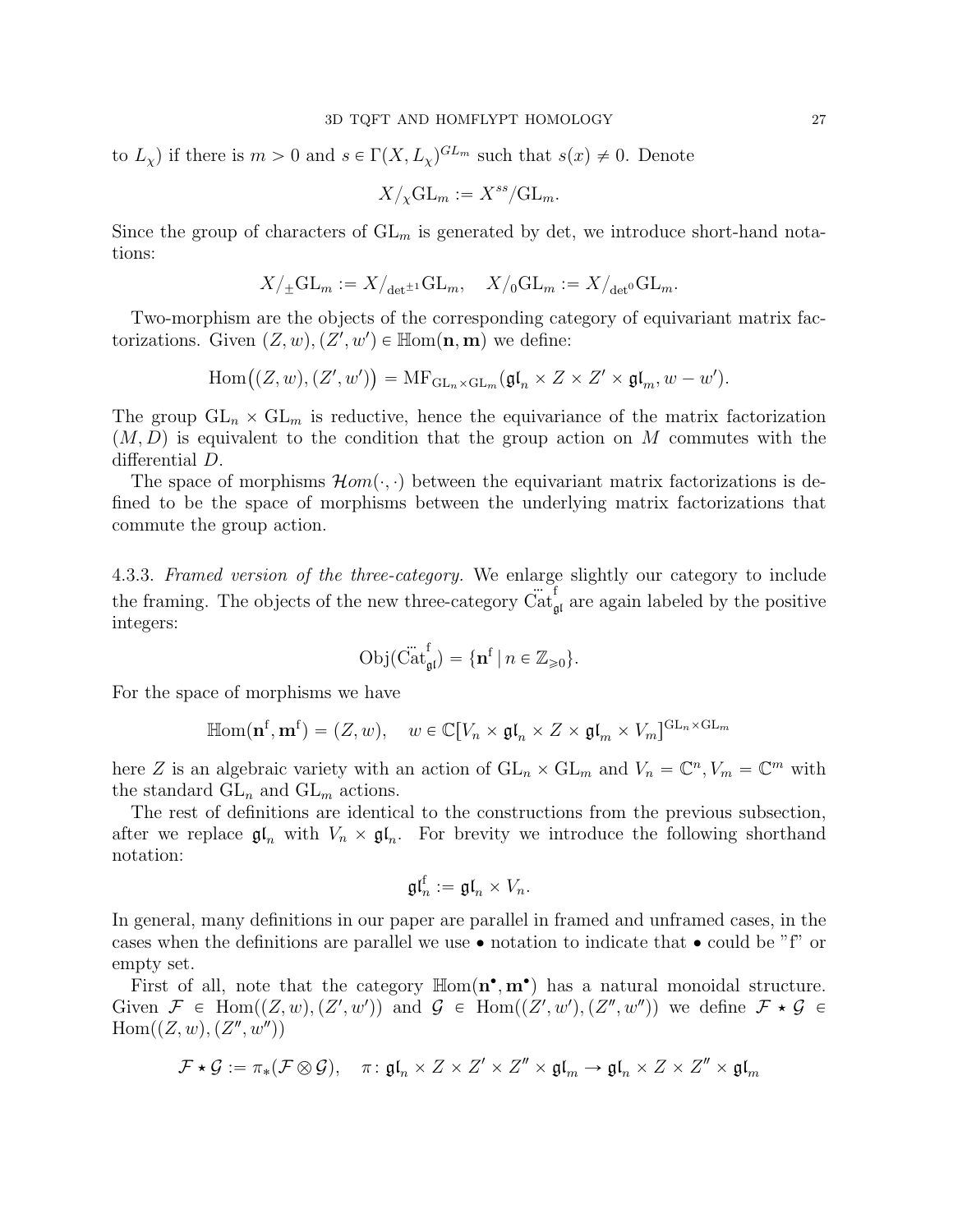#### 28 A. OBLOMKOV AND L. ROZANSKY

4.4. Monoidal properties of  $\tilde{\text{Cat}}_{\mathfrak{gl}}^{\bullet}$ . The objects of  $\tilde{\text{Cat}}_{\mathfrak{gl}}^{\bullet}$  are labeled by the positive numbers and it seems natural to use the addition for the monoidal structure on the level of objects. It is much harder to extend this monoidal structure to 1, 2, 3-morphisms. Nevertheless, we conjecture that it is possible to construct such extension. Below, we provide detailed motivation for the

# **Conjecture 4.4.1.** The three-category  $\ddot{Cat}_{gl}^{\bullet}$  can enhanced to a monoidal three-category.

Let us introduce the auxiliary object that facilitates the extension of monoidal structure to level of 1-morphisms. The object is the pair

$$
\mathbb{I}_{n,k;n+k} = (T^* \mathbf{GL}_{n+k}, W_{n,k;n+k}),
$$

 $\mathbb{C}[\mathfrak{gl}_{n+k} \times T^* \mathrm{GL}_{n+k} \times \mathfrak{p}_{n,k}]^{\mathrm{GL}_{n+k} \times P_{n,k}} \ni W_{n,k;n+k}(X,z,X') = \mathrm{Tr}(X \mu_{\mathfrak{gl}_{n+k}}(z)) - \mathrm{Tr}(X' \mu_{\mathfrak{p}_{n,k}}),$ here  $P_{n,k} \subset GL_{n+k}$  is the standard parabolic subgroup with the Levi group  $GL_n \times GL_k$ , respectively  $\mathfrak{p}_{n,k} = \text{Lie}(P_{n,k})$  and  $\mu_{\mathfrak{gl}_{n+k}}$  and  $\mu_{\mathfrak{p}_{n,k}}$  are the moment maps for the left and right actions of the corresponding groups.

Given two objects  $\mathbb{O}_1 \in \mathbb{H}$ om $(m_1^{\bullet}, n^{\bullet}), \mathbb{O}_2 \in \mathbb{H}$ om $(m_2^{\bullet}, k^{\bullet})$  we define the induced object

$$
\mathbb{O}_1 \oplus \mathbb{O}_2 := \mathbb{O}_1 \times \mathbb{O}_2 \circ_{P_{n,k}} \mathbb{I}_{n,k;n+k} \in \mathbb{H}om(\mathbf{m}_1^{\bullet} \times \mathbf{m}_2^{\bullet}, (\mathbf{n} + \mathbf{k})^{\bullet}).
$$

Thus defined operation extends to the level of two-morphisms. Moreover, the exchange relation from proposition [3.4.1](#page-12-0) implies that this operation is monoidal with respect to the monoidal structure  $\star$ . In the case  $m_1 = m_2$  the above operation was studied in [\[OR18e\]](#page-43-0) where it is called induction functor and it was used to construct the braid realization discussed in the next section.

We expect that the object  $\mathbb{I}_{n,k;n+k}$  will play an important role in the foam extension of our TQFT, this element is the element one needs for defining a value of the partition function on the configurations that contain three planes of defect intersecting along the line of defect. Also this element interacts well with NS5 defects discussed in the next section:

$$
\mathbb{I}_{l|n} \times \mathbb{O} \circ_{P_{n,k}} \mathbb{I}_{n,k;n+k} = \mathbb{L}_{\text{id}}^l \times \mathbb{O} \circ_{P_{n,k}} \mathbb{I}_{l,k;l+k} \circ_{\text{GL}_{n+k}} \mathbb{I}_{l+k|n+k}, \quad l \leq n,
$$

where  $\mathbb{O} \in \mathbb{H}$ om $(\mathbf{m}^{\bullet}, \mathbf{k}^{\bullet})$  is any one-morphism and  $\mathbb{I}_{l|n} \in \mathbb{H}$ om $(l^{\bullet}, \mathbf{n}^{\bullet})$  is NS5 type onemorphism discussed in the next section.

# 5. Defects and knot invariants

<span id="page-27-0"></span>In this section we explain how the we interpret the results of [\[OR18e\]](#page-43-0) in terms of threecategories  $\ddot{Cat}_{gl}$  and  $\ddot{Cat}_{gl}^f$ . In particular, we make a connection with the theory of foams and provide an explanation for the Chern character construction. We also construct a partition functions  $Z^f$  for the KRS theories the targets  $\text{Hilb}_n(\mathbb{C}^2)$ ,  $n \in \mathbb{Z}_{\geq 0}$  with NS5 type defects.

Recall the standard setup of the 3D topological field theory with defects. A 3D QTFT is characterized by its partition-function evaluation Z. The partition function is an assignment:

closed connected three-manifold  $X \mapsto Z(X) \in \mathbb{C}$ ,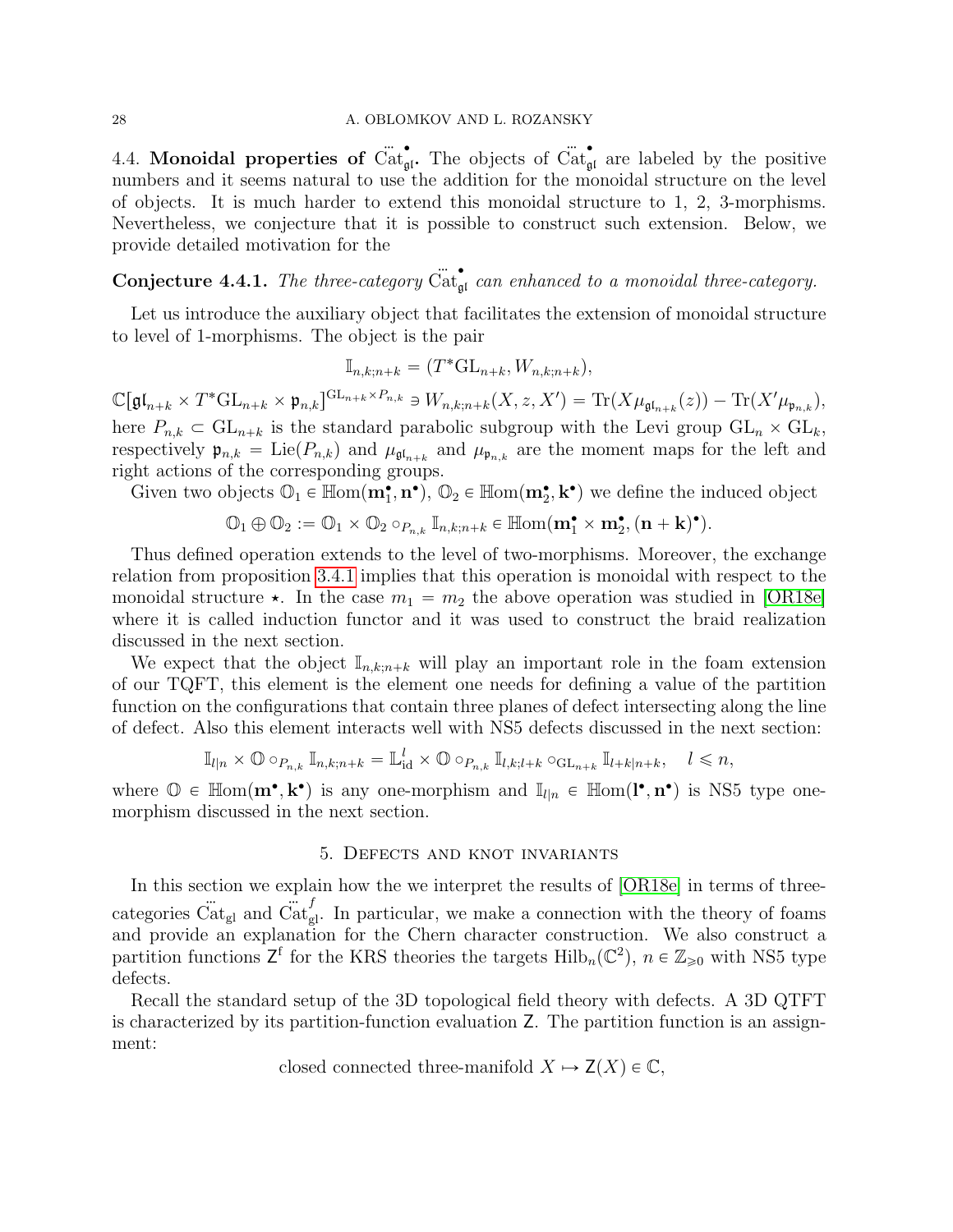#### 3D TQFT AND HOMFLYPT HOMOLOGY 29

closed connected surface  $S \mapsto Z(S) \in \text{Vect}$ ,

three-manifold X with boundary  $\partial X =$  $i_s S_i \mapsto Z(X) \in Z(\partial X) = \bigotimes^m$  $i=1$  $Z(S_i),$ 

> closed connected curve  $C \mapsto Z(C) \in \text{Cat}$ , surface with boundary  $S \mapsto Z(S) \in Z(\partial S) = \bigotimes_{i=1}^k Z(C_i)$ ,

> > point  $p \mapsto Z(p) \in \operatorname{Cat}_{\mathrm{gl}}^{\bullet}$ ,

interval  $I = [b, e] \mapsto Z(I) \in \text{Hom}(Z(b), Z(e))$ .

This collection of data behaves naturally under the gluing operation. For example, suppose that a three-manifold  $X$  without a boundary is cut into two pieces over a surface  $S$ :

$$
X = X_1 \cup X_2, \quad \partial(X_1) = S, \quad \partial(X_2) = S^{\vee}.
$$

Then S and  $S^{\vee}$  have opposite orientations, hence  $\mathsf{Z}(S)$  and  $\mathsf{Z}(S^{\vee})$  are dual vector spaces and the partition function  $Z(X)$  is a pairing between their elements:

$$
\mathsf{Z}(X) = \mathsf{Z}(X_1) \cdot \mathsf{Z}(X_2),
$$

More generally, the formalism of TQFT provides a method for computing values of  $Z(Y)$  by cutting Y into pieces, evaluating  $Z$  on the pieces and pairing them in a standard way. More details can be found in [\[Lur08\]](#page-42-21). To define a 3D TQFT, we need to include into the domain of Z also manifolds with corners and work with more subtle setting of  $(\infty, k)$ -categories. We postpone the discussion of such extension to our future publication [\[OR18a\]](#page-42-22).

Often TQFTs may be defined not only on smooth manifolds but also on 'smooth' CWcomplexes. In particular, a TQFT may have defects (coming from lower-dimensional cells). Topologically, defects are unions of embedded surfaces and curves. Surfaces and curves may intersect. The cuts must be transverse to the defects. All other properties of TQFT without defects are preserved.

The full categories  $\ddot{\text{Cat}}_{\text{gt}}^{\bullet}$  will be used to construct 3D TQFT and we discuss the construction in the forthcoming publication [\[OR18a\]](#page-42-22) where we construct the corresponding maps Z and Z<sup>f</sup>.

In this note we concentrate on R-invariant part of the TQFT. That is from now on all defects are invariant with respect to shift along last coordinate in  $S^2 \times \mathbb{R}$  and thus we can recover a configuration of defects from the two-dimensional cut which is an intersection with  $S^2 \times \{0\}.$ 

We present  $S^2$  as  $\mathbb{R}^2$  compactified by a point  $\infty$  at infinity and we can assume that the defects do not contain  $\infty$ . The two-dimensional cut is  $\mathbb{R}^2 \cup \infty$ . Studying two-dimensional slice is equivalent to restricting ourselves to the defects of the form  $C \times \mathbb{R}$  where C is a curve in  $\mathbb{R}^2$ .

The surfaces of defect intersect our fixed  $\mathbb{R}^2$  along the union of oriented curves. Suppose that the curves on the plane lies in an annulus and their union is a projection of the closure of a braid. By assigning a sign to each intersection, we obtain an interpretation of the union of curves as a projection of a link in  $\mathbb{R}^3$  presented as a closure  $L(\beta)$  of a braid  $\beta \in \mathfrak{Br}_n$ . Denote the plane with defect  $\mathbb{R}^2_\beta$ . Our TQFT provides an isotopy invariant of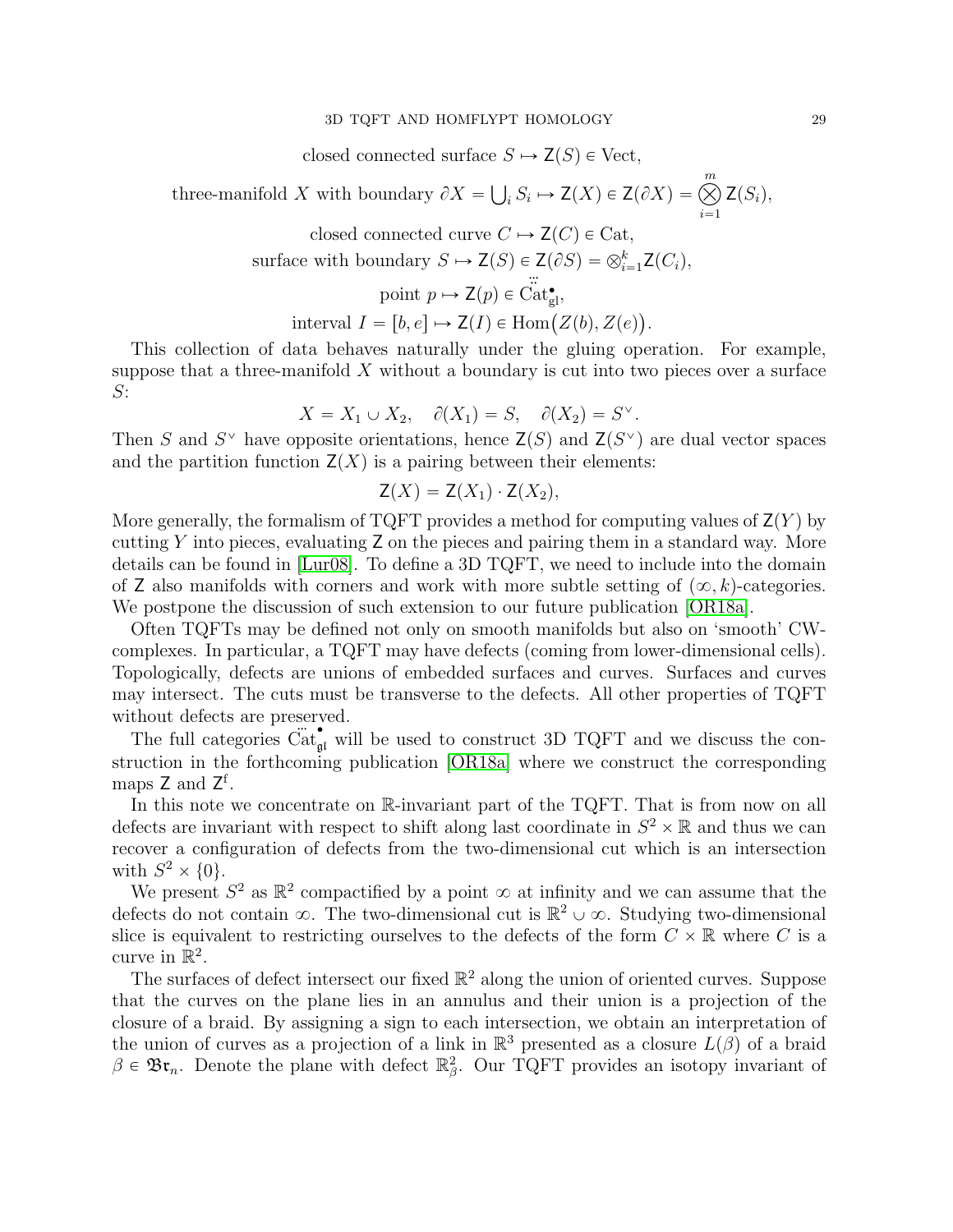

FIGURE 1.  $\mathbb{R}_{\beta}^2$  for  $\beta = \sigma_1^3$ .

 $L(\beta)$ , namely, the vector space  $\mathsf{Z}^{\mathsf{f}}(\mathbb{R}_{\beta}^2)$ , assigned to  $\mathbb{R}_{\beta}^2$ , and we show that this invariant coincides with previously defined invariant for [\[OR18e\]](#page-43-0).

Now let us give details of the  $\mathbb{R}^2$ -sliced TQFT. A small neighborhood of the plane contains two-dimensional surfaces of defect that are products of the defect curves in  $\mathbb{R}^2$ with an interval. The surfaces of defect divide  $\mathbb{R}^3$  into connected components and each connected component has an integer marking. We choose the markings in such a way that if we move along the (oriented) intersection of a defect surface with  $\mathbb{R}^2$  and the marking on the left is k, then the marking on the right is  $k + 1$ .

We assume that the curves of intersection are compact, thus their union is contained in a large disc. The marking of the disc complement ('the infinite marking') determines all other markings.

In this paper we only consider the theories with the infinite marking equal to 0. Hence, if the intersection of the surface defect and  $\mathbb{R}^2$  is the braid closure then all markings are positive. Thus the picture of the braid  $\beta$  determines the marking of our theory uniquely. Slightly abusing notation, we denote such data as  $\mathbb{R}^2_\beta$ . The figure is a slice  $\mathbb{R}^2_\beta$  for  $\beta = \sigma_1^3$ . The closure of  $L(\beta)$  is a trefoil and we explain below how we can compute the homology of this knot.

5.1. Values on points and defect trivial intervals. There is a canonical way to upgrade the marking of  $\mathbb{R}^2_\beta$  to a categorical marking. Denote by  $p_n$  a point lying inside a region marked by *n*. To a pair of points  $(p_{n_1}, p_{n_2})$  we assign a 2-category

<span id="page-29-0"></span>(5.1) 
$$
Z^{\bullet}(p_{n_1}, p_{n_2}) = \mathbb{H}om(\mathbf{n}_1^{\bullet}, \mathbf{n}_2^{\bullet}).
$$

Recall that an object of this 2-category is a pair  $(Z, W)$ , where Z is a variety with a  $(\mathrm{GL}(n_1) \times \mathrm{GL}(n_2))$ -action and  $W \in \mathbb{C}[\mathfrak{gl}_{n_1} \times \mathfrak{gl}_{n_2} \times Z]^{\mathrm{GL}(n_1) \times \mathrm{GL}(n_2)}$ .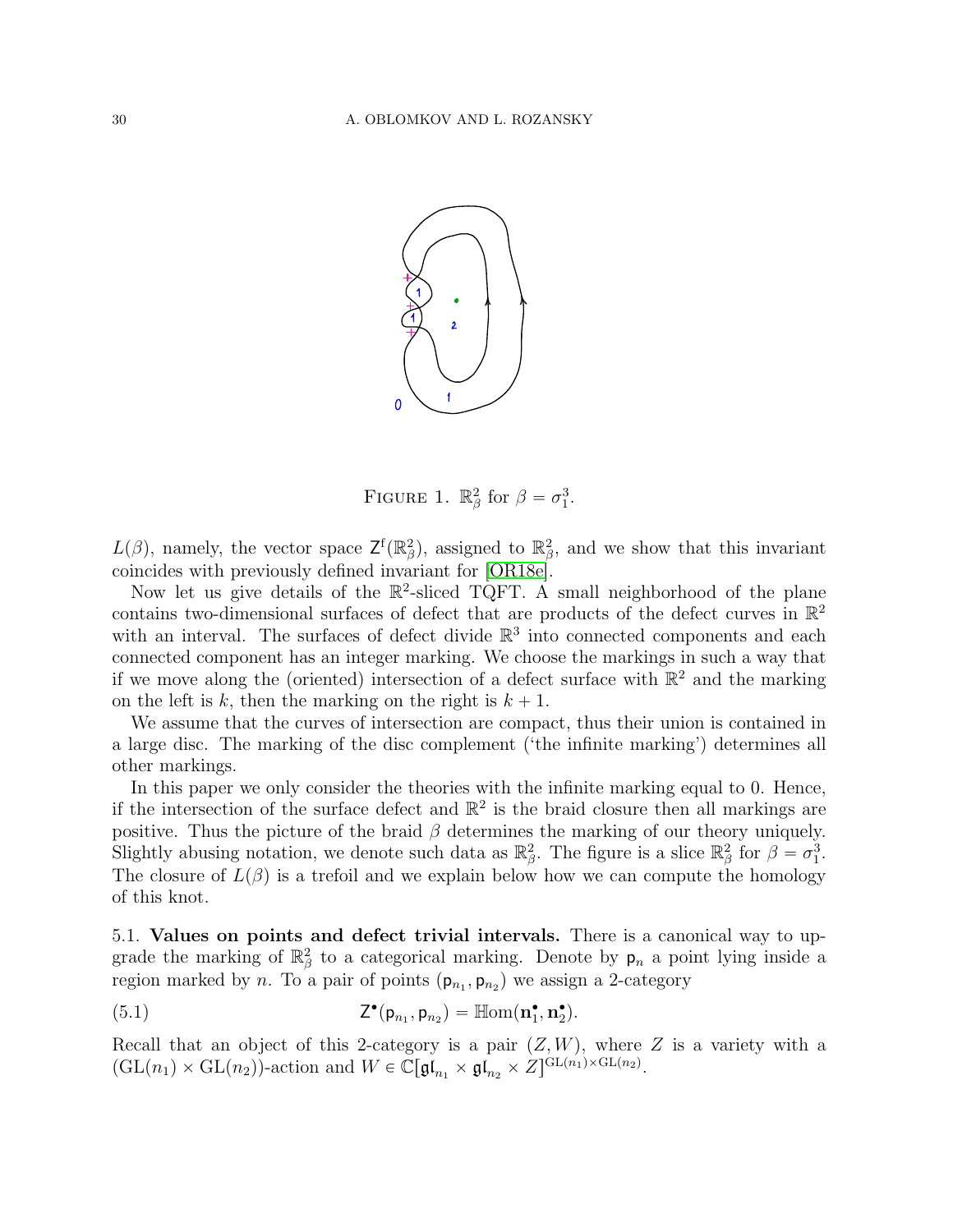In accordance with the assignment [\(5.1\)](#page-29-0), to an interval I connecting  $p_{n_1}$  and  $p_{n_2}$  (and possibly crossing defect surfaces) we assign an object  $\mathsf{Z}^{\bullet}(I)$  of  $\mathbb{H}\text{om}(\mathbf{n}_1^{\bullet}, \mathbf{n}_2^{\bullet})$ , so that if I is the result of gluing together the intervals  $I_1$  and  $I_2$  over the common middle point, then the object of  $I$  is the composition:

$$
\mathsf{Z}^{\bullet}(I)=\mathsf{Z}^{\bullet}(I_2)\circ\mathsf{Z}^{\bullet}(I_1).
$$

This relation implies that if the interval I lies within a single region marked by  $p_n$ , then the corresponding object  $\mathsf{Z}^{\bullet}(I)$  is the identity with respect to the monoidal structure (*i.e.*, the composition) of the category  $\mathbb{H}\text{om}(\mathbf{n}^{\bullet}, \mathbf{n}^{\bullet})$ .

Theorem [4.3.1](#page-25-0) states that the following pair is the identity object of the 'unframed' 2-category  $\mathbb{H}\text{om}(\mathbf{n},\mathbf{n})$ :  $\mathbf{r}$ ji<br>Li

$$
\mathbb{L}_{\mathrm{id}}^{n,0} = \mathbb{L}_{\mathrm{id}}^n = \left( \mathrm{T}^* \mathrm{GL}_n, W_{\mathrm{id}} := \mathrm{Tr} \, \phi \big( X - \mathrm{Ad}_g(X') \big) \right)
$$

in which  $(g, \phi) \in GL(n) \times \mathfrak{gl}_n \cong T^*GL(n)$ , while  $(X, X') \in \mathfrak{gl}_n \times \mathfrak{gl}_n$ , and the action of  $GL(n) \times GL(n)$  on the total variety  $\mathfrak{gl}_n \times \mathfrak{gl}_n \times T^*GL(n)$  is given by the following formula:

$$
(a,b) \cdot (X, X', g, \phi) = (Ad_a X, Ad_b Y, agb^{-1}, Ad_a \phi)
$$

The identity object in the framed 2-category  $\mathbb{H}$ om $(\mathbf{n}^f, \mathbf{n}^f)$  is the case  $r = 1$  of

$$
\mathbb{L}_{\mathrm{id}}^{n,r} = \big(\mathrm{T}^*\mathrm{GL}_n \times \mathrm{Hom}(V_n, \mathbb{C}^r), W_{\mathrm{id}}^{\mathrm{f}} := W_{id}(X, g, \phi, X') + \mathrm{Tr}(w \cdot (v - gv'))\big),
$$

where  $(X, v), (X, v') \in \mathfrak{gl}_n \times \text{Hom}(\mathbb{C}^r, V_n)$ , while  $(g, \phi, w) \in \text{T}^*\text{GL}(n) \times \text{Hom}(V_n, \mathbb{C}^r)$  and the action of  $GL(n) \times GL(n)$  on framing related variables is

$$
(a,b)\cdot(v,v',w)=(av,bv',aw).
$$

*Proof of theorem [4.3.1.](#page-25-0)* We need to define the left and right unitizing 1-morphisms

$$
l(\mathscr{X}) : \mathscr{X} \to \mathbb{L}_{\text{id}}^{n;r} \circ \mathscr{X}, \quad \mathscr{X} \in \mathbb{H}^{\text{dom}}(\tilde{A}_0(n,r), \tilde{A}_0(n',r')),
$$

$$
r(\mathscr{X}) : \mathscr{X} \to \mathscr{X} \circ \mathbb{L}_{\text{id}}^{n;r}, \quad \mathscr{X} \in \mathbb{H}^{\text{dom}}(\tilde{A}_0(n',r'), \tilde{A}_0(n,r)).
$$

We the left unitizer to be the tensor product of matrix factorizations

$$
l(\mathscr{X}) := \mathbf{1}_{\mathscr{X}} \circ \mathcal{KN}, \quad \mathcal{KN} = [\phi, X - \mathrm{Ad}_g(X')] \otimes [w, v - gv'],
$$

where we use the notation from the definition of the unit object as well as the standard notations for the Koszul matrix factorization. The right unitizer is defined by the identical formula.

The matrix factorization  $\mathcal{K}\mathcal{N}|_{q=1}$  is the matrix factorization that yields the Knörrer's equivalence of categories [\[Kno87\]](#page-42-12). The composition  $\circ$  in the product  $\mathbb{O} \circ \mathbb{L}_{id}$  involves taking quotient by the  $GL_n$ -action. Since the left and right actions on  $GL_n$  on  $T^*GL_n$  is free, we can trade the  $GL_n$ -quotient for the gauge fixing  $g = 1$ . Thus we are in the setting of the Knörrer periodicity. Respectively, the inverse to the Knörrer equivalence is composition of KN˚ and the duality functor.

The only non-trivial structural two-morphisms that involves the unit object are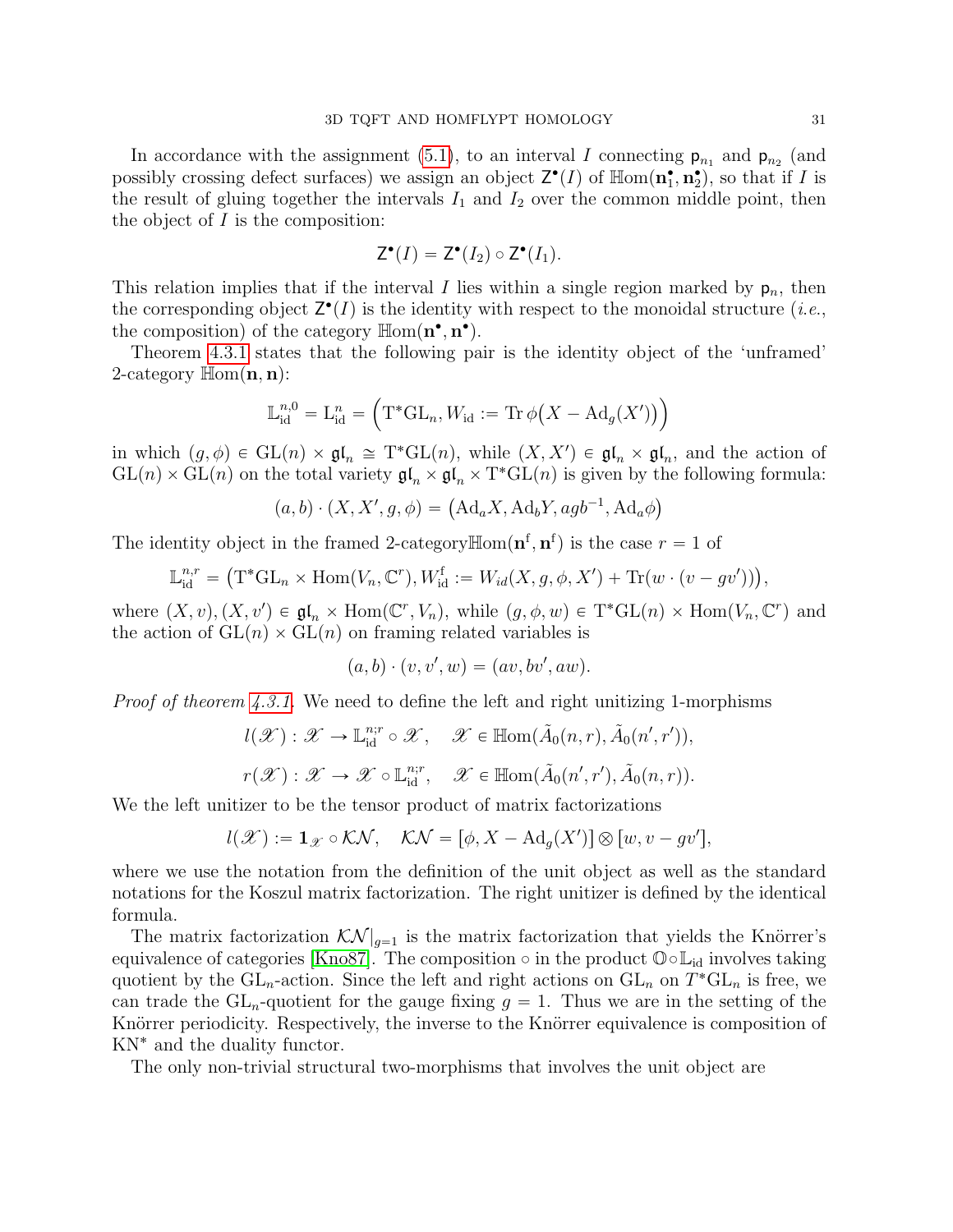$$
\mathscr{X} \xrightarrow{\mathcal{F}} \mathscr{X}' \xrightarrow{\mathscr{X}} \mathscr{X} \xrightarrow{\mathcal{F}} \mathscr{X}'
$$
  

$$
\iota(x) \swarrow \iota(x) \xrightarrow{\mathcal{F}} \iota(x') , \quad r(x) \swarrow \iota(x) \xrightarrow{\mathcal{F}} \iota(x') ,
$$
  

$$
\mathbb{L} \circ \mathscr{X} \xrightarrow{\mathcal{T}} \mathbb{L} \circ \mathscr{X}' \qquad \mathscr{X} \circ \mathbb{L} \xrightarrow{\mathcal{F} \circ 1_{\mathbb{L}}} \mathscr{X}' \circ \mathbb{L}
$$

which are defined by

$$
l(\mathcal{F}) = R(\mathcal{K}\mathcal{N}, \mathcal{F}), \quad r(\mathcal{F}) = R(\mathcal{F}, \mathcal{F}).
$$

Thus these structural two-morphisms are compositions of the base-change natural transformations. The relevant conditions for the structural morphism related to the unit object of monoidal two-category are listed on the page 224 of [\[KV94\]](#page-42-2). Since the structural twomorphisms in our setting are of geometric origin one prove the conditions by the pasting method used in theorem

It follows from the axioms of the monoidal two-category (see for example [\[BN96\]](#page-42-17)) that the category of endomorphisms of unit object is a universal Drinfeld center, in the following sense

<span id="page-31-0"></span>Corollary 5.1.1. The monoidal category  $\text{Hom}(\mathbb{L}^{n;r}_{\text{id}}, \mathbb{L}^{n;r}_{\text{id}})$  is a braided monoidal category. Moreover for any  $\mathscr{X} \in \mathbb{H}$ om $(\tilde{A}_0(n;r), \tilde{A}_0(n';r'))$  there is a monoidal functor to the Drinfeld center of Hom $(\mathscr{X}, \mathscr{X})$ :

 $\mathrm{HC}[\mathscr{X}] : \mathrm{Hom}(\mathbb{L}_{\mathrm{id}}^{n;r}, \mathbb{L}_{\mathrm{id}}^{n;r}) \to Z(\mathrm{Hom}(\mathscr{X}, \mathscr{X}), \star).$ 

In the special case of  $n' = 0$  and  $r = r' = 1$  and special choice of  $\mathscr X$  this functor was studied in [\[OR18d\]](#page-43-2). The exact connection is explained in the next subsections. In this work we also define a right adjoint functor to the HC. We expect that the adjoint functor exists in more general setting:

<span id="page-31-1"></span>**Conjecture 5.1.2.** For any  $\mathscr{X} \in \mathbb{H}$ om $(\tilde{A}_0(n;r), \tilde{A}_0(n';r'))$  there is a functor

 $\mathsf{CH}[\mathscr{X}] : \mathrm{Hom}(\mathscr{X}, \mathscr{X}) \to \mathrm{Hom}(\mathbb{L}^{n;r}_{\mathrm{id}}, \mathbb{L}^{n;r}_{\mathrm{id}})$ 

that is the right adjoint to  $HC[X]$  and is a categorical trace

$$
CH[\mathscr{X}](\mathcal{F} \star \mathcal{G}) = CH[\mathscr{X}](\mathcal{G} \star \mathcal{F}).
$$

5.2. Value on the intervals intersecting defects. Now assume that  $I$  is a small interval intersecting a curve of defect in a smooth point. Let us assume that the curve of defect separates regions with marking k and l. Denote by  $(\phi_{kl}, \phi_{lk})$  the coordinates on  $T^*{\text{Hom}}(V_k, V_l)$ , where  $\phi_{kl} \in {\text{Hom}}(V_k, V_l)$  and  $\phi_{lk} \in {\text{Hom}}(V_l, V_k)$ . Also denote by  $v_l$  and  $v_k$ the coordinates on  $V_l$  and  $V_k$  and denote by  $X_l$  and  $X_k$  the coordinates on  $\mathfrak{gl}_l$  and  $\mathfrak{gl}_k$ . Now the object assigned to the interval  $\vec{I}$  in the unframed category is a pair

$$
\mathsf{Z}(\vec{I}) = \mathbb{I}_{k|l} = (\mathrm{T}^* \mathrm{Hom}(V_k, V_l), \quad W_{k,l} := \mathrm{Tr}(X_k \phi_{kl} \phi_{lk}) - \mathrm{Tr}(X_l \phi_{lk} \phi_{kl})).
$$

In the context of the section [3.5](#page-14-2)  $\mathbb{I}_{kl}$  corresponds to the NS5 defect of charge  $k - l$  with no framing i.e.  $r = 0$ .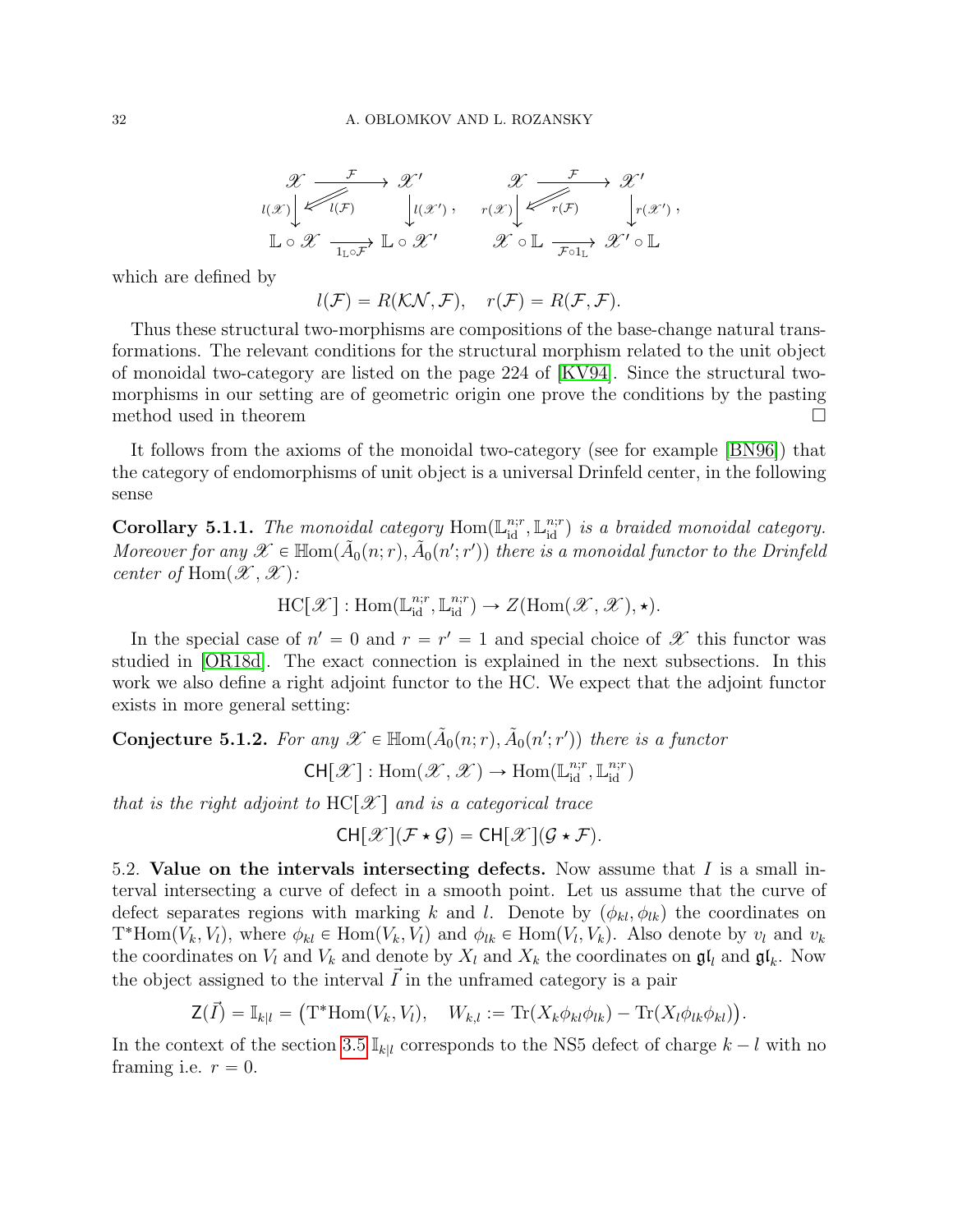In case of framed 2-categories, if the interval starts at  $k$  and ends in  $l$  and the shortest path from the head of the vector  $\tilde{I}$  to the head of the vector of direction of the defect goes clockwise, then we choose

$$
\mathsf{Z}^{\mathsf{f}}(\vec{I}) = \mathbb{I}_{k|l}^{f} = (\mathsf{T}^{*}\text{Hom}(V_{k}, V_{l}) \times V_{k}^{*}, \quad W_{k,l}^{f} := \text{Tr}(X_{k}\phi_{kl}\phi_{lk}) - \text{Tr}(X_{l}\phi_{lk}\phi_{kl}) + \text{Tr}(\psi(v_{k} - \phi_{kl}v_{l})).
$$
  
In case of opposite orientation we set

$$
\mathsf{Z}^{\mathbf{f}}(\vec{I}) = (\mathsf{T}^*\text{Hom}(V_k, V_l) \times V_l^*, \quad W_{k,l}^f := \text{Tr}(X_k\phi_{kl}\phi_{lk}) - \text{Tr}(X_l\phi_{lk}\phi_{kl}) + \text{Tr}(\psi(v_l - \phi_{lk}v_k)).
$$

To match the objects  $\mathbb{I}_{k|l}^f$  matches with the description of NS5 defects of charge  $k-l$  with r from section [3.5.5](#page-18-2) we need to set  $\varphi^{\text{fr}} = 1$  and  $\psi = \psi^{\text{fr}}$ . The element  $\mathsf{Z}^{\bullet}(\vec{I})$  is an element of the two-category  $\mathbb{H}$ om $(\mathbf{k}^{\bullet}, \mathbf{l}^{\bullet})$  thus the composition construction allow us to interpret an element  $Z^{\bullet}(\vec{I})$  as morphism from  $\mathbb{H}$ om $(\mathbf{k}^{\bullet}, 0^{\bullet})$  to  $\mathbb{H}$ om $(\mathbf{l}^{\bullet}, 0^{\bullet})$ .

Let us denote the intervals as above by  $\vec{I}_{k\uparrow l}$  and  $\vec{I}_{k\downarrow l}$ . More generally we denote by

$$
\vec{I}_{k_1\uparrow k_2\uparrow\ldots\uparrow k_l},\quad \vec{I}_{k_1\downarrow k_2\downarrow\ldots\downarrow k_l}
$$

the interval that connects the connected components with the labels  $k_1$  and  $k_l$  and traverses the domains with the labels  $k_2, \ldots, k_l$  in between with the orientation of the intersections as indicated by the arrows. We also allow a mixture of down/up orientations of the intersections.

According to the definition of our TQFT we have:

(5.2) 
$$
\mathsf{Z}(\vec{I}_{k_1\uparrow k_2\ldots\uparrow k_l}) = \mathsf{Z}(\vec{I}_{k_1\uparrow k_2}) \circ \mathsf{Z}(\vec{I}_{k_2\uparrow k_3}) \circ \cdots \circ \mathsf{Z}(\vec{I}_{k_{l-1}\uparrow k_l}).
$$

The GIT quotient in the definition of the composition can be made explicit in many important cases:

<span id="page-32-0"></span>**Proposition 5.2.1.** For any  $n \geq 0$  we have:

$$
\mathsf{Z}^{\mathsf{f}}(\vec{I}_{0\uparrow 1\uparrow \dots n}) = (\mathrm{T}^*\mathrm{Fl}_n \times V_n, w), \quad \mathsf{Z}^{\mathsf{f}}(\vec{I}_{0\downarrow 1\downarrow \dots n}) = (\mathrm{T}^*\mathrm{Fl}_n, w), \mathsf{Z}(\vec{I}_{0\downarrow 1\downarrow \dots n}) = (\mathrm{T}^*\mathrm{Fl}_n, w), \quad w = \mu \cdot X \in \mathbb{C}[\mathfrak{gl}_n \times \mathrm{T}^*\mathrm{Fl}_n]^{\mathrm{GL}_n},
$$

where  $\mu: T^*Fl_n \to \mathfrak{gl}_n^*$  is the moment map and X are the coordinates on  $\mathfrak{gl}_n$ .

Proof. Let us first prove the last equation, the other equations are analogous and it will be indicated at the end of the proof how one needs to modify the proof to get the first two formulas. We proceed by induction on  $n$ . Thus we need to compute the composition:

$$
\mathsf{Z}(\vec{I}_{0|1|\ldots|n-1})\circ\mathsf{Z}(\vec{I}_{n-1|n}).
$$

It is convenient to think of  $T^*Fl_n$  as  $B_n$ -quotient because the trace map gives a natural pairing on  $\mathfrak{gl}_n$  thus we can think of  $\mu$  as a map  $T^*Fl_n \to \mathfrak{gl}_n$ :

$$
\mathbf{T}^* \mathbf{Fl}_n = \mathrm{GL}_n \times \mathfrak{n}_n / B_n, \quad \mu(g, Y) = \mathrm{Ad}_g Y,
$$

where g and Y are the coordinates on  $GL_n$  and  $\mathfrak{n}_n$ .

In these notations the composition in question is the pair of the GIT quotient space and a potential:

$$
T^*Fl_{n-1} \times T^*Hom(V_{n-1}, V_n)/_+GL_{n-1}, w_{n-1,n} = Tr(X'Ad_g Y') + Tr(X'\phi\psi) - Tr(X''\psi\phi),
$$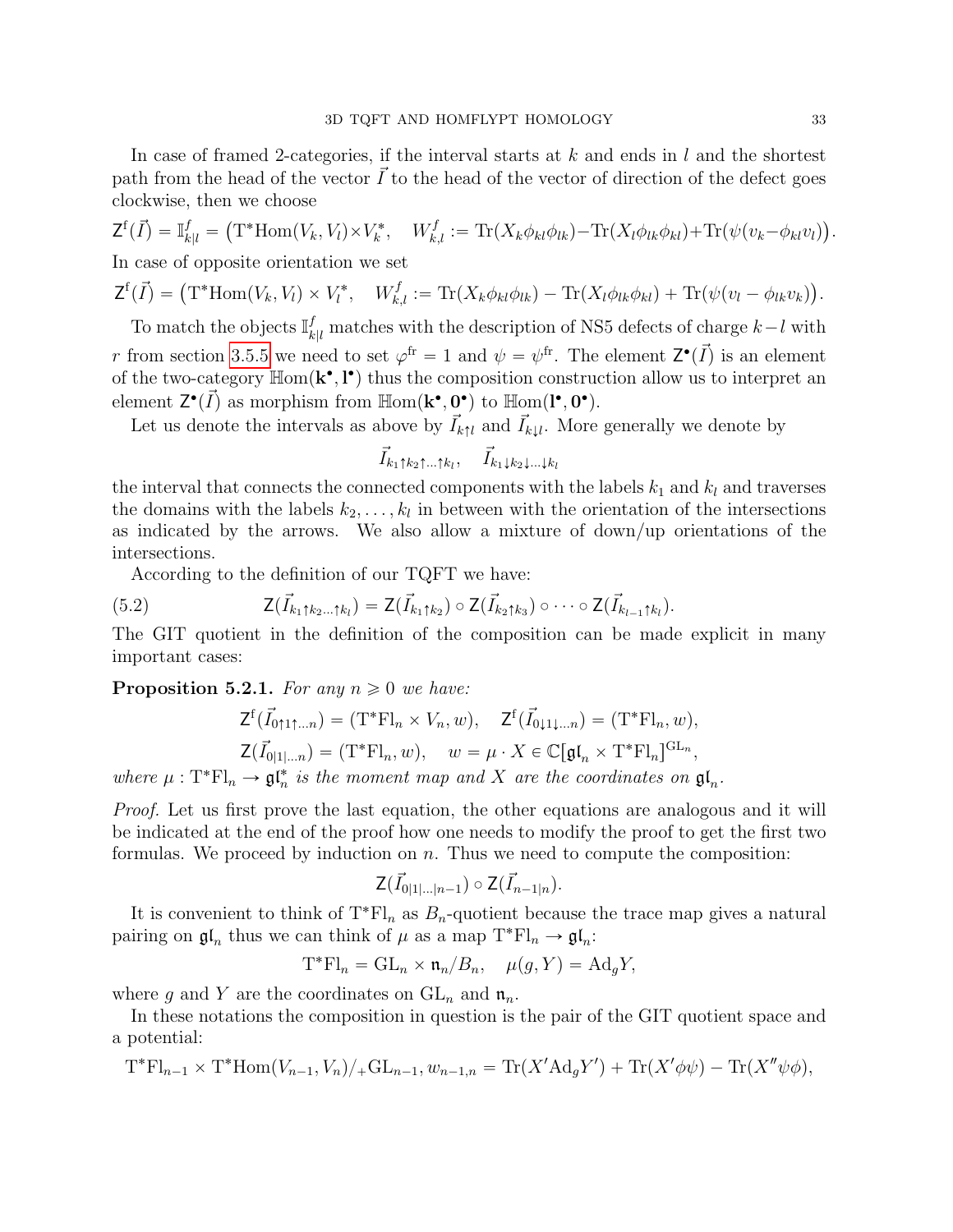where  $X' \in \mathfrak{gl}_{n-1}$ ,  $X'' \in \mathfrak{gl}_n$ ,  $g, Y$  are the coordinates along  $T^*Fl_{n-1}$  and  $\psi \in \text{Hom}(V_n, V_{n-1}),$  $\phi \in \text{Hom}(V_{n-1}, V_n)$  are the coordinates along T<sup>\*</sup>Hom $(V_{n-1}, V_n)$ .

The GIT quotient in last formula could be made very explicit, we choose to describe the quotient by constructing explicit charts in the quotients. Then we show that in each chart we can apply the Knorrer periodicity to simplify the potential.

The GIT stable locus consists of points where  $\phi$  is injective. Thus we can assume that there is  $k$  such that

$$
\det(\phi_{\widehat{k}}) \neq 0,
$$

where  $\phi_{\hat{k}}$  is  $\phi$  with k-th row removed. Let us denote the locus where the last inquality holds by  $U_k$ . It is clear that the quotient is covered by the charts  $U_k/\mathrm{GL}_{n-1}$  and we can analyze the potential in each chart.

To simplify notations let us consider the case  $k = n$ . The natural slice to the  $GL_{n-1}$ action is the closed subset of elements constrained by:

<span id="page-33-1"></span>
$$
\phi_{ij} = \delta_{i,j}, \quad 1 \leqslant i \leqslant j \leqslant n-1.
$$

Let us also denote the last row of  $\phi$  by v and the matrix of the first  $n - 1$  columns of  $\psi$  by  $\tilde{\psi}$  and the last row of  $\psi$  by  $\psi'$ . Then the potential  $w_{n-1,n}$  becomes:

(5.3) 
$$
\text{Tr}(X'\text{Ad}_g Y') + \text{Tr}(X'\tilde{\psi}) + \text{Tr}(vX'\psi') - \text{Tr}(X''\phi\psi).
$$

The sum of the first three terms is quadratic and we can apply Knorrer reduction. The reduction forces the following vanishing of the coordinates:

$$
X' = 0, \quad \text{Ad}_g Y' + \tilde{\psi} + \psi' v = 0.
$$

Thus the new coordinates on the Knorrer reduced space are  $X'', Y', v, \psi'$  and in these coordinates we have: " 

$$
\phi\psi = \begin{bmatrix} -\psi'v - \mathrm{Ad}_gY' & \psi' \\ -v\psi'v - v\mathrm{Ad}_gY' & v\psi' \end{bmatrix}
$$

Thus a direct computation shows that the last term of [\(5.3\)](#page-33-1) is equal to  $\frac{1}{\sqrt{2}}$   $\frac{1}{\sqrt{2}}$   $\frac{1}{\sqrt{2}}$   $\frac{1}{\sqrt{2}}$   $\frac{1}{\sqrt{2}}$ 

Tr(*X*"Ad<sub>h</sub>*Y*), with 
$$
Y = \begin{bmatrix} Y & g^{-1}\psi' \\ 0 & 0 \end{bmatrix}
$$
,  $h = \begin{bmatrix} g & 0 \\ vg & 1 \end{bmatrix}$ .

Hence we proved the last formula in the chart  $U_n$  and the computations in other charts are analogous. The argument in the framed case is basically the same.  $\Box$ 

The last proposition computes the object  $\mathcal{F}_n$  from the introduction since  $\mathsf{Z}^{\mathsf{f}}(\vec{I}_{0\uparrow 1\uparrow ...n}) =$  $\hat{\Box}_1 \cdots \hat{\Box}_1$ n  $\mathcal{O}.$ 

<span id="page-33-0"></span>5.3. The categories of closed curves. The choice of defect-related objects  $Z^{\bullet}(\vec{I})$  determines categories assigned to closed curves: a curve  $C$  is presented as a gluing of two intervals, then its category  $\mathsf{Z}^\bullet(C)$  must be the category of morphisms between their objects. Two curves are of special importance for our braid-related constructions.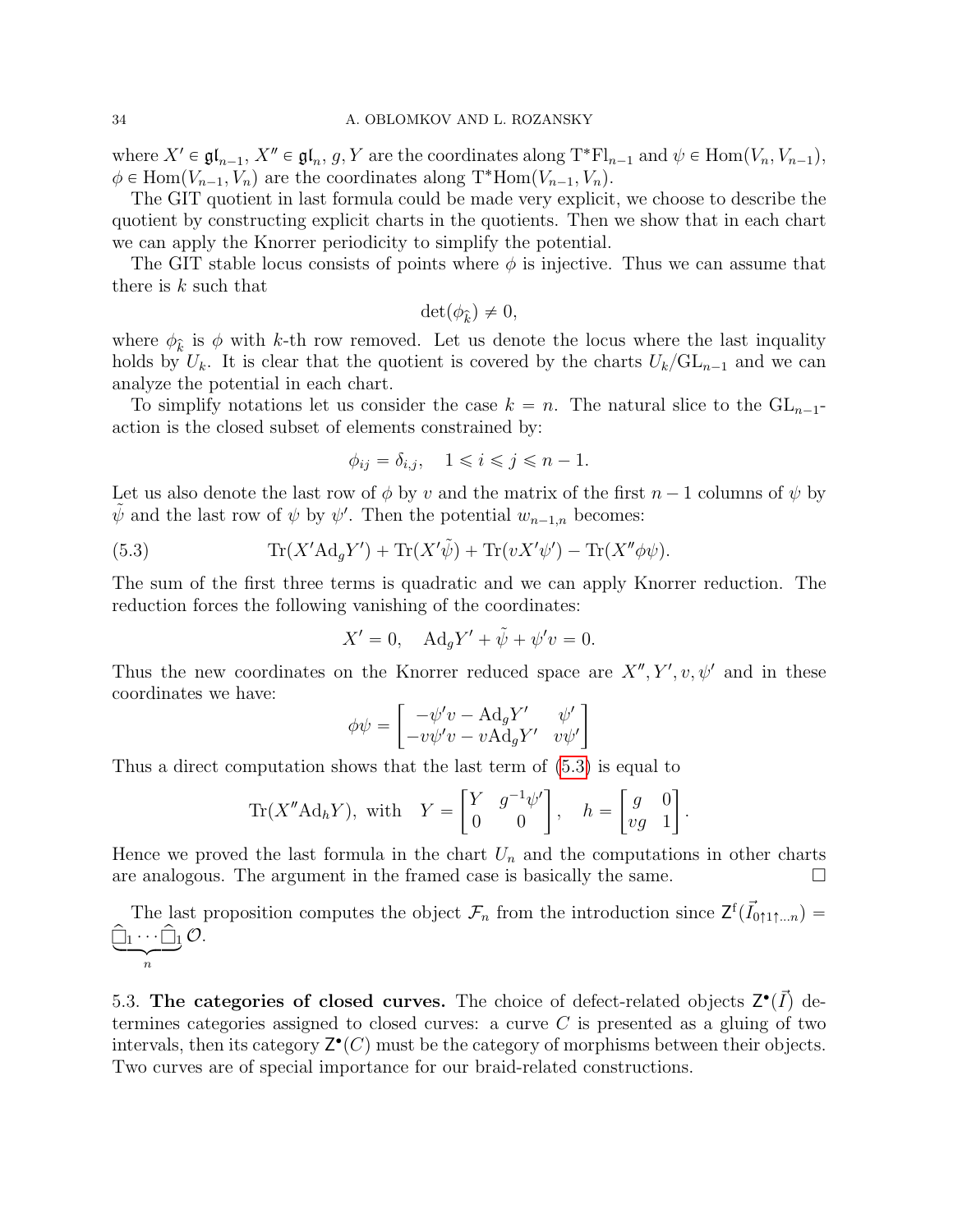The first type is a curve that does not intersects any defects. So the curve is a circle that lies inside of the connected component with the marking n. We denote such circle  $S_n^1$ . To a point  $p \in S_n^1$  we assign two-category  $\mathbb{H}$ om $(\mathbf{n}^{\bullet}, \mathbf{0}^{\bullet})$ . For brevity, we start using notation

$$
\big[n^\bullet,m^\bullet\big]:=\mathbb{H}\mathrm{om}(n^\bullet,m^\bullet),
$$

for the corresponding two-category.

The interval I connecting  $p_n$  to itself get assigned the identity  $Z^{\bullet}(I) = \mathbb{L}^n_{\text{id}} \in [n, n]$ . Since  $S_n^1$  is a result of gluing two such intervals, its category is the category of endomorphisms of the interval object:

<span id="page-34-0"></span>
$$
\mathsf{Z}^{\bullet}(S_n^1) = \mathrm{Hom}(\mathbb{L}^n_{\mathrm{id}}, \mathbb{L}^n_{\mathrm{id}}).
$$

In the introduction explained the matrix factorization realization of the braid group [\(1.5\)](#page-2-1) and the Drinfeld center construction of the corresponding monoidal category [\(1.7\)](#page-3-4) from [\[OR18d\]](#page-43-2). To relate these constructions to corollary [5.1.1](#page-31-0) and motivate the conjecture [5.1.2](#page-31-1) we need to study the Drinfeld category from [\[OR18d\]](#page-43-2): `

(5.4) 
$$
\mathrm{MF}_{\mathrm{Dr}}^{\bullet} = \mathrm{MF}_{G_n}((\mathfrak{g}^{\bullet} \times \mathfrak{g}^{\bullet} \times G)^{\mathrm{st}}, W_{\mathrm{Dr}}^{\bullet}),
$$

$$
W_{\mathrm{Dr}}(X,Y,g)=\mathrm{Tr}X(\mathrm{Ad}_g(Y)-Y),\quad W_{\mathrm{Dr}}^{\mathrm{f}}(X,v,Y,u,g)=W_{\mathrm{Dr}}(X,Y,g)+u^*\cdot v-u^*\cdot gv.
$$

**Proposition 5.3.1.** For  $\bullet = \emptyset$ , f the categories MF<sub>Dr</sub> are equivalent to the categories of endomorphisms of the identity objects  $\mathbb{L}_{id}^n$ :

$$
\mathrm{MF}^\bullet_{\mathrm{Dr}} = \mathrm{Hom}(\mathbb{L}^n_{\mathrm{id}}, \mathbb{L}^n_{\mathrm{id}})
$$

*Proof.* We consider only the case  $\bullet = \emptyset$  the other case is analogous. The statement follows from the Knorrer periodicity [\[Kno87\]](#page-42-12). Indeed, by our definition we have

$$
\text{Hom}(\text{L}_{\text{id}}^n, \text{L}_{\text{id}}^n) = \text{MF}_{\text{GL}_n}(\text{T}^*\text{GL}_n \times \mathfrak{gl}_n \times \mathfrak{gl}_n \times \text{T}^*\text{GL}_n/\text{GL}_n, W),
$$
  

$$
W = \text{Tr}\,\phi\big(X - \text{Ad}_g(X')\big) - \text{Tr}\,\phi\big(X' - \text{Ad}_{g'}(X)\big)
$$

where  $(\phi, g)$  and  $(\phi', g')$  are the coordinates on two copies of T<sup>\*</sup>GL<sub>n</sub> and X, X' are the coordinates on two copies of  $\mathfrak{gl}_n$ . By setting  $g' = 1$  we take slice to the  $GL_n$ -orbits. On the slice the second term in the formula for W becomes  $\text{Tr } \phi'(X - X')$ . Thus the Knorrer periodicity implies that the restriction on the locus  $X = X', \phi' = 0$  is the equivalence of the corresponding categories of matrix factorizations.

We can linearize the potential  $W_{\text{Dr}}^{\bullet}$  by introducing a new variable  $U = Yg^{-1}$ :

 $W_{\text{lin}}(X, U, g) = \text{Tr}(X[g, U]), \quad W_{\text{lin}}^{\text{f}}(X, v, U, u, g) = W_{\text{lin}}(X, U, g) + u^* \cdot v - u^* \cdot gv.$ 

The group G naturally embeds inside its lie algebra  $\mathfrak{g}, j_G : G \to \mathfrak{g}$ . Induced by this embedding we have the localization functor:

$$
\text{loc}^{\bullet} \colon \text{MF}_{\text{Dr}}^{\bullet} \to \underline{\text{MF}}_{\text{Dr}}^{\bullet} = \text{MF}_G\big((\mathfrak{g}^{\bullet} \times \mathfrak{g}^{\bullet} \times \mathfrak{g})^{\text{st}}, W_{\text{lin}}^{\bullet}\big).
$$

It turns out that in the framed case the localization functor is an isomorphism:

**Proposition 5.3.2.** [\[OR18d\]](#page-43-2) The localization functor  $\text{loc}^f$  is an isomorphism.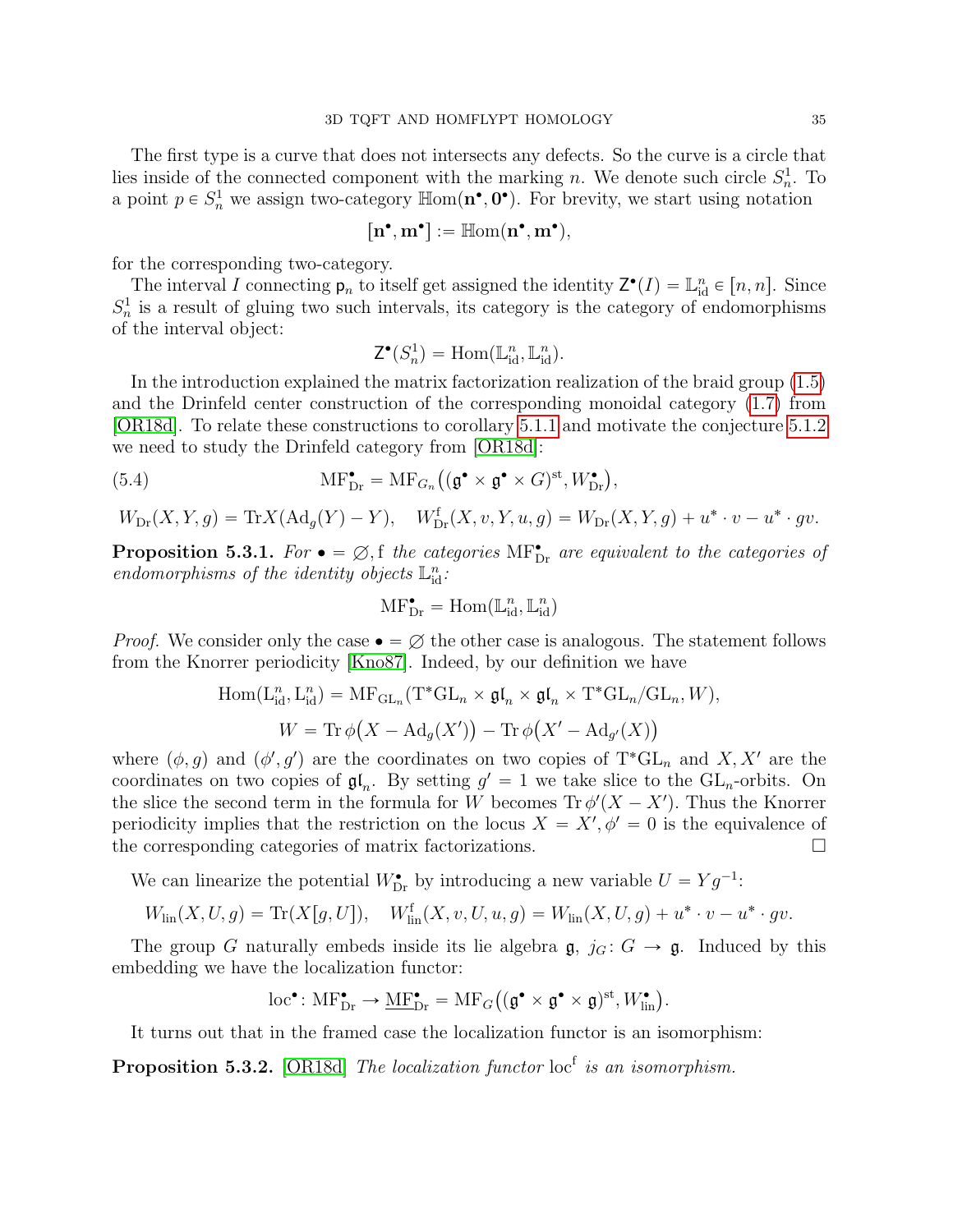

<span id="page-35-2"></span><span id="page-35-0"></span>FIGURE 2. Plane  $\mathbb{R}^2$  $_{\sigma_1^3}^2$  cut by  $\mathbb{R}_{0,1,2,1,0}$ 

Since the potential  $W^{\text{lin}}$  is linear along the last copy of  $\mathfrak{g}$ , the Koszul duality (see for example [\[AK15\]](#page-42-23) or [\[OR18d\]](#page-43-2)) provides an equivalence:

(5.5) 
$$
\text{KSZ}: \underline{\text{MF}}_{\text{Dr}}^{\text{f}} \longrightarrow \mathrm{D}^{\text{per}}(\text{Hilb}_{n}(\mathbb{C}^{2})).
$$

Thus we have completed proof of theorem [1.1.2.](#page-3-2)

The second type of a closed curve is the line that intersects our braid transversally. The line goes through the regions with the marks  $0, 1, \ldots, n-1, n, n-1, \ldots, 0$ . Figure [2](#page-35-0) gives an example. We denote such a line compactified by a point at infinity as  $S^1_{0\uparrow 1\uparrow...\uparrow n\downarrow n-1\downarrow...\downarrow 0}$ . The value  $Z^{\bullet}$  follows immediately from the proposition [5.2.1:](#page-32-0)

<span id="page-35-1"></span>(5.6) 
$$
\mathsf{Z}^{\mathsf{f}}(S_{0\uparrow 1\uparrow \ldots \uparrow n\downarrow \ldots \downarrow 0}^{\bullet}) = \mathrm{MF}_{G_n}^{\mathrm{st}}(\mathfrak{gl}_n^{\bullet} \times \mathrm{T}^{\ast} \mathrm{Fl}_n \times \mathrm{T}^{\ast} \mathrm{Fl}_n, w_1 - w_2),
$$

where "st" indicate that we restrict to the GIT stable locus of the corresponding space.

The categories [\(5.6\)](#page-35-1) are closely related to the main categories of [\[OR18e\]](#page-43-0). Recall that in [\[OR18e\]](#page-43-0) we worked with  $G_n \times B \times B$ -equivariant categories of matrix factorizations on the space

$$
\mathcal{X}^{\bullet}:=\mathfrak{gl}_n^{\bullet}\times (G_n\times \mathfrak{n}_n)\times (G_n\times \mathfrak{n}_n)
$$

with the equivariant structure preserving the potential

$$
W(X, g_1, Y_1, g_2, Y_2) = \text{Tr } X(\text{Ad}_{g_1}X_1 - \text{Ad}_{g_2}X_2),
$$

where X is the coordinate in  $\mathfrak{gl}_n$  and  $g_i, Y_i$  are the coordinates in G and n.

5.4. Values on discs. As a final step of our construction we need to discuss the values of TQFT on discs. The first type of disc is the disc  $D_{\emptyset}$  that bounds  $S_n^1$  and does not contain tautological defect point. The category  $Z^{\bullet}(S^2) = \text{Hom}(L_{\text{id}}^n, L_{\text{id}}^n)$  is monoidal and  $Z^{\bullet}(D_{\varnothing})$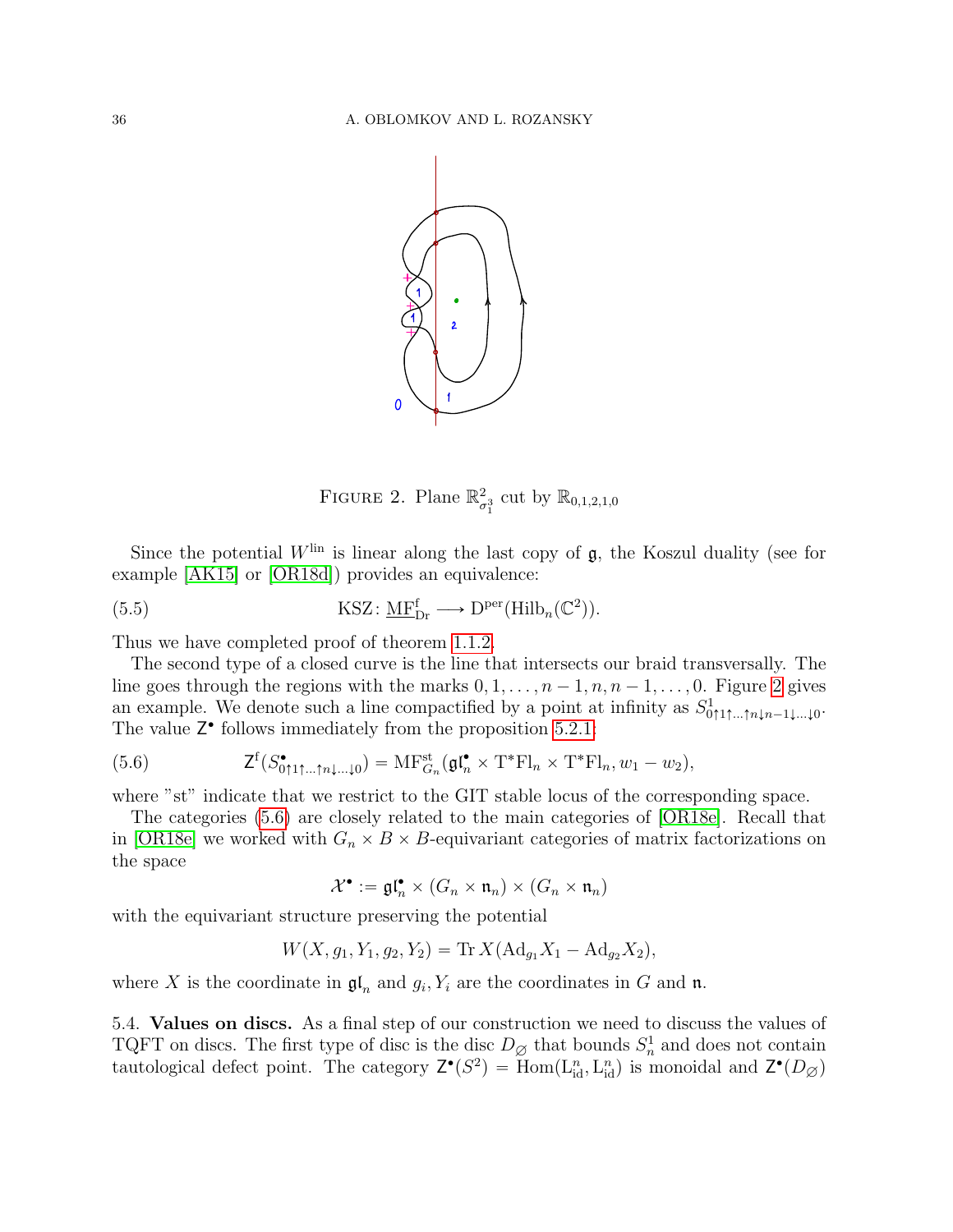

FIGURE 3. Decomposing  $\mathbb{R}^2_\beta$  on two half-planes

represents the identity object in it. Hence we set

<span id="page-36-0"></span>
$$
\mathsf{Z}^{\mathrm{f}}(D_{\varnothing}) := \mathcal{O} \in \mathrm{D}^{\mathrm{per}}(\mathrm{Hilb}_n(\mathbb{C}^2)).
$$

If the disc contains the point of tautological defect then we set

<span id="page-36-1"></span>
$$
\mathsf{Z}^{\mathsf{f}}(D_{\text{taut}}) := \Lambda^{\bullet} \mathcal{B} \in \mathit{Coh}(\mathsf{Hilb}_n(\mathbb{C}^2)),
$$

where  $\beta$  is the tautological vector bundle.

The other important type of a disc is a half-plane H bordered by the line  $S^1_{0\uparrow 1\uparrow ...\uparrow n\downarrow n-1\downarrow ...\downarrow 0}$ . Its object  $\mathsf{Z}^{\bullet}(H)$  lies in the monoidal category

(5.7) 
$$
\mathsf{Z}^{\bullet}(S_{0\uparrow 1\uparrow \dots \uparrow n\downarrow n-1\downarrow \dots \downarrow 0}^1) = \mathrm{End}(\vec{I}_{0\uparrow 1\uparrow \dots \uparrow n-1\uparrow n}).
$$

and it depends on the configuration of defects inside  $H$ . Denote by  $H_1$  the simplest configuration which is the collection of non-intersecting curves connecting the points of the same type as in the right half-plane in Figure [3.](#page-36-0) In this situation  $Z^{\bullet}$  is the identity object:

$$
\mathsf{Z}^{\bullet}(H_1) = \mathcal{C}_1 \in \mathrm{MF}_n^{\bullet}.
$$

More generally, denote by  $H_\beta$  the half-plane containing a braid  $\beta$  as in the left of Figure [3.](#page-36-0) The value of  $Z(H_\beta)$  for more complicated configurations of defects can be computed by using the monoidal structure of the category [\(5.7\)](#page-36-1) through cutting  $H_\beta$  into the union:

$$
H_{\beta} = \bigcup_{k} S_{\sigma_{j_k}^{\epsilon_k}},
$$

where  $\beta = \sigma_{i_1}^{\epsilon_1}$  $\sigma_{j_1}^{\epsilon_1} \dots \sigma_{j_l}^{\epsilon_l}$  $\frac{\epsilon_l}{j_l}$  and  $S_{\sigma_{j_k}}^{\epsilon_k}$  is the disc with the boundary  $S^1_{0\uparrow 1\uparrow \dots \uparrow n\downarrow n-1\downarrow \dots \downarrow 0}$  and defects inside the strip form an elementary braid on the  $j_k$ -th and  $(j_k + 1)$ -st stands, see the figure below for the case  $\beta = \sigma_1^3$ . Since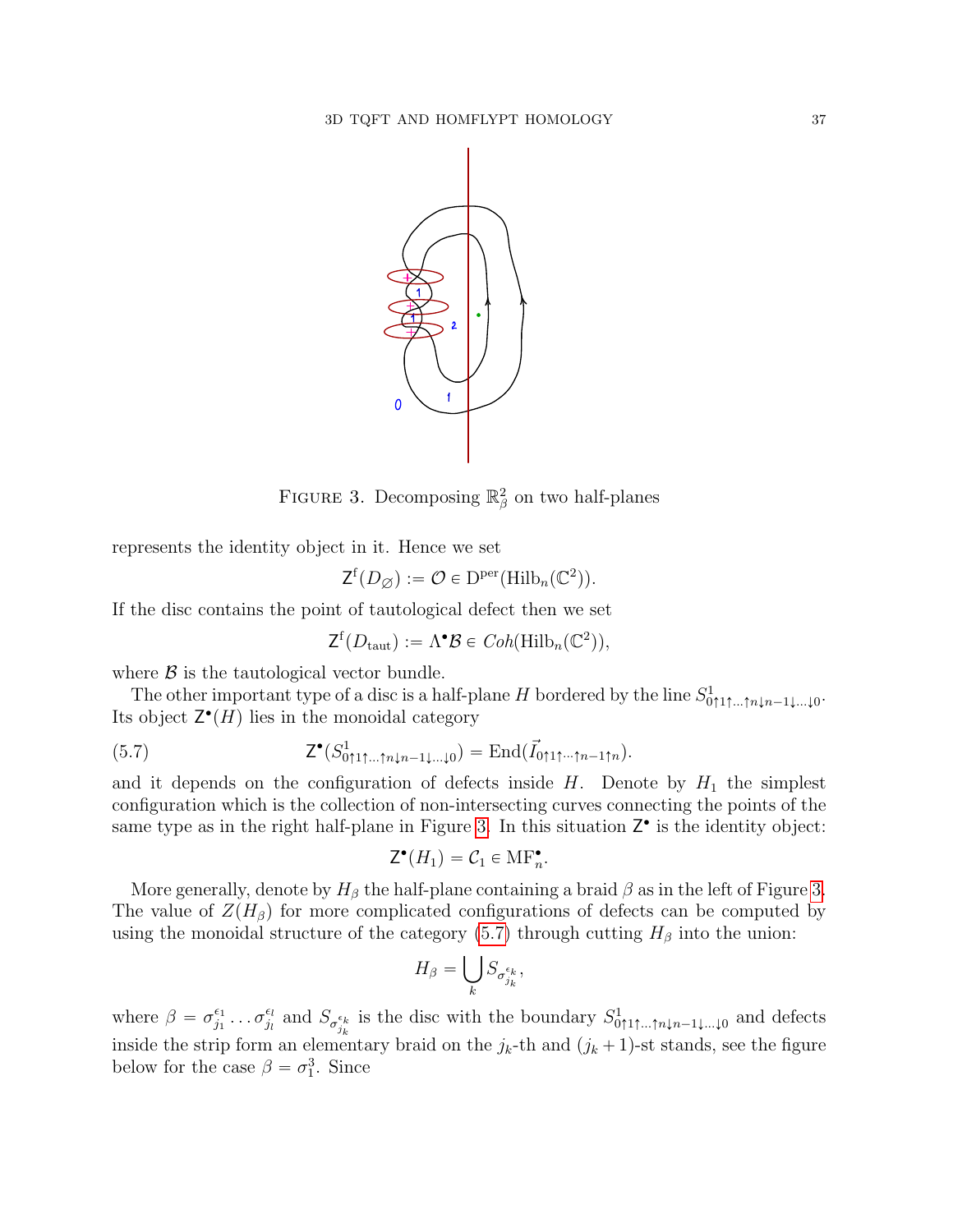$$
\mathsf{Z}^{\bullet}(H_{\beta}) = \mathsf{Z}^{\bullet}(S_{\sigma_{j_1}^{\epsilon_1}}) \star \cdots \star \mathsf{Z}^{\bullet}(S_{\sigma_{j_l}^{\epsilon_l}}),
$$

it is enough to define  $\mathsf{Z}^{\bullet}(S_{\sigma^{\pm 1}_k}) \in \text{MF}_n^{\bullet}$ , as in [\[OR18e\]](#page-43-0):

$$
\mathsf{Z}^{\bullet}(S_{\sigma_k^{\pm 1}}) := \mathcal{C}_{\pm}^{(k)} \in \mathrm{MF}^{\bullet},
$$

It is shown in [\[OR18e\]](#page-43-0) that the element  $Z(H_\beta)$  only depends on the braid  $\beta$  but not on the braid presentation, thus our disc assignment indeed is a well-defined partition function of TQFT.

Finally, we define the value of  $\mathsf{Z}^{\mathsf{f}}$  on the half-plane  $H_1^{\text{taut}}$  containing the unit braid and the tautological point defect as

$$
\mathsf{Z}^{\mathrm{f}}(H_1^{\mathrm{taut}}):=\mathcal{C}_1\otimes\Lambda^\bullet\mathcal{B}.
$$

We leave the following statement as conjecture and will provide a proof in the forthcoming publication.

**Conjecture 5.4.1.** The above assignments of the values of Z are the part of the data of a well-defined 3D TQFT.

5.5. Value on  $\mathbb{R}^2_\beta$ . There are two ways to cut the plane with a closed braid defect  $\mathbb{R}^2_\beta$  into two pieces. As a result, the TQFT formalism implies two presentations of the corresponding vector space  $\mathsf{Z}^{\mathsf{f}}(\mathbb{R}_{\beta}^2)$  as the space of morphisms between two objects in the category of the cutting line.

The first cut splits  $\mathbb{R}^2_\beta$  in two half-planes  $H_1^{\text{taut}}$  and  $H_\beta$ , and the corresponding presentation is  $B^2 \times G$ 

$$
\mathsf{Z}^{\mathsf{f}}(\mathbb{R}_{\beta}^{2})=\mathrm{Hom}(\mathsf{Z}^{\mathsf{f}}(H_{1}^{\mathrm{taut}}),\mathsf{Z}^{\mathsf{f}}(H_{\beta}))=\big(\mathrm{Hom}(\mathcal{C}_{\beta},\mathcal{C}_{1})\otimes\Lambda^{\bullet}\mathcal{B}\big)^{B^{2}\times G}.
$$

The vector space  $\mathsf{Z}^{\mathsf{f}}(\mathbb{R}_{\beta}^2)$  is triply-graded and the main result of [\[OR18e\]](#page-43-0) could be restated as

**Theorem 5.5.1.** The triply-graded vector space  $\mathsf{Z}^{\mathsf{f}}(\mathbb{R}_{\beta}^2)$  is an isotopy invariant of the closure of the braid  $\beta$  after a special shift of the grading.

The second cut (see Figure [4\)](#page-38-0) splits  $\mathbb{R}^2_\beta$  into the inner disc  $D_{\text{taut}}$  (containing the tautological bundle defect) and its complement  $D^{\infty}_{\beta}$  which contains the closed braid defect. The cut goes over a circle, that lies in the region marked by  $n$  and does not intersect defect lines, hence its category is

(5.8) 
$$
\mathsf{Z}^{\mathsf{f}}(S_n^1) = \mathsf{MF}_{\mathsf{Dr}}^{\mathsf{f}} \cong \mathsf{D}^{\mathsf{per}}(\mathsf{Hilb}_n(\mathbb{C}^2))
$$

of [\(5.4\)](#page-34-0) and [\(5.5\)](#page-35-2). The object of  $D_{\text{taut}}$  is just the defect bundle:  $\mathsf{Z}^{\text{f}}(D_{\text{taut}}) = \Lambda^{\bullet} \mathcal{B}$ . The object of  $D^{\infty}_{\beta}$  is determined by the categorical Chern character functor

<span id="page-37-1"></span><span id="page-37-0"></span>
$$
\mathsf{CH}_{\mathrm{loc}}^{\mathrm{fs}}\colon \mathrm{MF}_n^{\mathrm{f}} \to \mathsf{Z}^{\mathrm{f}}(S_n^1),
$$

that is,  $\mathsf{Z}^{\mathrm{f}}(D_{\beta}^{\infty}) = \mathsf{CH}^{\mathrm{fs}}(\mathsf{Z}^{\mathrm{f}}(H_{\beta}))$ . Thus we get the second presentation of the vector space  $\mathsf{Z}^{\mathsf{f}}(\mathbb{R}_{\beta}^2)$  as the Ext space between two complexes of sheaves within the derived category of 2-periodic sheaves on the Hilbert scheme Hilb<sub>n</sub>( $\mathbb{C}^2$ ):<br>
(5.9)  $Z^f(\mathbb{R}^2_\beta) = \mathcal{H}om(\mathsf{CH}^{\mathsf{fs}}(Z^f))$ 

(5.9) 
$$
Z^{f}(\mathbb{R}_{\beta}^{2}) = \mathcal{H}om\big(\text{CH}^{\text{fs}}\big(Z^{f}(H_{\beta})\big), \Lambda^{\bullet}\mathcal{B}\big)
$$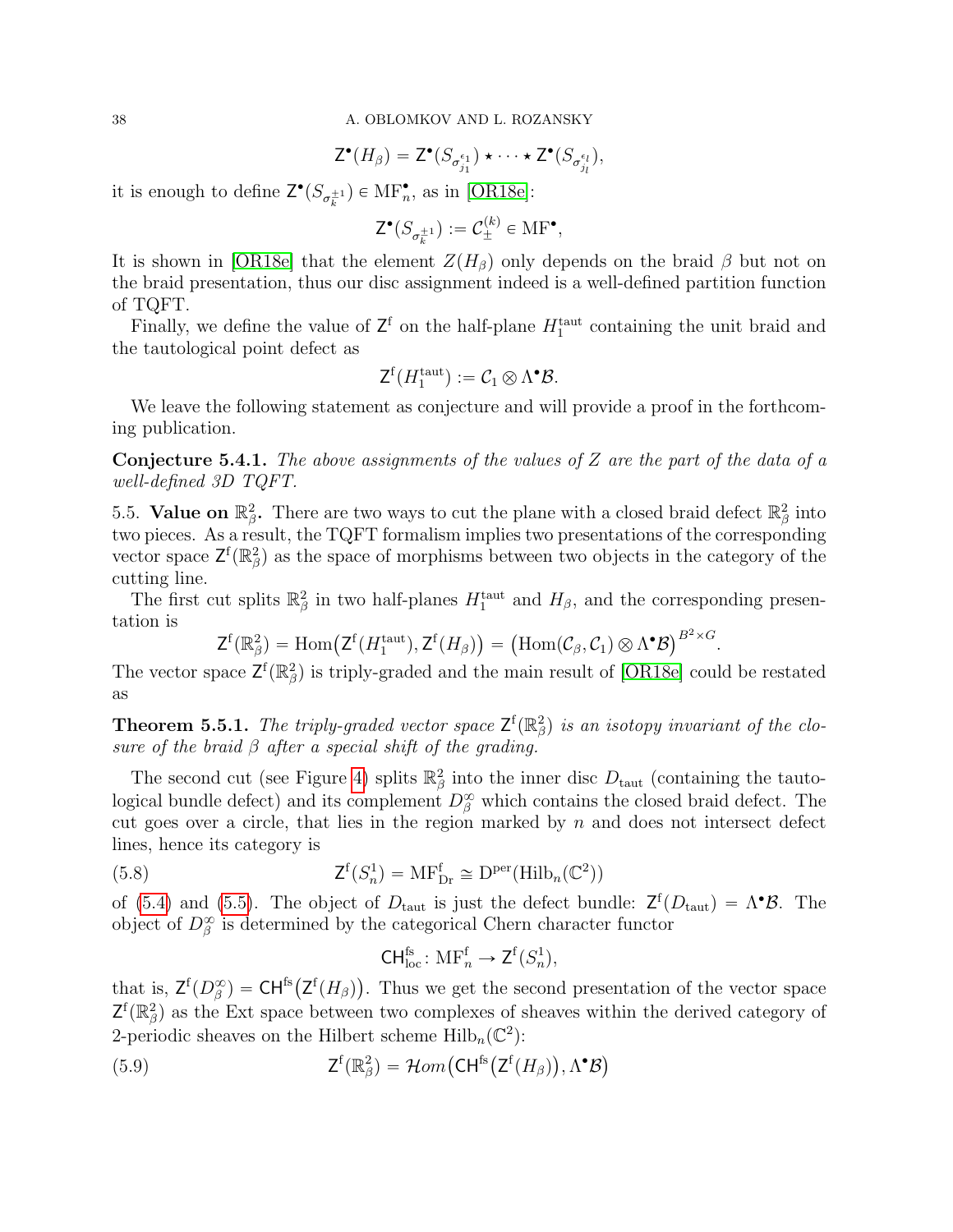

<span id="page-38-0"></span>FIGURE 4. Decomposition of  $S^2_\beta$  on two discs.

The isomorphism between the vector spaces [\(5.8\)](#page-37-0) and [\(5.9\)](#page-37-1) is one of the key properties of the functor  $\mathsf{CH}^{\mathsf{fs}}_{\mathrm{loc}}$  (one may call it a simple case of the categorical Riemann-Roch formula):

**Theorem 5.5.2.** [\[OR18d\]](#page-43-2) For any  $C \in \text{MF}_n$  we have:

$$
\mathcal{H}om(\Lambda^\bullet\mathcal{B},\text{CH}^{\text{fs}}_{\text{loc}}(\mathcal{C}))^G = \mathcal{H}om(\mathcal{C}_1 \otimes \Lambda^\bullet\mathcal{B},\mathcal{C})^{B^2 \times G}.
$$

Thus we constructed a complex of sheaves  $S_\beta := \text{CH}^{\text{fs}}_{\text{loc}}(\mathcal{C}_\beta)$  such that its global sections are the knot homology. In the language of TQFT the categorical Riemann-Roch and our main theorem is just a gluing property of TQFT: the picture [3](#page-36-0) and picture [4](#page-38-0) present two different ways of computing the same partition sum  $\mathsf{Z}^{\mathsf{f}}(\mathbb{R}_{\beta}^2)$ .

# 6. Categorification of traces

<span id="page-38-1"></span>In this section we expand on the table from the introduction. The first column of the table is a summary of the previous sections. The second column is a physical interpretation of the results of [\[OR20\]](#page-43-1) where a fully-faithful functor from the category of Soergel bimodules to the category of stable matrix factorizations was constructed. The last column is closely related to the work [\[AN16\]](#page-42-6), [\[NT17\]](#page-42-5) and forthcoming preprint of the authors [\[OR22\]](#page-43-6).

6.1. Soergel bimodules. A slight modification of the computation in the proof of proposition [5.2.1](#page-32-0) shows that:

$$
\widetilde{\mathcal{F}}_n = \widehat{\blacksquare}_1 \underbrace{\widehat{\square}_1 \cdots \widehat{\square}_1}_{n-1} \mathcal{O}, \quad \widetilde{\mathcal{F}}_n = ((\widetilde{\mathfrak{gl}}_n \times V_n)^{\text{st}}, \widetilde{W}_n),
$$

where  $\widetilde{\mathfrak{gl}}_n = GL_n \times \mathfrak{b}/B$  is the Grothendieck-Springer alteration with the moment map  $\mu : \widetilde{\mathfrak{gl}}_n \longrightarrow \mathfrak{gl}_n$  and  $\widetilde{W}_n(X, z) = \text{Tr}(X\mu(z)).$  The stability condition is given by requiring  $\mathbb{C}[\mu(z)]v = V_n.$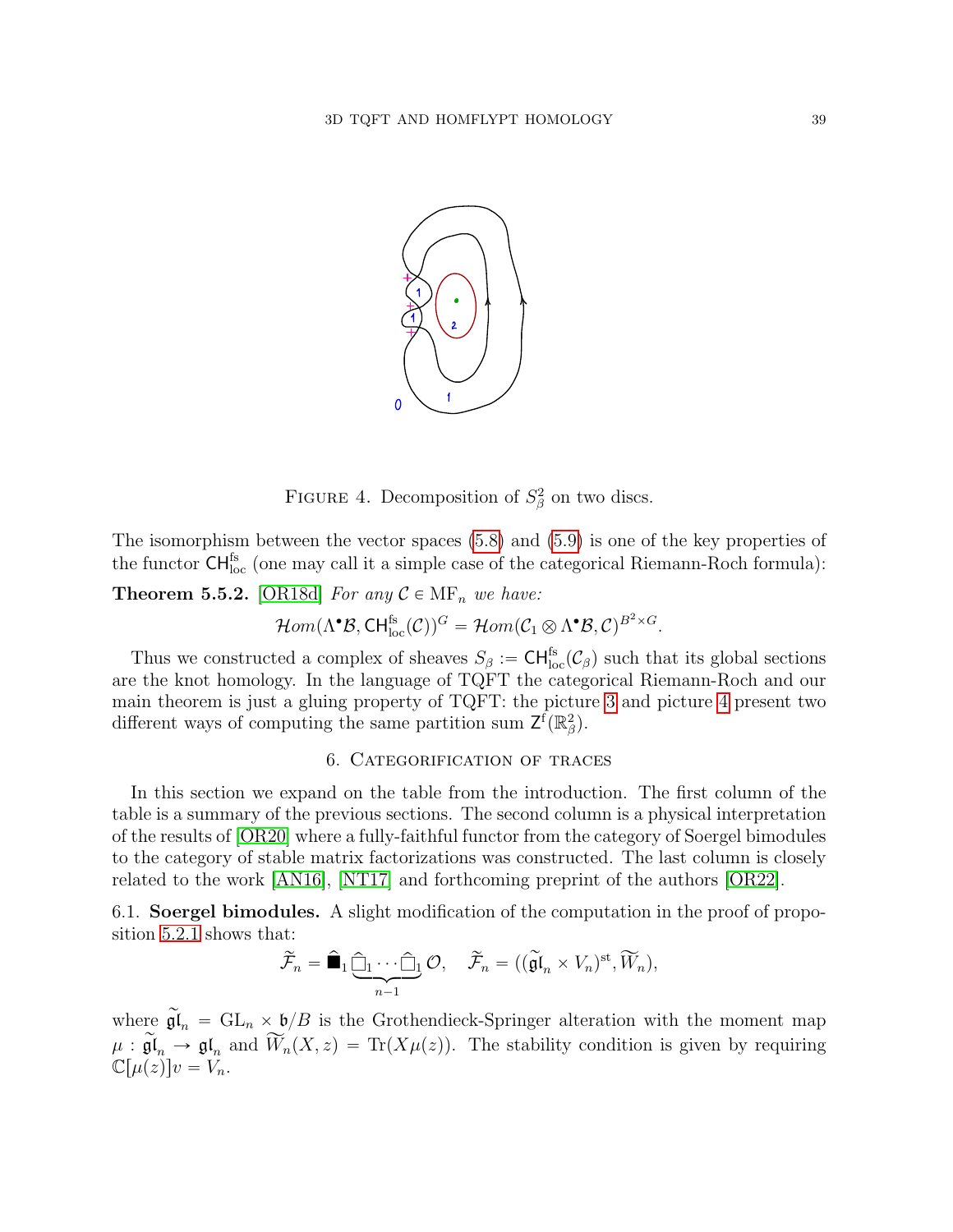Indeed, the computation in the proposition [5.2.1](#page-32-0) shows that the composition results into the object the B-equivariant object  $(\mathfrak{gl}_n\times\mathfrak{gl}_n\times\mathrm{GL}_n\times\mathfrak{n}\times V_n,W'')$  where  $W''(Y',g,X,Y,v)$  =  $\text{Tr}(Y'X) + \text{Tr}(X \text{Ad}_g Y)$ . The last potential, has a quadratic term:

$$
W''(Y', g, X, Y, v) = \text{Tr}((\text{Ad}_g^{-1}X)_{--}(Y + \text{Ad}_g^{-1}Y')) + \text{Tr}((\text{Ad}_g^{-1}X)_{+} \text{Ad}_g^{-1}Y).
$$

where the sub-indices  $-$  and  $+$  stand for the strictly lower-triangular and the uppertriangular parts of the matrices. Thus the Knörrer reduced object has potential  $\text{Tr}(X' \text{Ad}_g^{-1} Y)$ ,  $X' = (\text{Ad}_g^{-1}X)_+$  and it is isomorphic to the object  $\widetilde{\mathcal{F}}_n$ .

The algebra of the MOY graphs [\[MOY98\]](#page-42-10) has an algebraic incarnation in terms of the algebra  $\mathfrak{Br}_n^{\flat}$  of flat braids. The last algebra can be realized by means of endomorphisms of  $\widetilde{\mathcal{F}}_n$ 

**Proposition 6.1.1.** [\[OR20\]](#page-43-1) For any n there is a monoidal functor

$$
\Phi_n^{\flat} : \mathfrak{Br}_n \to \text{Hom}(\widetilde{\mathcal{F}}_n, \widetilde{\mathcal{F}}_n).
$$

To connect the previous discussion with the second column of the table from the introduction we examine the picture  $(1.11)$  for case when the region  $\mathbb B$  contains the circular defect of type NS5<sup>(n)</sup>. In this case, the ray  $I_{rad}$  that starts at the center of the circle from the picture [\(1.11\)](#page-5-1) intersects the domains with labels  $0, n, n - 1, \ldots, 1, 0$  and the corresponding category of morphisms  $Z^f(I_{rad}) = \hat{\blacksquare}_{-n}(\widetilde{\mathcal{F}})$  is computed in

Proposition 6.1.2. For any n we have

$$
\widehat{\blacksquare}_{-n}(\widetilde{\mathcal{F}}_n) = \text{Mod}(\mathbb{C}[y_1,\ldots,y_n]).
$$

*Proof.* The functor  $\hat{\blacksquare}_{-n}$  corresponds to the object  $\tilde{I}_{0|n} = (\mathfrak{gl}_n, \text{Tr}(ZX)) \in \mathbb{H}$ om $(\mathbf{n}^f, \mathbf{0}^f)$ . Respectively, the composition with the object  $\tilde{\mathcal{F}}_n = ((\tilde{\mathfrak{gl}}_n \times V_n)^{st}, \widetilde{W}_n) \in \mathbb{H}^{1}(\mathbf{0}^f, \mathbf{n}^f)$  is by the  $G \times B$ -equivariant object:

<span id="page-39-0"></span>(6.1) 
$$
\widehat{\mathbf{I}}_{-n}(\widetilde{\mathcal{F}}_n) = \widetilde{\mathbb{I}}_{0|n} \circ \widetilde{\mathcal{F}}_n = (\mathfrak{gl}_n \times \widetilde{\mathfrak{gl}}_n \times V_n, \text{Tr}(ZX) + \text{Tr}(X \text{Ad}_g Y)).
$$

The potential of the last object is quadratic in  $Z$  and  $X$  thus after the Knörrer reduction we obtain the  $G \times B$  equivariant object  $G \times B$ -equivariant object  $(G \times \mathfrak{n} \times V_n)^{st}$ . The action of  $G \times B$  on this object is free and a slice to the orbits of the action is defined by action of  $G \times B$  on this object is free and<br>the triple  $(1, K(y), v^0)$ , where  $K(y)_{ij} = \sum_{i=1}^n$ l a slice to the c $\sum_{i=1}^n y_i \delta_{i,i} + \sum_{i=1}^{n-1}$  $\sum_{i=1}^{n-1} \delta_{i,j-1}, \ v_i^0 = \delta_{i,n}.$ 

The category of endomorphism of  $Mod(R_n)$ ,  $R_n = \mathbb{C}[y_1, \ldots, y_n]$  is the category of twoperiodic complexes of  $R_n$ -bimodules  $\mathbb{B}_{mn}$ . Respectively, the formula [\(6.1\)](#page-39-0) implies that there is a monoidal functor:

$$
\mathbb{B} : \text{Hom}(\widetilde{\mathcal{F}}_n, \widetilde{\mathcal{F}}_n) : \longrightarrow \mathbb{B}^{\text{lim}}_n.
$$

Combining the last functor with  $\Phi^{\flat}$  we obtain a realization of the algebra  $\mathfrak{Br}_n^{\flat}$  inside  $\mathbb{B}_{m_n}$ . Thus if we have two radial segments  $I_{rad}$ ,  $I'_{rad}$  with defects between the rays forming  $\beta \in \mathfrak{Br}_n^{\flat}$ , the value of the partition function  $\mathsf{Z}^f$  on the segment is  $\mathbb{B} \circ \Phi^{\flat}(\beta)$ .

The bimodule realization of  $\mathfrak{Br}_n^{\flat}$  inside Bim used for  $HHH_{alg}$  is due to Soergel [\[Soe01\]](#page-43-3):

$$
\Phi^S: \mathfrak{Br}_n^{\flat} \to \mathbb{S}\text{bim}_n \subset \mathbb{B}\text{im}_n, \quad \text{HHH}_{alg}(\beta) := \text{HH}_{*}(\Phi^S(\beta)),
$$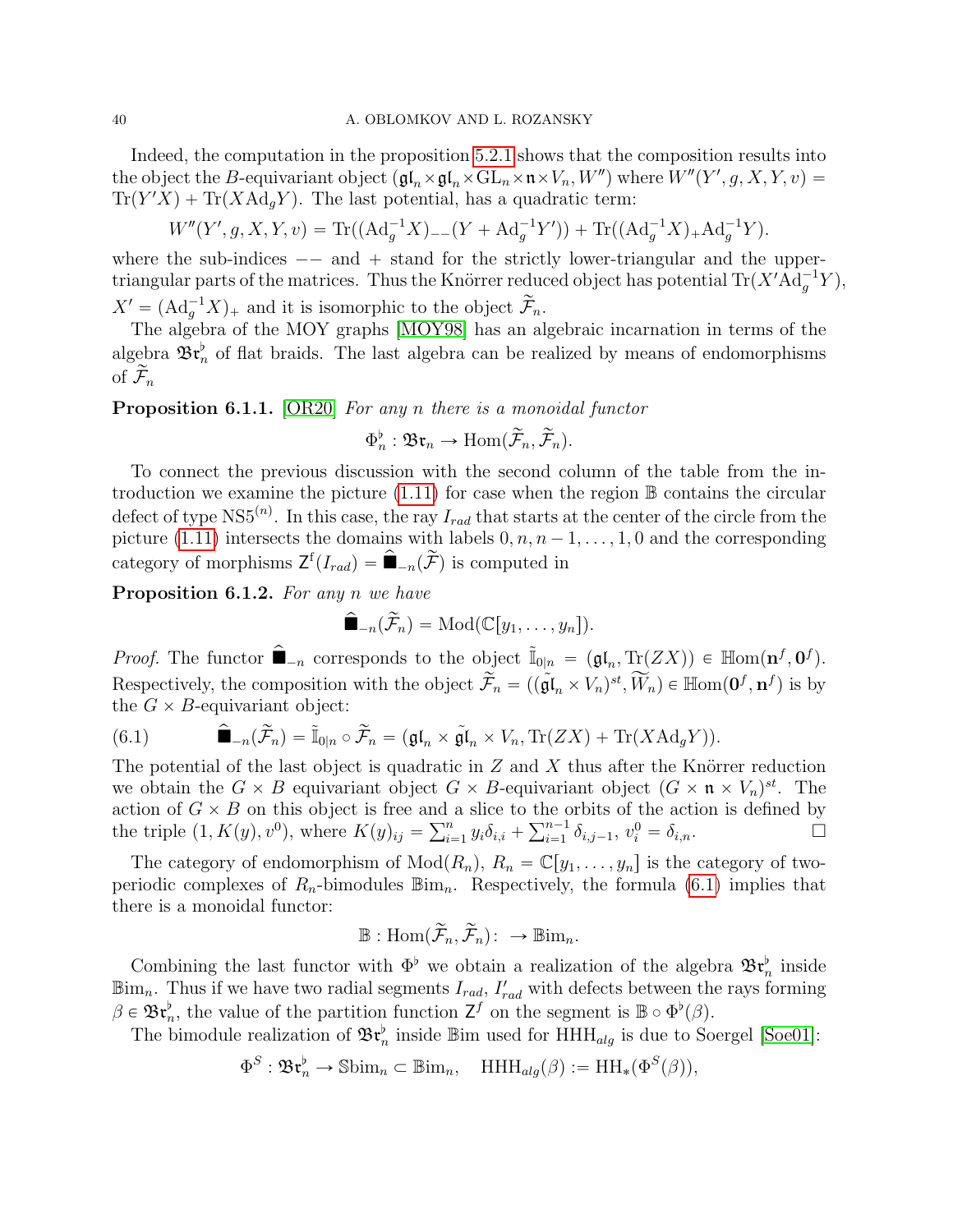where  $HH_* = Tor_R$  is functor of Hochschild homology. The Hochschild homology functor is an trace functor  $HHH_{alg}(\alpha \cdot \beta) = HHH_{alg}(\beta \cdot \alpha)$ 

We show in [\[OR20\]](#page-43-1) that two realizations of  $\mathfrak{Br}_n^{\flat}$  actually match and there is a natural isomorphism between the corresponding trace functors:

**Theorem 6.1.3.** [\[OR20\]](#page-43-1) For any n we have a commuting diagram of monoidal functors:

$$
\begin{array}{ccc} \mathfrak{B}\mathfrak{r}_n^{\flat} & \xrightarrow{\Phi^S} & \text{Sbim}_n\\ \downarrow^{\Phi^{\flat}} & & \downarrow\\ \text{Hom}(\widetilde{\mathcal{F}}_n,\widetilde{\mathcal{F}}_n) & \xrightarrow{\mathbb{B}} & \text{Bim}_n \end{array}
$$

Moreover, the functors intertwine the trace functors:

 $HH^*(\Phi^S(\beta)) = \mathcal{H}om(\Phi^{\flat}(\beta), \Phi^{\flat}(1) \otimes \Lambda^* V_n).$ 

<span id="page-40-0"></span>6.2. Annular homology. In this section we explain the relations between the objects in the last column of the table from the introduction. The column has a natural physical explanation in terms of NS5 and D5 branes as we explained before and the mathematical side of the story is mostly contained in the work of Nakajima-Takayma [\[NT17\]](#page-42-5),[\[Nak18\]](#page-42-24) and Anno-Nandakumar [\[AN16\]](#page-42-6).

The work of Nakajima-Takayama [\[NT17\]](#page-42-5) explains realization of the Slodowy slices and their resolutions in terms of Cherkis quivers. These quiver varieties are related to the objects we study by the linear Koszul duality. We provide more details below.<br>  $\sum_{n=1}^{\infty}$  of the partial flag variety of

Let us denote by  $Fl_\mu$ ,  $\mu_n \leq \mu_{n-1} \leq \ldots$ ,  $\sum_{i=1}^m \mu_i = n$  the partial flag variety consisting of nested subspaces of dimension  $M_1 = \mu_1, M_2 = \mu_1 + \mu_2, M_3 = \mu_1 + \mu_2 + \mu_3, \dots$  Similarly, we denote by  $G_{\mu}$  the product of the groups  $GL_{M_1} \times GL_{M_2} \times \cdots \times GL_{M_{m-1}}$ . Respectively,  $\mathcal{N}(\mu) \subset \mathfrak{gl}_n$  is the nilpotent orbit with the Jordan blocks of size  $\mu_i$  and  $\mathcal{S}(\mu)$  is a transversal slice to the the orbit  $\mathcal{N}(\mu)$ .

<span id="page-40-1"></span>**Proposition 6.2.1.** [\[NT17,](#page-42-5) Theorem 7.11] The  $G_{\lambda} \times GL_n \times G_{\mu}$ -quotient of the quiver  $Q^{bow}(\lambda, \mu)$  pictured below



is isomorphic to  $\overline{\mathcal{N}}(\mu) \cap \mathcal{S}(\lambda)$  and the quotient of the stable locus is the simultaneous resolution  $\mathscr{R}_{\lambda,\mu} = p^{-1}(\overline{\mathcal{N}}(\mu) \cap \mathcal{S}(\lambda)) \subset T^*Fl_{\mu}$  with  $p : T^*Fl(\mu) \to \mathfrak{g}$  being the Springer resolution map.

The relevant object in the TQFT setting discussed in our paper is a segment  $I^{\lambda,\mu}$ with ends in the regions marked with  $\bf{0}$  and such that the list of defects it traverses is  $\text{NS5}^{\lambda_1}, \text{NS5}^{\lambda_2}, \ldots, \text{NS5}^{\lambda_l}, \text{D5}^{\mu_m}, \ldots, \text{D5}^{\mu_1}.$  As we explained in the section [3.6](#page-18-0) the value  $Z(I^{\lambda,\mu})$  of partition function is given by composition of morphisms

$$
\mathsf{Z}(I^{\lambda,\mu}) = \check{\Box}_{\lambda_1} \circ \check{\Box}_{\lambda_2} \circ \ldots \check{\Box}_{\lambda_l} \circ \hat{\Box}_{\mu_m} \circ \cdots \circ \hat{\Box}_{\mu_2} \circ \hat{\Box}_{\mu_1}.
$$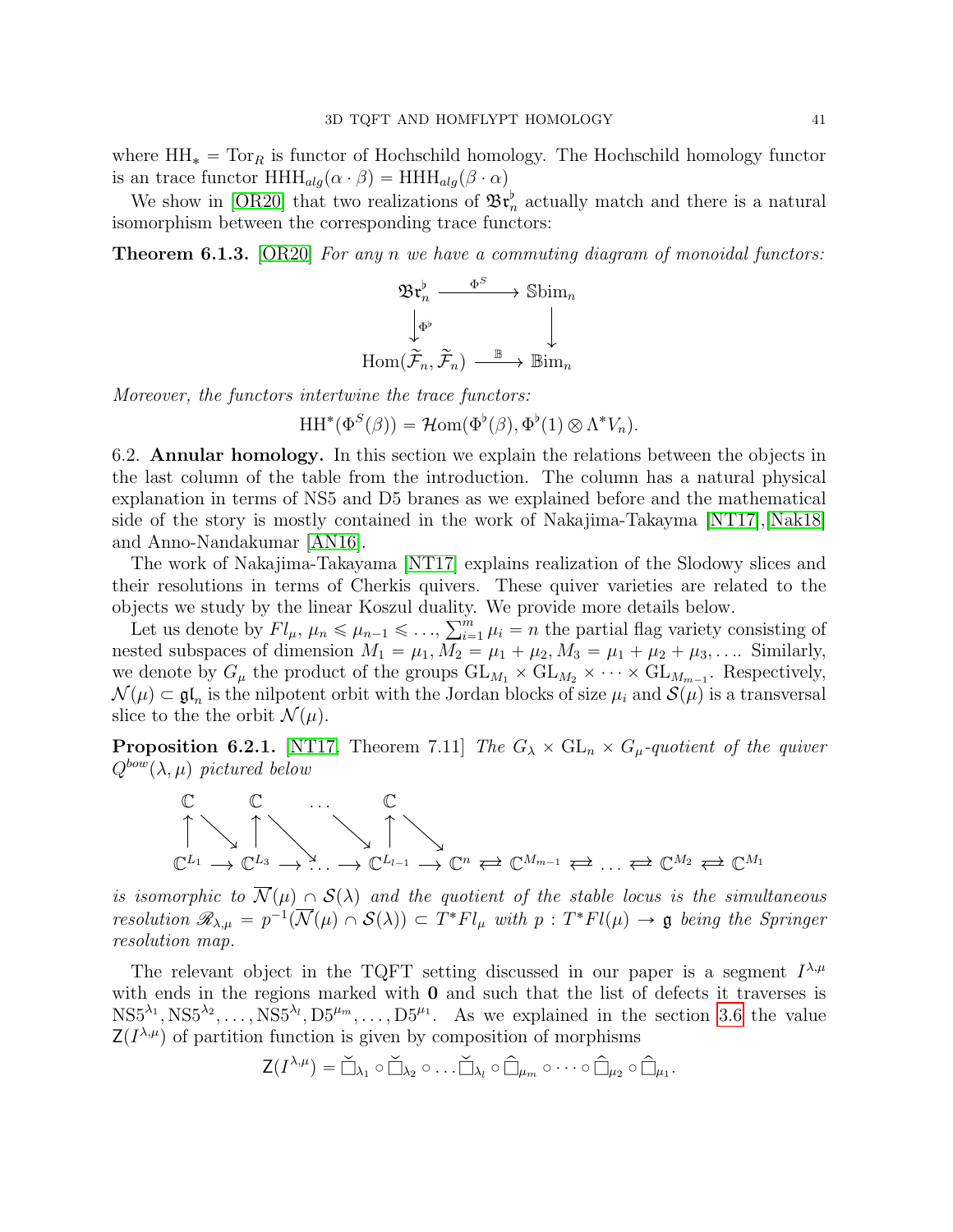Thus the previous proposition gives a geometric description of the morphism

$$
\mathsf{Z}(I^{\lambda,\mu}) = (Q^{bow} \times \mathrm{Lie}(G_{\lambda} \times \mathrm{GL}_n \times G_{\mu}), W^{\lambda,\mu}(z,x) = \mathrm{Tr}(\mu(z)x)).
$$

To specialize to the case treated in the table in the introduction we need to set  $\mu = (1^n)$ and  $\lambda = (k, n - k)$ . Since the braid group  $\mathfrak{Br}_n$  acts on  $\widehat{\Box}^n_1$  there is monoidal functor

$$
\Phi^{\lambda}: \mathfrak{Br}_n \to \mathrm{Hom}(\mathsf{Z}(I^{\lambda,1^n}),\mathsf{Z}(I^{\lambda,1^n})).
$$

In the setting of the last column of the table from the introduction the radial rays in the picture [\(1.11\)](#page-5-1) are the homotopic to the interval  $I^{(k,n-k),(1^n)}$ . Thus the last column of the table is equivalent to the following conjecture that we plan to address in the forthcoming paper [\[OR22\]](#page-43-6):

**Conjecture 6.2.2.** For any n a trace functor  $Tr : \mathfrak{Br}_n \to 2$  – gr.

$$
\mathcal{T}r_{k,n-k}(\beta) = \mathcal{H}om(\Phi_{(k,n-k)}(\beta), \Phi_{(k,n-k)}(1_n))
$$

categorifies the trace  $\text{Tr}(\beta)[H_{1^n,\lambda+k}^{\lambda}].$ 

The space  $H^{\lambda}_{1^n,\lambda+k}$  is the weight k part of  $L_1^{\otimes n}$ , it is of dimension  $\binom{n}{k}$ k . To provide an evidence to the conjecture we compute the Euler characteristic of the trace for the identity.

**Proposition 6.2.3.** For any  $n, k$  we have:

$$
\chi(\mathcal{T}r_{k,n-k}(1_n)) = \binom{n}{k}.
$$

˙

Proof. First let us observe that by the linear Koszul duality for the matrix factorizations and by the proposition [6.2.1](#page-40-1) the category of morphism  $\text{Hom}(\mathsf{Z}(I^{\lambda,\mu}), \mathsf{Z}(I^{\lambda,\mu}))$  is equivalent to the dg category two-periodic complexes  $D^{per}_{\mathbb{C}^* \times \mathbb{C}^*}(\mathscr{R}_{\lambda,\mu} \times \mathscr{R}_{\lambda,\mu})$ . Respectively,  $\Phi_{\lambda}(1_n)$  is the structure sheaf of the diagonal  $\Delta \subset \mathscr{R}_{\lambda,1^n} \times \mathscr{R}_{\lambda,1^n}$ .

Thus  $Tr(1_n)$  is the homology self-intersection of the diagonal and since  $\mathscr{R}_{\lambda,1^n}$  is smooth we get  $Tr(1_n) = H^*(\bigoplus_i \Omega_{\underline{\beta}}^i)$  $(\mathscr{R}_{\lambda,1^n})$ . Since the  $\mathbb{C}^* \times \mathbb{C}^*$ -fixed locus in  $\mathscr{R}_{\lambda,1^n}$  is zero-dimensional, the localization formula implies that Euler characteristics  $\chi(\mathcal{T}r(1_n))$  is equal to the number of torus fixed points.

The 3D mirror partner of  $\mathcal{R}_{(k,n-k),1^n}$  is the Grassmanian  $Gr(k, n)$  [\[NT17\]](#page-42-5). The mirror The 3D mirror partner of  $\mathcal{R}_{(k,n-k),1^n}$  is the Grassmanian  $Gr(k,n)$  [NT17]. The mirror symmetric partners have the same number of the torus fixed points and  $Gr(k,n)$  has  $\binom{n}{k}$ by integrating parameters have the same number of the torus fixed points and  $G_{\ell}(n, n)$  has  $\binom{k}{k}$ <br>fixed points.

Finally, let us remark that in the work [\[AN16\]](#page-42-6) the category of coherent sheaves on  $\mathscr{R}_{(k,k),(1^{2k})}$  was used to construct the invariants of the affine tangles and relate this invariant to the annular Khovanov homology [\[APS04\]](#page-42-7). The under/over-crossing the generators of the affine tangles in [\[AN16\]](#page-42-6) match with the braid generators used in this paper. The cap/cup of the affine tangle monoid from [\[AN16\]](#page-42-6) have a natural interpretation in terms of NS5 defects. Thus in the forthcoming paper [\[OR22\]](#page-43-6) we also address the

**Conjecture 6.2.4.** The construction of the trace functor  $Tr_{(k,k)}$  can be extended to the affine tangle and the corresponding invariant provides a realization of the  $sl_2$  annular Khovanov homology.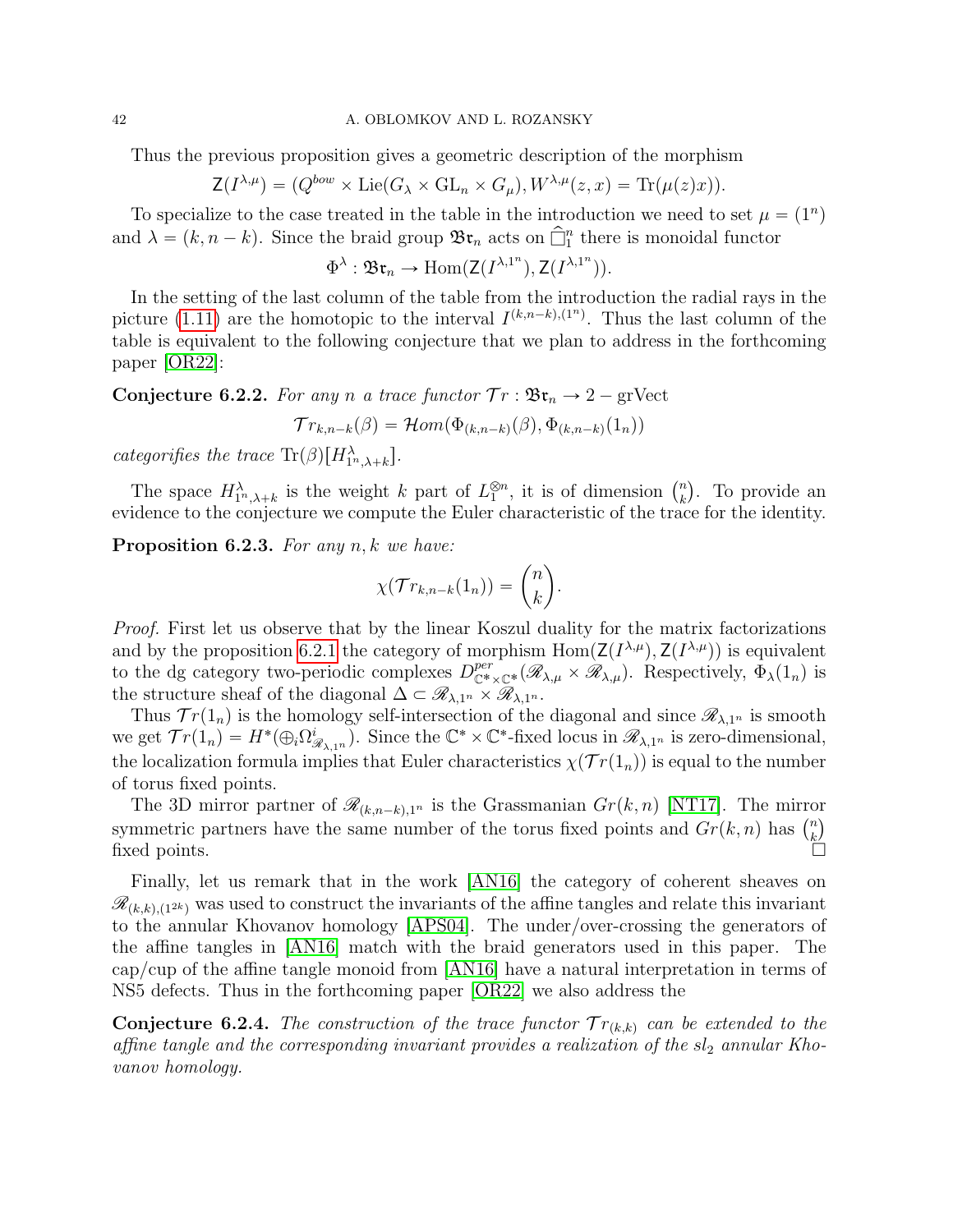# $3\mathrm{D}$  TQFT AND HOMFLYPT HOMOLOGY  $43$

# **REFERENCES**

<span id="page-42-23"></span><span id="page-42-19"></span><span id="page-42-18"></span><span id="page-42-17"></span><span id="page-42-16"></span><span id="page-42-13"></span><span id="page-42-12"></span><span id="page-42-11"></span><span id="page-42-9"></span><span id="page-42-7"></span><span id="page-42-6"></span><span id="page-42-3"></span>

| [AK15]   | S. Arkhipov and T. Kanstrup. Equivariant Matrix Factorizations and Hamiltonian reduction.                                        |  |  |  |
|----------|----------------------------------------------------------------------------------------------------------------------------------|--|--|--|
|          | Bull. of Korean Math. Soc., (5):1803-1825, 2015, 1510.07472v1.                                                                   |  |  |  |
| [AN16]   | R. Anno and V. Nandakumar. Exotic t-structures for two-block Springer fibers, 2016,<br>1602.00768v1.                             |  |  |  |
|          | M. Asaeda, J. Przytycki, and A. Sikora. Categorification of the kauffman bracket skein module                                    |  |  |  |
| [APS04]  | ofi-bundles over surfaces. Algebraic and Geometric Topology, 4(2):1177-1210, Dec 2004.                                           |  |  |  |
| [Ann89]  | V. Arnold. Mathenatical methods of classical mechanics. Springer, 1989.                                                          |  |  |  |
| [BN96]   | J. Baez and M. Neuchl. Higher dimensional algebra. Advances in Mathematics, 121(2):196-244,                                      |  |  |  |
|          | Aug 1996.                                                                                                                        |  |  |  |
| [CW07]   | A. Caldararu and S. Willerton. The Mukai pairing, I: a categorical approach, 2007, 0707.2052v1.                                  |  |  |  |
|          | [EGNO15] P. Etingof, S. Gelaki, D. Nikshych, and V. Ostrik. Tensor categories. Mathematical Surveys<br>and Monographs, Jul 2015. |  |  |  |
| [GG09]   | R. Garner and N. Gurksi. The low-dimensional structures formed by tricategories. Mathematical                                    |  |  |  |
|          | Proceedings of the Cambridge Philosophical Society, 146(03):551, Jan 2009.                                                       |  |  |  |
| [GR17]   | D. Gaitsgory and N. Rozenblyum. A study in derived algebraic geometry. Mathematical Surveys                                      |  |  |  |
|          | and Monographs, Jul 2017.                                                                                                        |  |  |  |
| [GW09]   | D. Gaiotto and E. Witten. Supersymmetric boundary conditions in $\mathcal{N}=4$ super yang-mills                                 |  |  |  |
|          | theory. Journal of Statistical Physics, 135(5-6):789-855, Feb 2009.                                                              |  |  |  |
| [Join87] | V. F. R. Jones. Hecke algebra representations of braid groups and link polynomials. The Annals                                   |  |  |  |
|          | of Mathematics, 126(2):335-392, Sep 1987.                                                                                        |  |  |  |
| [Kno87]  | H. Knorrer. Cohen-Macaulay modules on hypersurface singularities. I. Inventiones Mathemate-                                      |  |  |  |
|          | $cae$ , (1):153-164, 1987.                                                                                                       |  |  |  |
| [KR08]   | M. Khovanov and L. Rozansky. Matrix factorizations and link homology II. Geometry and                                            |  |  |  |
|          | <i>Topology</i> , 12:1387–1425, 2008.                                                                                            |  |  |  |
| [KR10]   | A. Kapustin and L. Rozansky. Three-dimensional topological field theory and symplectic alge-                                     |  |  |  |
|          | braic geometry II. Communications in Number Theory and Physics, 4(3):463-549, 2010.                                              |  |  |  |
| [KRS09]  | A. Kapustin, L. Rozansky, and N. Saulina. Three-dimensional topological field theory and                                         |  |  |  |
|          | symplectic algebraic geometry I. Nuclear Physics B, 816(3):295-355, Aug 2009.                                                    |  |  |  |
|          | M. M. Kapranov and V. A. Voevodsky. 2-categories and zamolodchikov tetrahedra equations.                                         |  |  |  |
| [KV94]   | Algebraic Groups and Their Generalizations: Quantum and Infinite-Dimensional Methods,                                            |  |  |  |
|          |                                                                                                                                  |  |  |  |
| [KW07]   | page 177–259, 1994.<br>A. Kapustin and E. Witten. Electric-magnetic duality and the geometric langlands program.                 |  |  |  |
|          |                                                                                                                                  |  |  |  |
|          | Communications in Number Theory and Physics, 1(1):1-236, 2007.                                                                   |  |  |  |
| [Lur08]  | J. Lurie. On the classification of topological field theories. Current Developments in Mathe-                                    |  |  |  |
|          | matics, $2008(1):129-280$ , $2008$ .                                                                                             |  |  |  |
| [MOY98]  | H. Murakami, T. Ohtsuki, and Sh. Yamada. HOMFLY polynomial via an invariant of colored                                           |  |  |  |
|          | plane graphs. <i>Enseign. Math.</i> , 44(2):325-360, 1998.                                                                       |  |  |  |
| [Nak99]  | H. Nakajima. Lectures on Hilbert schemes of points on surfaces. University Lecture Series, Sep                                   |  |  |  |
|          | 1999.                                                                                                                            |  |  |  |
| [Nak18]  | H. Nakajima. Geometric Satake correspondence for affine Kac-Moody Lie algebras of type A,                                        |  |  |  |
|          | 2018, 1812.11710v1.                                                                                                              |  |  |  |
| [NT17]   | H. Nakajima and Y. Takayama. Cherkis bow varieties and coulomb branches of quiver gauge                                          |  |  |  |
|          | theories of affine type a. Selecta Mathematica, 23(4):2553-2633, Jun 2017.                                                       |  |  |  |

- <span id="page-42-24"></span><span id="page-42-21"></span><span id="page-42-20"></span><span id="page-42-14"></span><span id="page-42-10"></span><span id="page-42-8"></span><span id="page-42-5"></span><span id="page-42-4"></span><span id="page-42-2"></span><span id="page-42-1"></span><span id="page-42-0"></span>[OR17] A. Oblomkov and L. Rozansky. HOMFLYPT homology of Coxeter links, 2017, 1706.00124v1.<br>[OR18a] A. Oblomkov and L. Rozansky. 3D TQFT and HOMFLYPT homology. 2018, 1812.06340.
- <span id="page-42-22"></span>[OR18a] A. Oblomkov and L. Rozansky. 3D TQFT and HOMFLYPT homology. 2018, 1812.06340.<br>[OR18b] A. Oblomkov and L. Rozansky. A categorification of a cyclotomic Hecke algebra, 20
- <span id="page-42-15"></span>A. Oblomkov and L. Rozansky. A categorification of a cyclotomic Hecke algebra, 2018, 1801.06201v1.